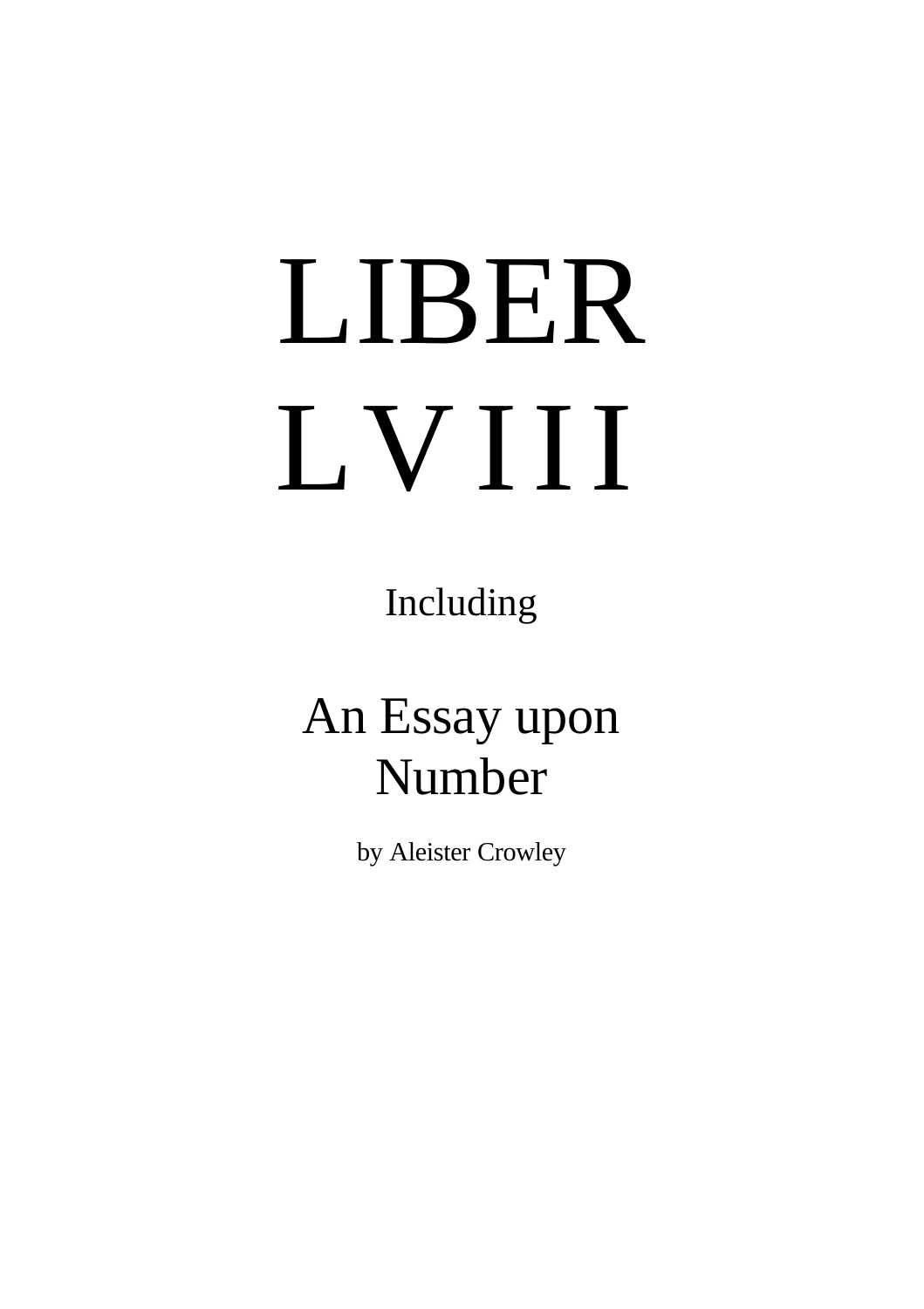A∴A∴ publication in Class B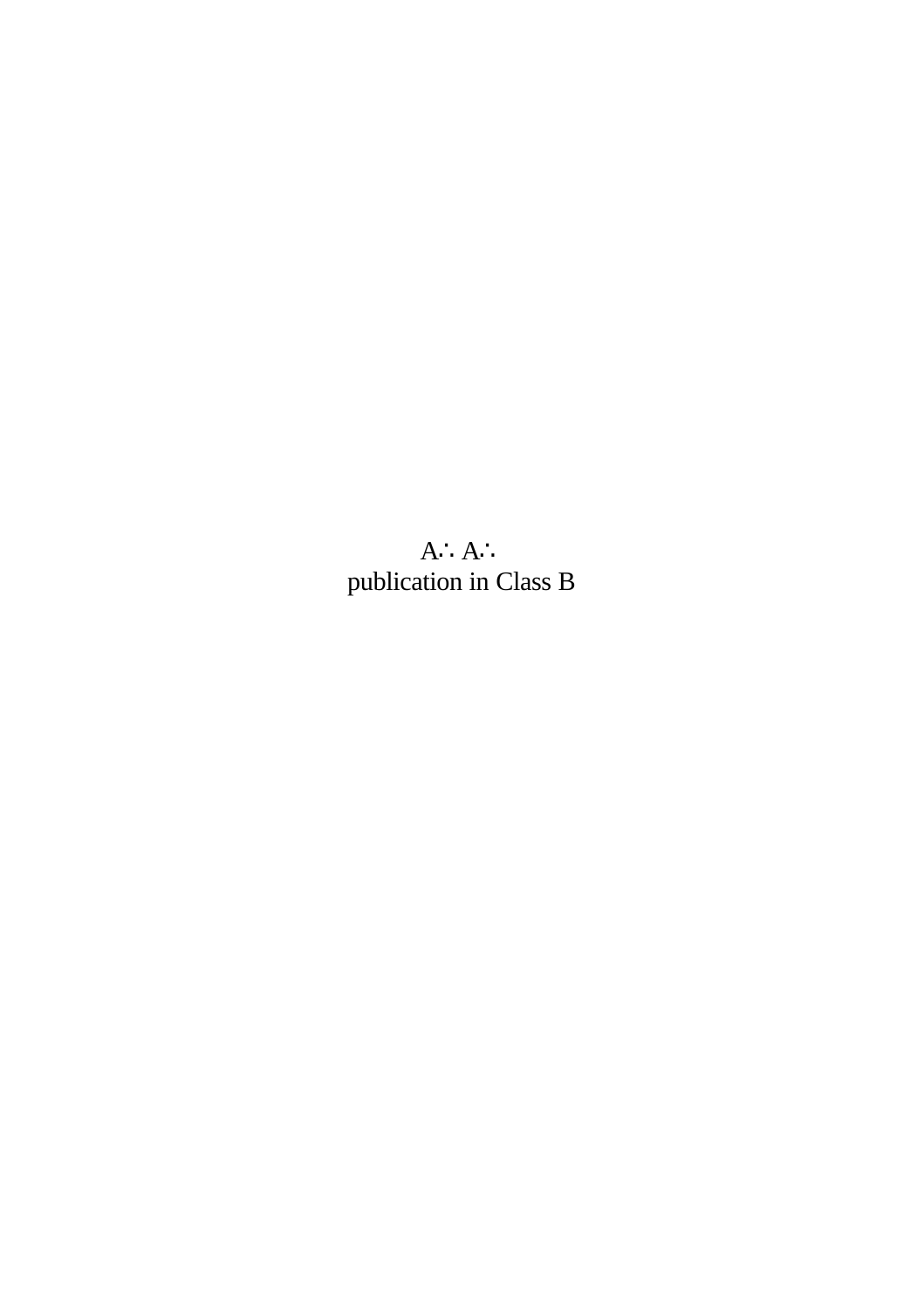| VI.            | V.                      | IV.                    | Ш.                  | Π.                           | I.                      |
|----------------|-------------------------|------------------------|---------------------|------------------------------|-------------------------|
| Mystic         | English of Col. IV      | The Heavens of         | English of Col. II  | <b>Hebrew Names</b>          | Key                     |
| <b>Numbers</b> |                         | Assiah                 |                     | of Numbers                   | Scale.                  |
| of the         |                         |                        |                     | and Letters.                 |                         |
| Sephiroth      |                         |                        |                     |                              |                         |
| $\Omega$       |                         |                        | Nothing<br>No Limit | rin<br>r <sub>N</sub><br>סוף | $\bf o$                 |
|                |                         |                        | Limitless L.V.X.    | סוף אור<br>ľ۳                |                         |
| 1              | Sphere of Primum Mobile | ראשת הגלגל             | Crown               | כתו                          | 1                       |
| 3              | Sphere of the Zodiac    | מזלות                  | Wisdom              | הכמה                         | $\overline{\mathbf{z}}$ |
| 6              | Sphere of Saturn        | שבתאי                  | Understanding       | בינה                         | 3                       |
| <b>10</b>      | Sphere of Jupiter       | צרק                    | Mercy               | חכר                          | 4                       |
| 15             | Sphere of Mars          | מאדים                  | Strength            | גבורה                        | 5                       |
| 2I             | Sphere of Sol           | שמש                    | Beauty              | תפארת                        | 6                       |
| 28             | Sphere of Venus         | כנה                    | Victory             | נצח                          | 7                       |
| 36             | Sphere of Mercury       | כוככ                   | Splendour           | הוד                          | 8                       |
| 45             | Sphere of Luna          | לבנה                   | Foundation          | יכוד                         | 9                       |
| 55             | Sphere of the Elements  | חלם יסודות             | Kingdom             | מלכ                          | I0                      |
| 66             | Air                     | רוח                    | Ox                  | אלה                          | II                      |
| 78             | Mercury                 | [Planets follow Sephi- | House               | בית                          | 12                      |
| QI             | Luna                    | roth corresponding]    | Camel               | במל                          | 13                      |
| 105            | Venus                   |                        | Door                | דלת                          | 14                      |
| 120            | Aries                   | תלה                    | Window              | הה                           | 15                      |
| 136            | Taurus                  | שור                    | Nail                | ٦ì                           | 16                      |
| 153            | Gemini                  | האתים                  | Sword               | ٣٦                           | <b>17</b>               |
| 171            | Cancer                  | סרטז                   | Fence               | חית                          | 18                      |
| <b>100</b>     | Leo                     | אריה                   | Serpent             | טית                          | 19                      |
| 2I0            | Virgo                   | בתולה                  | Hand                | יוד                          | 20                      |
| 231            | Jupiter                 |                        | Palm                | כף                           | 2I                      |
| 253            | Libra                   | מאזנים                 | Ox Goad             | למר                          | 22                      |
| 276            | Water                   | מים                    | Water               | מים                          | 23                      |
| 300            | Scorpio                 | עקרב                   | Fish                | נוז                          | 24                      |
| 325            | Sagittarius             | קשת                    | Prop                | כמך                          | 25                      |
| 35I            | Capricorn               | נרי                    | Eye                 | עיין                         | 26                      |
| 378            | Mars                    |                        | Mouth               | פה                           | 27                      |
| 406            | Aquarius                | حض                     | Fish-hook           | צדי                          | 28                      |
| 435            | Pisces                  | רגים                   | Back of head        | קוף                          | 29                      |
| 465            | Sol                     |                        | Head                | ריש                          | 30                      |
| 496            | Fire                    | wx                     | Tooth               | שין                          | 3 <sup>T</sup>          |
| 528            | Saturn                  |                        | Tau (as Egyptian)   | ٣                            | 32                      |
|                | Earth                   | <b>TN</b>              |                     | 'n                           | 32 bis                  |
|                | Spirit                  | ארן                    |                     | שיו                          | 31 bis                  |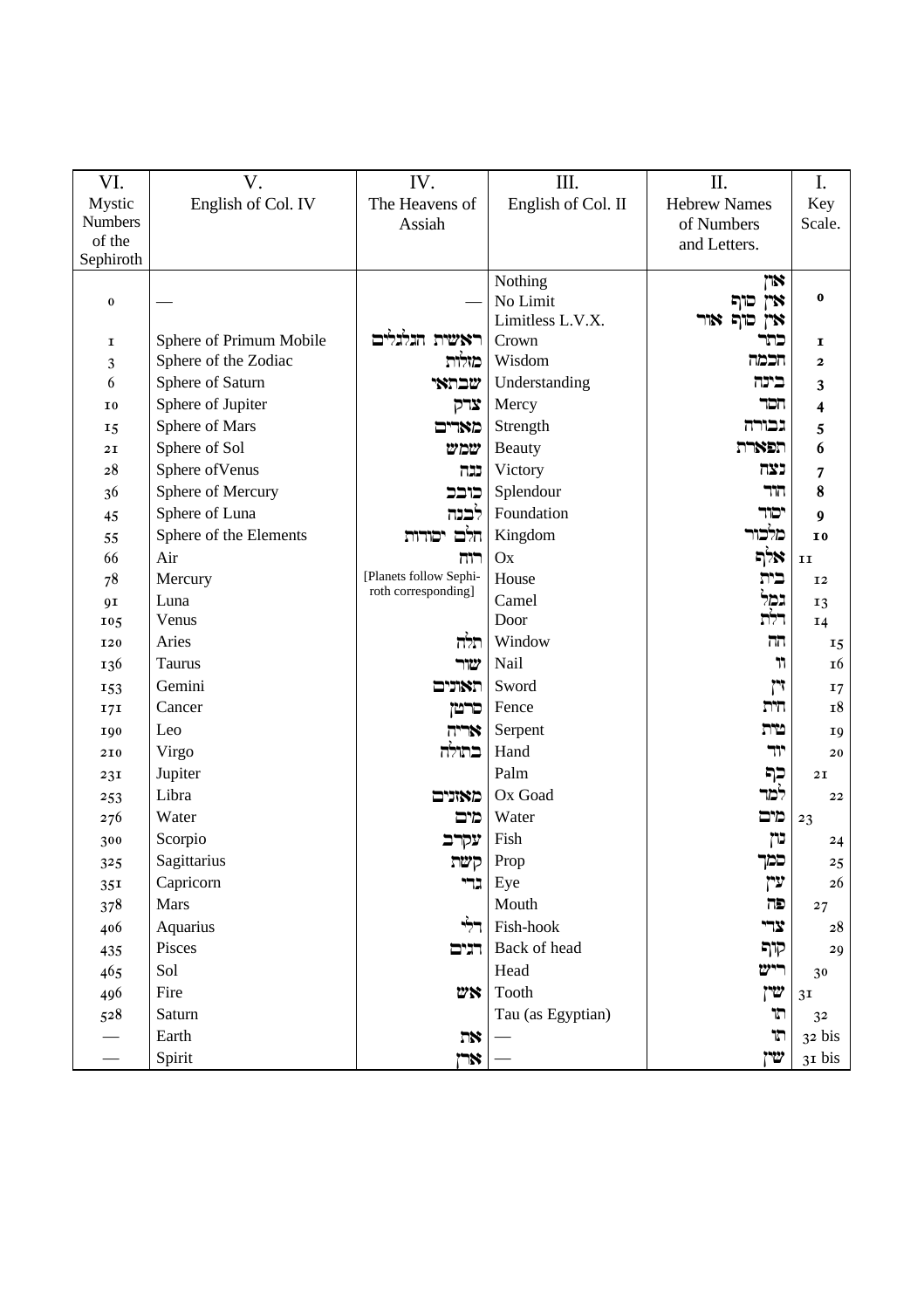| The Four Worlds.<br>The Parts of<br>Secret Num-<br>Secret<br>The Elements<br>The Letters<br>Names of<br>the Soul<br>bers corre-<br>and Senses<br>of the                      |                      |
|------------------------------------------------------------------------------------------------------------------------------------------------------------------------------|----------------------|
| the Four<br>sponding<br>Name.<br>Worlds.                                                                                                                                     |                      |
| $\triangle$ Air, Smell<br>$\mathbf{L}$<br>מה<br>Yetzirah, Formative World<br>רוח<br>45                                                                                       | II                   |
| $\nabla$ Water, Taste<br>æ<br>63<br>Briah, Creative World<br>נשמה<br>n                                                                                                       | 23                   |
| $\Delta$ Fire, Sight<br>٠<br>עב<br>Atziluth, Archetypal World<br>חיה<br>72                                                                                                   | 3 <sup>T</sup>       |
| $\overline{\nabla}$ Earth, Touch<br>Assiah, Material World<br>כפש<br>52<br>בז<br>п                                                                                           | 32 bis               |
| <b><sup>❸</sup></b> Spirit, Hearing<br>יחידה<br>ש                                                                                                                            | 31 bis               |
| XVI.<br>IX.<br>VIII.<br>VII.                                                                                                                                                 |                      |
| The Planets and their<br>Value of Col<br>Numbers printed<br>Hebrew Letters and<br>VII.<br>on Tarot Trumps.<br>English Equivalents used<br><b>Numbers</b><br>in this Article. |                      |
| ₫<br>8<br>A<br>ĸ<br><b>I2</b><br>$\bf{0}$<br>1                                                                                                                               | $\mathbf{I}$         |
| B<br>I<br>∍<br>$\forall$<br>$\overline{9}$<br>13<br>$\overline{\mathbf{c}}$                                                                                                  | <b>I2</b>            |
| Q<br>$\mathbf{I}$<br>G<br>ı<br>$\overline{7}$<br><b>I4</b><br>3                                                                                                              | 13                   |
| $\frac{1}{4}$<br>Ш<br>D<br>٦<br>21<br>$\overline{4}$<br>4                                                                                                                    | 14                   |
| ්<br>IV<br>H<br>π<br>5<br>27<br>5                                                                                                                                            | 15                   |
| $\odot$<br>V<br>6<br>V<br>6<br>30                                                                                                                                            | 16                   |
| $\ddagger$<br>VI<br>Z<br>٢<br>32<br>$\overline{7}$<br>3                                                                                                                      | <b>17</b>            |
| XVIII.<br>8<br>XVII.<br>VІІ<br>Ch<br>π                                                                                                                                       | 18                   |
| T<br>XI<br>'n<br>$\boldsymbol{Q}$<br>Parts of the<br>English of Col.                                                                                                         | 19                   |
| Y<br>XVII.<br>IX<br>Soul.<br><b>I0</b>                                                                                                                                       | 20                   |
| X<br>K<br>20,500<br>∍                                                                                                                                                        | 2I                   |
| The Self<br>יחידה<br>VIII<br>L<br>30<br>$\mathbf{I}$                                                                                                                         | 22                   |
| The Life Force<br>XII<br>חיה<br>40,600<br>M<br>ם ם<br>$\overline{\mathbf{z}}$                                                                                                | 23                   |
| The Intutition<br>כשמה<br>XШ<br>$\mathbf N$<br>ב ז<br>50,700<br>3                                                                                                            | 24                   |
| XIV<br>S<br>60<br>۵<br>4                                                                                                                                                     | 25                   |
| Y.<br>XV<br>$\Omega$<br>70<br>5                                                                                                                                              | 26                   |
| P<br>6<br><b>XVI</b><br>80,800<br>פ ף<br>The Intellect<br>רוח                                                                                                                | 27                   |
| لا ۲<br><b>XVII</b><br>Tz<br>90, 900<br>7                                                                                                                                    | 28                   |
| 8<br><b>XVIII</b><br>Q<br><b>I00</b><br>P<br>$\mathbb{R}$<br><b>XIX</b><br>┑                                                                                                 | 29                   |
| $\overline{9}$<br>200<br>The Animal Soul<br>נפש<br>XX<br>Sh<br>ש                                                                                                             | 30                   |
| I0<br>300<br>XXI<br>Th<br>'n                                                                                                                                                 | 3 <sub>1</sub><br>32 |
| 400<br>'n                                                                                                                                                                    | $32$ bis             |
| ש                                                                                                                                                                            | 31 bis               |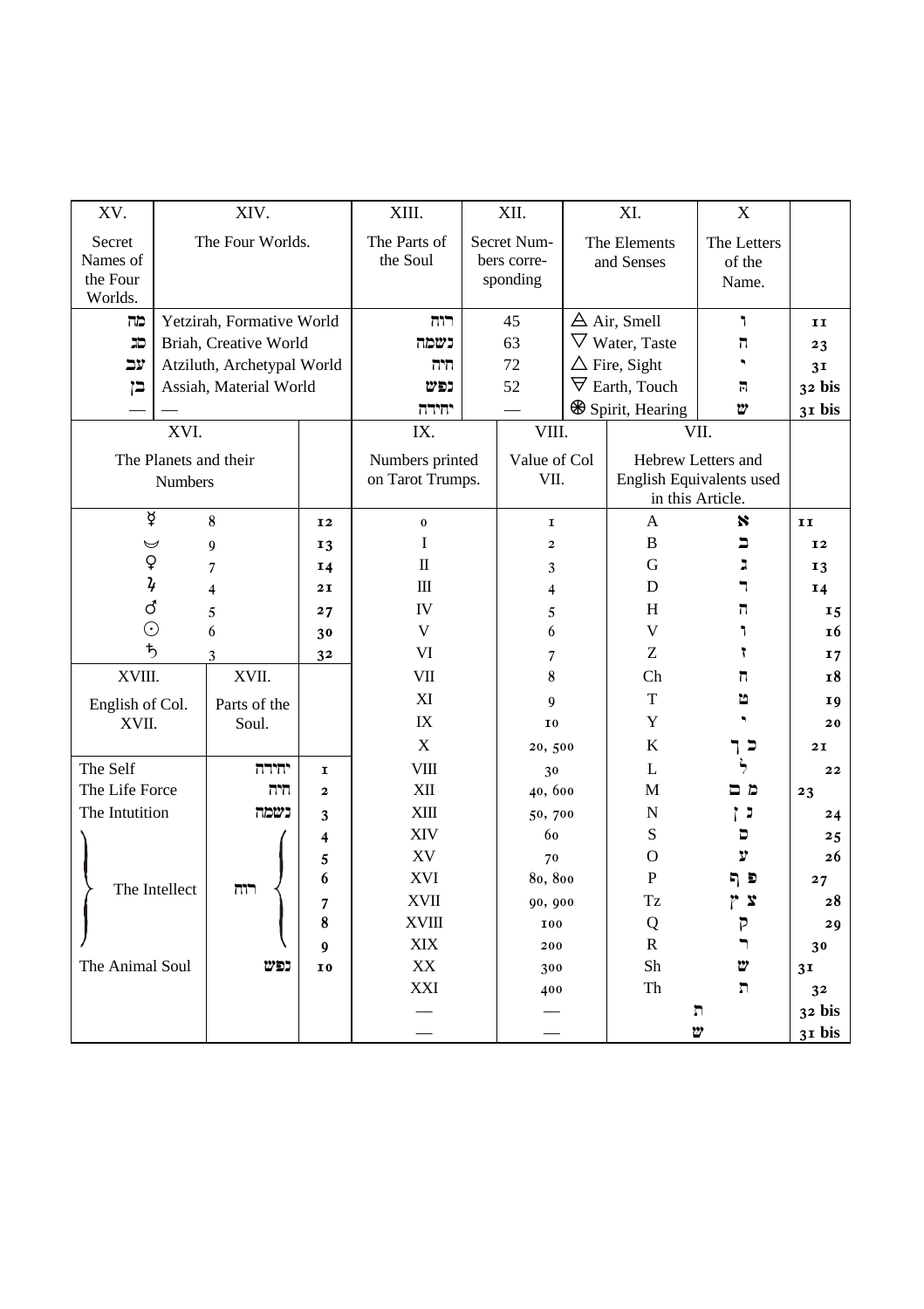# THE TEMPLE OF SOLOMON THE KING (*Continued*)

Great as were Frater P.'s accomplishments in the ancient sciences of the East, swiftly and securely as he had passed in a bare year the arduous road which so many fail to traverse in lifetime, satisfied as himself was—in a sense—with his own progress, it was not yet by these paths that he was destined to reach the Sublime Threshold of the Mystic Temple. For though it is written, "To the persevering mortal the blessed immortals are swift," yet, were it otherwise, no mortal however persevering could attain the immortal shore. As it is written in the Fifteenth Chapter of St. Luke's Gospel, "And when he was yet afar off, his Father saw him and ran." Had it not been so, the weary Prodigal, exhausted by his early debauches (astral visions and magic) and his later mental toil (yoga) would never have had the strength to reach the House of his Father.

One little point St. Luke unaccountable omitted. When a man is as hungry and weary as was the Prodigal, he is apt to see phantoms. He is apt to clasp shadows to him, and cry: "Father!" And, the devil being subtle, capable of disguising himself as an angel of light, it behoves the Prodigal to have some test of truth.

Some great mystics have laid down the law, "Accept no messenger of God," banish all, until at last the Father himself comes forth. A counsel of perfection. The Father himself does send messengers, as we learn in St. Mark xii.; and if we stone them, we may perhaps in our blindness stone the Son himself when he is sent.

So that is no vain counsel of "St. John"  $(1)$  John iv. 1), "Try the spirits, whether they be of God," no mistake when "St. Paul" claims the discernment of Spirits to be a principal point of the armour of salvation (1 Cor. xii. 10).

Now how should Frater P. or another test the truth of any message purporting to come from the Most High? On the astral plane, its phantoms are easily governed by the Pentagram, the Elemental Weapons, the Robes, the God-forms, and such childish toys. We set phantoms to chase phantoms. We make our Scin-Laeca<sup>1</sup> pure and hard and glittering, all glorious within, like the veritable daughter of the King; yet she is but the King's daughter, the Nephesch adorned: she is not the King himself, the Holy Ruach or mind of man. As as we have seen in our chapter on  $Yoga<sub>z</sub><sup>2</sup>$  this mind is a very aspen; and as we may see in the last chapter of Captain Fuller's "Star in the West," this mind is a very cockpit of contradiction.

What then is the standard of truth? What tests shall we apply to revelation, when our tests of experience have been found wanting? If I must doubt my eyes that have served me (well, on the whole) for so many years, must I not much more doubt my spiritual vision, my vision just open like a babe's, my vision untested by comparison and uncriticized by reason?

<sup>1</sup> An archaic Norweigian term, loosely "shining ghost." Crowley borrowed it from a Bulwer-Lytton novel (*Zanoni* or *A Strange Story*, I cannot remember which ) and used it to denote the "Astral Body" – T.S.

<sup>2</sup> The previous installment of *Temple of Solomon the King*, in *Equinox* I (4) – T.S.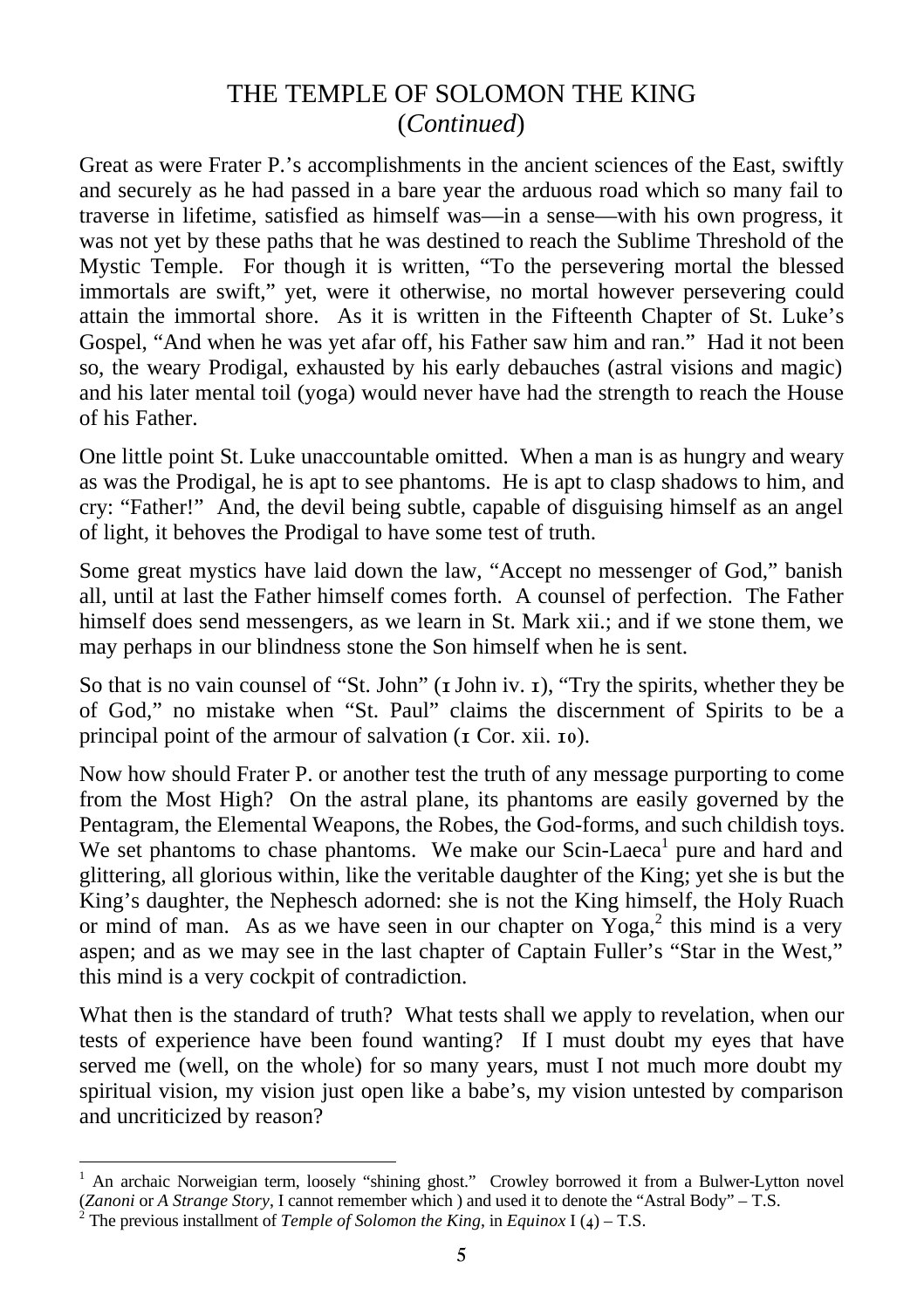Fortunately, there is one science that can aid us, a science that, properly understood by the initiated mind, is as absolute as mathematics, more self-supporting than philosophy, a science of the spirit itself, whose teacher is God, whose method is simple as the divine Light, and subtle as the divine Fire, whose results are limpid as the divine Water, all-embracing as the divine Air, and solid as the divine Earth. Truth is the source, and Economy the course, of that marvellous stream that pours its living waters into the Ocean of apodeictic certainty, the Truth that is infinite in its infinity as the primal Truth which which it is identical is infinite in its Unity.

Need we say that we speak of the holy Qabalah? O science secret, subtle, and sublime, who shall name thee without veneration, without prostration of soul, spirit, and body before thy divine Author, without exaltation of soul, spirit, and body as by His favour they bathe in His lustral and illimitable Light?

It must first here be spoken of the Exoteric Qabalah to be found in books, a shell of that perfect fruit of the Tree of Life. Next we will deal with the esoteric teachings of it, as Frater P. was able to understand them. And of these we shall give examples, showing the falsity and absurdity of the uninitiated path, the pure truth and reasonableness of the hidden Way.

For the student unacquainted with the rudiments of the Qabalah we recommend the study of S. L. Mathers' "Introduction" to his translation of the three principal books of the Zohar,<sup>3</sup> and Westcott's "Introduction to the Study of the Qabalah." We venture to append a few quotations from the former document, which will show the elementary principles of calculation. Dr. Westcott's little book is principally valuable for its able defence of the Qabalah as against exotericism and literalism.

The literal Qabalah is . . . is divided into three parts: ayrfmg, *Gematria*; }wqyrfwn, *Notariqon*; and hrwmt, *Temurah*.

Gemetria is a metathesis of the Greek word *reaumated.* It is based on the relative numerical values of words, as I have before remarked. Words of similar numerical values are considerered to be explanatory of each other, and this theory is also extended to phrases. Thus the letter *Shin*,  $\mathbf{v}$ , is 300, and is equivalent to the number obtained by adding up the numerical values of the letters of the words \yhla jwr, *Ruach Elohim*, the Spirit of the Elohim; and it is therefore a symbol of the spirit of the Elohim. For  $\bar{z} = 200$ ,  $\bar{z} = 6$ ,  $\bar{z} = 8$ ,  $\bar{z} = 1$ ,  $\bar{z} = 30$ ,  $\bar{z} = 5$ ,  $\bar{z} = 10$ ,  $\bar{z} = 40$ ; total = 300. Similarly the words dja, *Achad*, Unity, One and hbha, *Ahebah*, love, each = 13; or  $\mathbf{S} = \mathbf{I}$ ,  $\overline{\mathbf{I}} = 8$ ,  $\overline{\mathbf{I}} = 4$ , total = 13; and  $\mathbf{S} = \mathbf{I}$ ,  $\overline{\mathbf{I}} = 5$ ,  $\overline{\mathbf{I}} = 5$ ,  $\overline{\mathbf{I}} = 5$ , total = 13. Again, the name of the angel **המבררן,** *Metatron*, and the name of the Deity, *"בשר"*, *Shaddai*, each make 314; so the one is taken as symbolical of the other. The angel Metatron is said to have been the conductor of the children of Israel through the wilderness, of whom God says, "My Name is in him." With regard to Gematria of phrases (Gen. xlix, 10),  $\pi r$ **Exe.**  $\gamma$ , *Yeba Shiloh* = 358, which is the numeration of the word שמשה, *Messiah*.<sup>4</sup> Thus also the passage, Gen. xviii. 2 חדנה,

<sup>3</sup> *i.e. The Kaballah Unveiled*. As Scholem (*Major Trends in Jewish Mysticism*) and others have pointed out, the three tracts translated by Mathers are actually fairly minor in the scheme of the *Zohar* (a reasonably complete English translation of which occupies five quarto volumes) – T.S.

<sup>4</sup> The quote from Genesis, in Jacob's blessing to Judah, is generally taken as the earliest reference to the Messiah. Other meanings of 358 are discussed later in this article – T.S.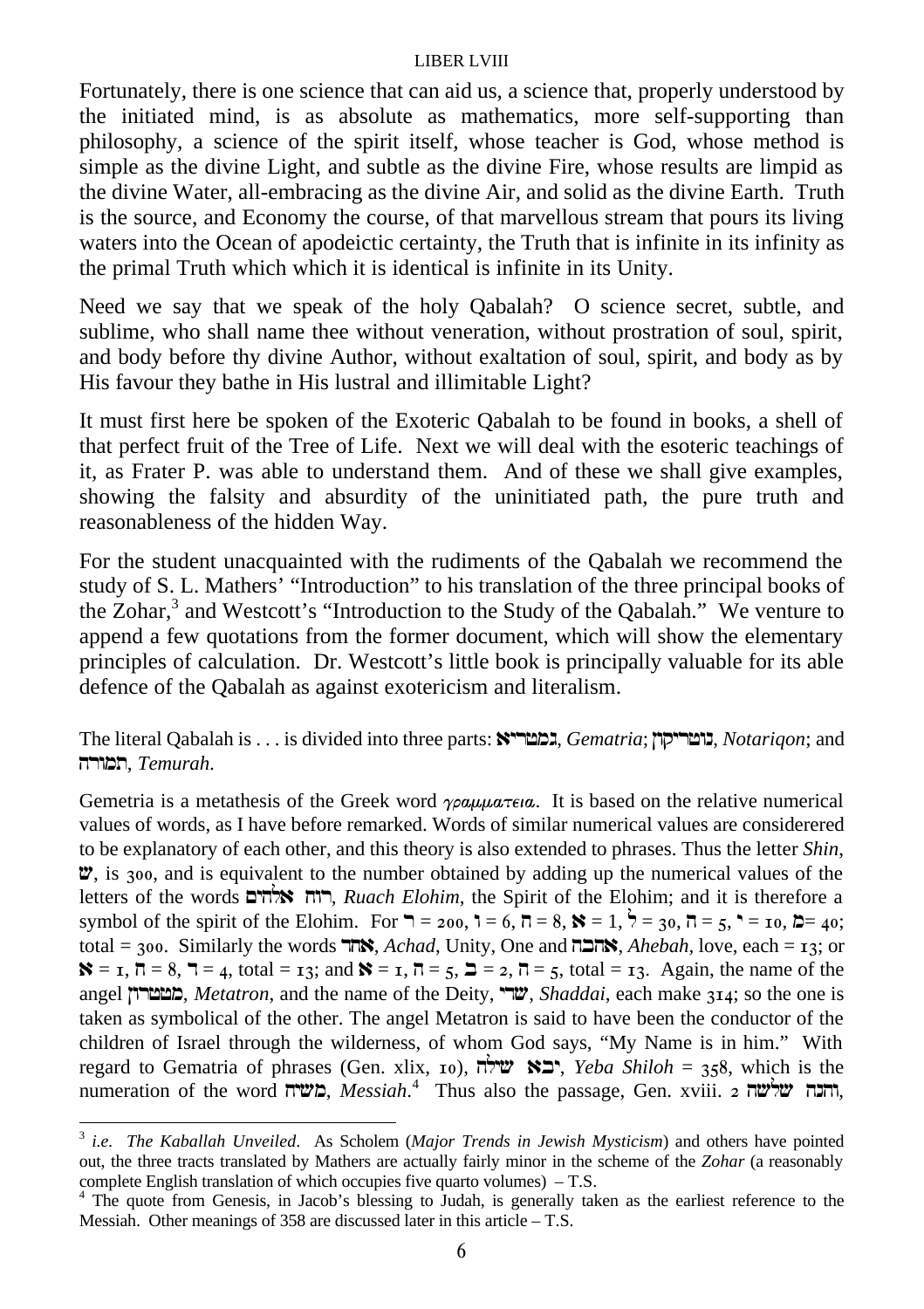$Vehenna Shalisha$ . "And lo, three men." equals in numerical value ור**פא**ל ורפאל. גבריאל *Elo Mikhael Gabriel ve-Raphael*, "These are Michael, Gabriel and Raphael;" for each phrase = 701. I think these instances will suffice to make clear the nature of Gematria, especially as many other will be found in the course of the ensuing work.

Notariqon is derived from the Latin word *notarius*, a shorthand writer. Of Notariqon there are two forms. In the first every letter of a word is taken for the initial or abbreviation of another word, so that from the letters of a word a sentence may be formed. Thus every letter of the word **בראשית.** *Berashith*, the first word in Genesis, is made the initial of a word, and we obtain hrwt larcy wlbqyc \yhla har tycarb, *Be-Rashith Rahi Elohim Sheyequebelo Israel Torah*, "In the beginning the Elohim saw that Israel would accept the Law."

In this connection I may give six very interesting specimens of Notariqon formed from this same word בראשית by Solom Meir ben Moses, a Jewish Qabalist, who embraced the Christian faith in 1665, and took the name of Prosper Rugere. These all have a Christian tendency, and by their means Prosper converted another Jew, who had previously been bitterly opposed to Christianity. The first is \ymt djy \tcwlc ba jwr }b, *Ben Ruach Ab, Shaloshethem Yechad Themim*: "The Son, the Spirit, the Father, Their Trinity, Perfect Unity." The second is wdwbut djy \tcwlc ba jwr }b, *Ben Ruach Ab, Shaloshethem Yechad Thaubodo*: "The Son, the Spirit,  $t$ the Father, ye shall equally worship Their Trinity." The third is ראשני ישנו ישוע רעכודו yrwkb, *Bekori Rashuni Asher Shamo Yeshuah Thaubodo*: "Ye shall worship My first-born, My first, whose Name is Jesus." The fourth is wdwbut uwcy wmc rca }br awbb, *Beboa Rabban Ashar Shamo Yeshuah Thaubado*: "When the Master is come whose Name is Jesus ye shall worship." The fifth is, hwrcat uwcy dltc rjba hywar hlwtb, *Betulah Raviah Abachar Shethaled Yeshuah Thrashroah*, "I will choose a virgin worthy to bring forth Jesus, and ye shall call her blessed." The sixth is, בעוגת ישוע ישוע ישוע ווער דעפים, *Beaugoth Ratzephim Assattar Shegopi Yeshuah Thakelo*, "I will hide mayself in cake (baked with) coals, for ye shall eat Jesus, my body."

The Qabalistical importance of these sentences as bearing upon the doctrines of Christianity can hardly be overrated.

The second form of Notariqon is the exact reverse of the first. By this the initial or finals or both, or the medials, of a sentence, are taken to form a word or words. Thus the Qabalah is called hrtsn hmkj, *Chokham Nesethrah*, "the secret wisdom"; and if we take the initials of these two words  $\bar{\mathfrak{n}}$  and  $\bar{\mathfrak{p}}$  we form by the second kind of Notarigon the word  $\bar{\mathfrak{n}}$ , *Chen*, "grace."<sup>5</sup> Similarly, from the initials and finals of the words hmymch wnl hluy ym, *Mi Iaulah Leno ha-Shamayimah*, "Who shall go up to heaven?" (Deuteronomy xxx, 12) are forms **ה**ללה, *Milah*, "Circumcision," and hwhy, the Tetragrammaton, implying that God hath ordained circumcision as the way to heaven.

Temurah is permutation. According to certain rules, one letter is substituted for another letter preceding or following it in the alphabet, and thus from one word another word of totally different orthography may be formed. Thus the alphabet is bent exactly in half, in the middle, and one half is put over the other; and then by changing alternately the first letter or the first two letters at the beginning of the second line, twenty-two commutations are produced. These are called the "Table of the Combinations of Tziruph ("צירון")". For example's sake, I will give the method called tbla, *Albath*, thus:

 $\overline{a}$ 

 $<sup>5</sup>$  By Gematria,  $\uparrow$  = 58; hence the number of the present work – T.S.</sup>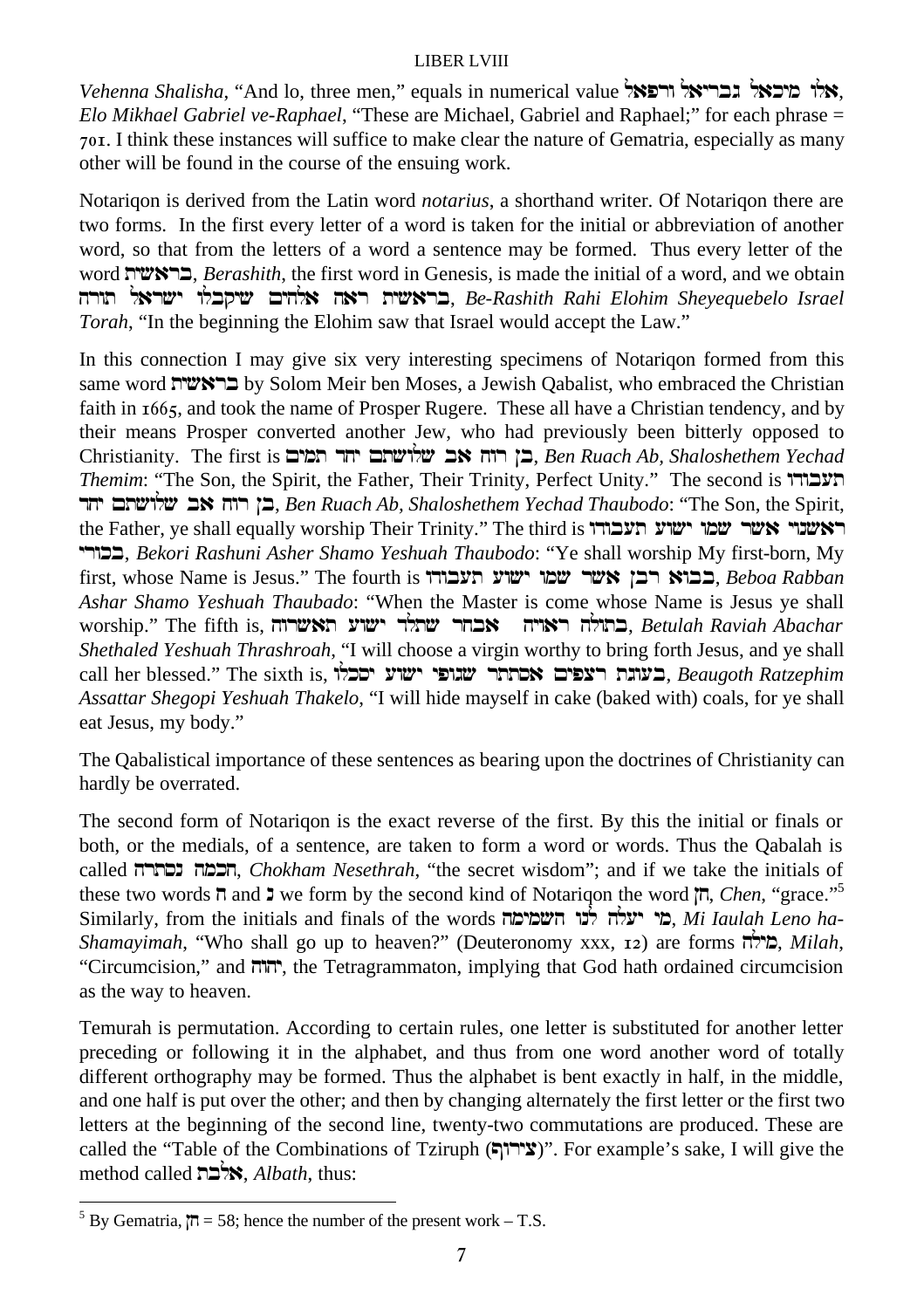|  |  |  |  | II I0 9 8 7 6 5 4 3 2 I |  |
|--|--|--|--|-------------------------|--|
|  |  |  |  | א בנר הוו הטיכ          |  |
|  |  |  |  | ל ת ש ר ק צ פ ע כ נ מ   |  |

Each method takes its name from the first two pairs comprising it, the system of pairs of letters being the groundwork of the whole, as either letter in a pair is substituted for the other letter. Thus, by Albath, from **היה**, *Ruach*, is formed  $\mathbb{Z}$ **,** *Detzau*. The names of the other twenty-one methods are: אנבמ, אמבה, אובה, אובה, אובר, אמבה, אפנג, ואנגם, ו $\boldsymbol{\kappa}$ , האפנג, ו $\boldsymbol{\kappa}$ , ו הבנ, אפבע, אפבע, אפבע, אפבע, אפבע, and  $x$ הבנ $x$ , ro these must be added the modes  $x$ and  $\overrightarrow{a}$ . Then comes the "Rational Table of Tziruph," another set of twenty-two combinations.<sup>6</sup> There are also three "Tables of the Commutations," known respectively as the Right, the Averse, and the Irregular. To make any of these, a square, containing  $484$  squares, should be made, and the letters written in. For the "Right Table" write the alphabet across from right to left: in the second from of squares do the same but begin with  $\Box$  and end with  $\mathcal{S}$ ; in the third begin with  $\sharp$  and end with  $\sharp$ ; and so no. For the "Averse Table" write the alphabet from right to left backwards, beginning with  $\Box$  and ending with  $\Diamond$ ; in the second row begin with  $\Box$ and end with  $\overline{p}$ , &c. The "Irregular Table" would take too long to describe.<sup>7</sup> Besides all these, there is the method called qrct, *Thashraq*, which is simply writing a word backwards.

There is one more very important form, called the "Qabalah of the Nine Chambers" or rkb qya, *Aiq Bekar*. It is thus formed:

| 300<br>ש  | 30      |    | 200      | 20 | 2 | <b>100</b> | 10 |  |
|-----------|---------|----|----------|----|---|------------|----|--|
| 600       | 60      | v  | 500      | 50 |   | 400        | 40 |  |
| 900<br>99 | 90<br>v | 'n | 800<br>п | 80 | ō | 700        | 70 |  |

I have put the numeration of each letter above to show the affinity between the letters in each chamber. Sometimes this is used as a cipher, by taking the portions of the figure to show the letter they contain, putting one point for the first letter, two for the second,  $\&c$ .<sup>8</sup> Thus the right angle, containing  $\triangledown\!\!\!\!\!\!\!\times\!\!\!\!\!\times\!\!$ , will answer for the letter  $\triangledown$  if it have three dots or points within it. Again, a square will answer for  $\overline{n}$ ,  $\overline{a}$  or  $\overline{n}$ , according to whether it has one, two, or three points respectively placed within it. So also with regard to the other letters. But there are many other ways of employing the Qabalah of the Nine Chambers, which I have not space to describe. I will merely mention, as an example, that by the mode of Temura called  $\mathbb{Z} \rightarrow \mathbb{R}$ . Athbash, it is found that in Jeremiah xxv, 26, the word kcc, *Sheshakh*, symbolizes lbb, *Babel*.

Besides all these rules, there are certain meanings hidden in the *shape* of the letters of the Hebrew alphabet; in the form of a particular letter at the end of a word being different from that which it generally bears when it is a final letter, or in a letter being written in the middle of a word in a character generally used only at the end; in any letter or letters being written in a size smaller or larger than the rest of the manuscript, or in a letter being written upside down; in the

<sup>6</sup> *Athbash* and *Abgath* appear in both tables. *Abgad* appears in the Rational table, *Albam* in neither – T.S.

<sup>7</sup> All these tables appear in Agrippa's *Occult Philosophy* (immediately after lib. III cap. XXV). All this belongs primarily to the realm of cryptography; indeed the Viginaire cipher, held unbreakable until the development of the Babbage Engine, uses a Latin version of the 'Right Table' – T.S.

<sup>8</sup> Alternatively, no points for the first, one for the second, two for the third; this is the version given by Agrippa. The Masonic "Royal Arch" cipher is based on a similar principle – T.S.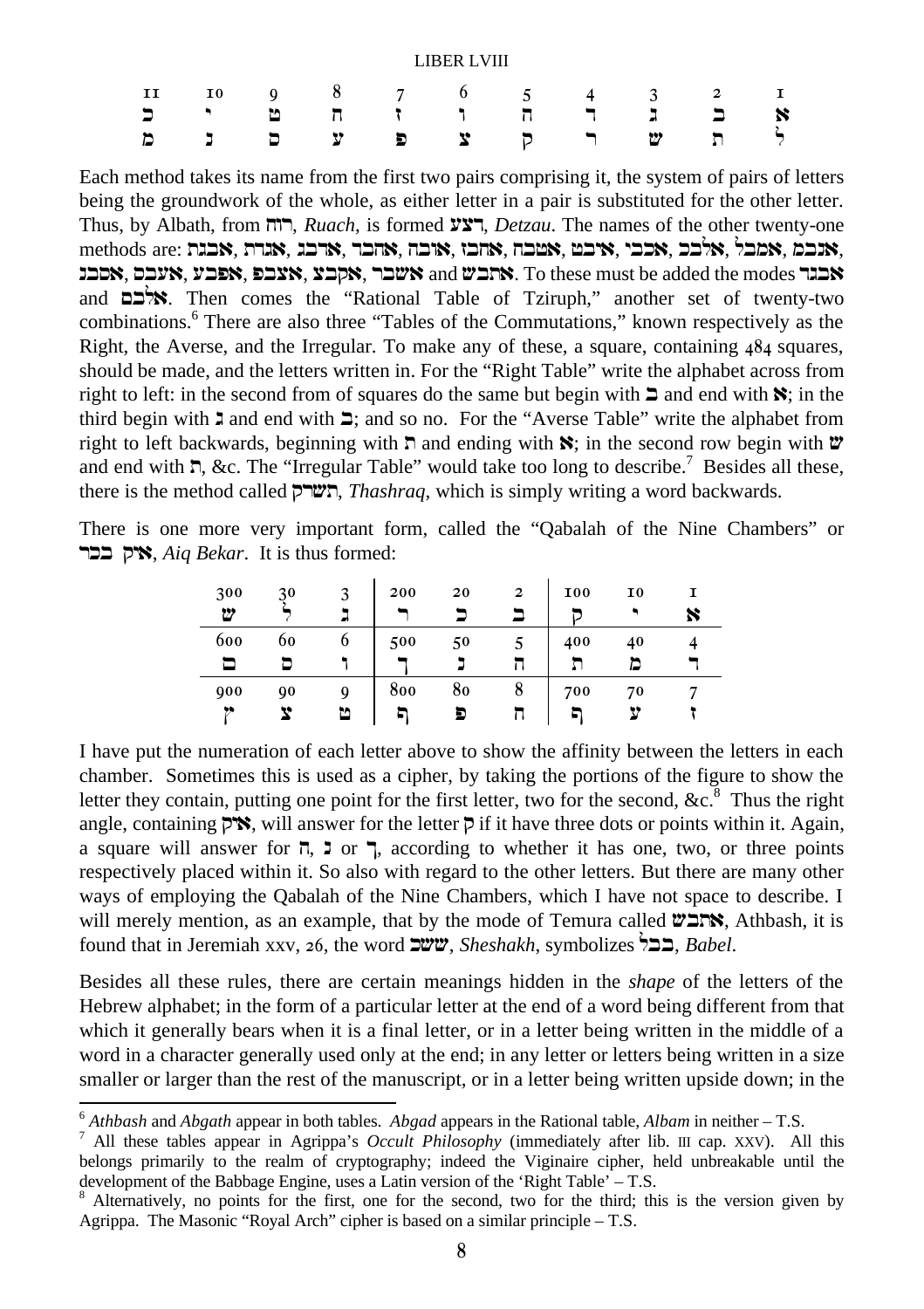variations found in the spelling of certain words, which have a letter more in some places than they have in others; in peculiarities observed in the position of any of the points or accents, and in certain expressions supposed to be elliptic or redundant.

For example, the shape of the Hebrew letter *Aleph*, **S**, is said to symbolise a *Vau*, *i*, between a *Yod*, ", and a *Daleth*, "*z*; and thus the letter itself represents the word "*n*", *Yod.* Similarly the shape of the letter *He*,  $\bar{n}$ , represents a *Daleth*,  $\bar{n}$ , with a *Yod*,  $\dot{n}$ , written at the lower left-hand corner, &c.

In Isaiah ix, 6, 7, the word  $\prod_{i=1}^{n}$  *Lemarbah*, for multiplying, is written with the character  $\square$  (M final) in the middle of the word, instead of the ordinary initial and medial  $\sum$ . The consequence of this is that the total numerical value of the word, insted of being  $30 + 40 + 200 + 2 + 5 = 277$ ,  $i\sin 30 + 600 + 200 + 2 + 5 = 837 =$  (by Gematria)  $\frac{1}{27}$ , *Tat Zal*, the Profuse Giver. Thus, by writing the *Mem* as a final instead of the ordinary character, the word is made to bear a different qabalistical meaning.

. . . . . . . . . . . .

It is to be further noted with regard to the first word in the Bible, tycarb, *Berashith*, that the first three letters,  $\sum$ , are the initial letters of the names of the three persons of the Trinity:  $\sum$ , *Ben*, the Son; **ה'ה**, *Ruach*, the Spirit; and **אבּ** Ab, the Father. Furthermore the first letter of the **Bible is**  $\Delta$ , which is the initial letter of  $\Delta$ ,  $\Delta$ *Berakhah*, blessing; and not  $\Delta$ , which is that of rra, *Arar*, cursing. Again, the letters of *Berashith*, taking their numerical powers, express the number of years between the Creation and the Birth of Christ, thus:  $\Delta = 2000$ ,  $\gamma = 200$ ,  $\gamma = 1000$ ,  $\mathbf{w} = 300$ ,  $\mathbf{v} = \mathbf{r}$ , and  $\mathbf{v} = 400$ : total = 3910 years, being the time in round numbers. Pico della Mirandola<sup>10</sup> gives the following working out of  $\Box$ בראשה: By joining the third letter, **s**, to the first,  $\Rightarrow$ ,  $\Rightarrow$ **x**, *Ab*, Father is obtained. If to the first letter,  $\Rightarrow$ , doubled, the second letter,  $\Rightarrow$ , be added, it makes rbb, *be-Bar*, in or through the Son. If all the letters be read except the first, it makes **ראשי**ת, *Rashith*, the beginning. If with the fourth letter,  $\mathbf{v}$ , the first  $\mathbf{\Sigma}$  and the last  $\mathbf{\Gamma}$  be counted, it makes tbc, *Sehebeth*, the end or rest. If the first three letters be taken, they make  $\epsilon$ **r**, *Bera*, created. If, omitting the first, the three following be taken, they make  $\epsilon$ head. If, omitting the two first, the next two be taken, they give **28.** Ash, fire. If the fourth and last be joined, they give tc, *Sheth*, foundation. Again, if the second letter be put before the first, it makes **bridges**, *Rab*, great. If after the third be placed the fifth and fourth, it gives  $\mathbf{w}\mathbf{\hat{x}}$ , *Aish*, man. If to the two first be joined the two last, they give tyrb, *Berith*, covenant. And if the first be added to the last, it gives bt, *Theb*, which is sometimes used for bwt, *Thob*, good.

There are three qabalistic veils of the negative existence, and in themselves they formulate the *hidden ideas* of the Sephiroth not yet called into being, and they are concentrated in Kether, which in this sense is the Malkuth of the hidden ideas of the Sephiroth. I will explain this. The first veil of the negative existence is the  $\ddot{r}$ , *Ain*, Negativity. This word consists of three letters, which thus shadow forth the first three Sephiroth or numbers. The second veil is the  $\tilde{y}$ *Ain-Soph*, the Limitless. This title consists of six letters and shadows forth the idea of the first six Sephiroth or numbers. The third veil is the rwa [ws }ya, *Ain Soph Aur*, the Limitless Light.

. . . . . . . . . . . .

<sup>9</sup> However this involves counting the third letter (but not the second) as writ large for which there is absolutely no warrant. Counting only the initial Beth as writ large we get  $\Box$  $= 2911 - T.S.$ 

<sup>10</sup> In his *Heptaplus*.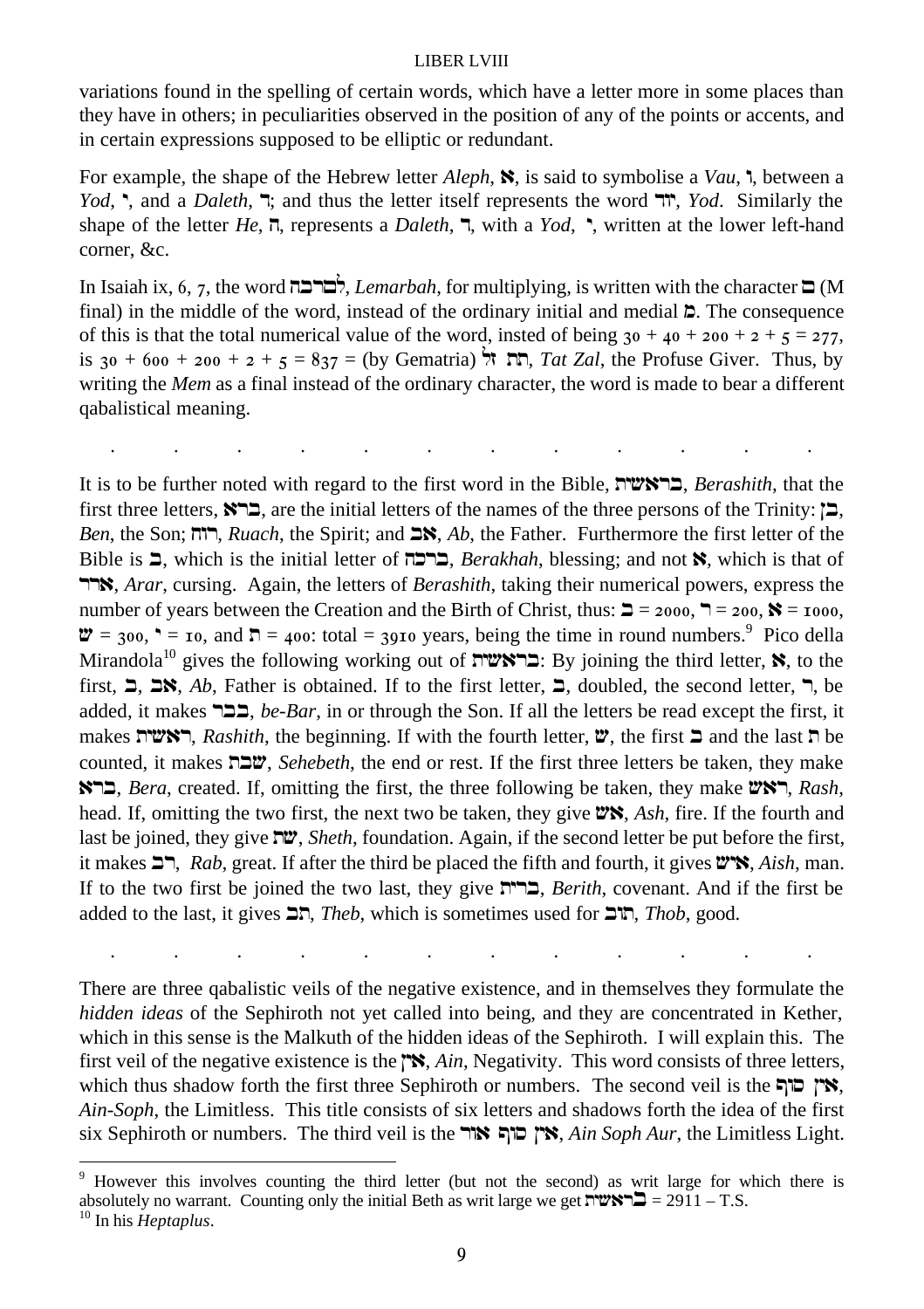This again consists of nine letters, and symbolizes the first nine Sephiroth, but of course in their hidden idea only. But when we reach the number nine we cannot progress farther without returning to the unity, or the number one, for the number ten is but a repetition of unity freshly derived from the negative, as is evident from a glance at its ordinary representation in Arabic numerals, where the circle o represents the Negative, and the 1 the Unity. Thus, then, the limitless ocean of negative light *does not proceed from a centre, for it is centreless, but it concentrates a centre*, which is the number one of the manifested Sephiroth, Kether, the Crown, the First Sephira; which therefore may be said to be the Malkuth or number ten of the hidden Sephiroth. Thus "Kether is in Malkuth, and Malkuth is in Kether." Or, as an alchemical writer of great repute (Thomas Vaughan, better known as Eugenius Philalethes) say (in *Euphrates, or The Waters of the East*), apparently quoting from Proclus: "That the heaven is in the earth, but after an earthly manner; and that the earth is in the heaven, but after a heavenly manner." But in as much as negative existence is a subject incapable of definition, as I have before shown,  $^{11}$  it is rather consideed by the Qabalists as depending back from the number of unity than as a separate consideration therefrom; wherefore they frequently apply the same terms and epithets indiscriminately to either. Such epithets are "The Concealed of the Concealed," "The Ancient of the Ancient Ones," the "Most Holy Ancient One," &c.

I must now explain the real meaning of the terms Sephira and Sephiroth. The first is singular, the second is plural. The best rendering of the word is "numerical emanation." There are ten Sephiroth, which are the most abstract forms of the ten numbers of the decimal scale—*i.e.* the numbers 1, 2, 3, 4, 5, 6, 7, 8, 9, 10. Therefore, as in the higher mathematics we reason of numbers in their abstract sense, so in the Qabalah we reason of the Deity by the abstract forms of the numbers; in other words, by the twryps, *Sephiroth*. It was from this ancient Oriental theory that Pythagoras derived his numerical symbolic ideas.<sup>12</sup>

Among these Sephiroth, jointly and severally, we find the development of the persons and attributes of God. Of these *some are male and some are female*. Now, for some reason or other best known to themselves, the translators of the Bible have crowded out of existence and smothered up every reference to the fact that the Deity is both masculine and feminine. They have translated a *feminine plural* by a *masculine singular* in the case of the word Elohim. They have, however, left an inadvertent admission of their knowledge that it was plural in Genesis i, 26: "And the Elohim said: Let us make man." Again (v. 27), how could Adam be made in the image of the Elohim, male and female, unless the Elohim were male and female also? The world Elohim is a plural formed from the feminine singular  $\pi \mathbf{\hat{x}}$ , *Eloh*, by adding  $\pi$  to the word. But in as much as  $\Box$  is usually the termination of the masculine plural, and is here added to a feminine noun, it gives to the word Elohim the sense of a female potency added to a masculine idea, and thereby capable of producing an offspring. Now, we hear much of the Father and the Son, but we hear nothing of the Mother in the ordinary religions of the day. But in the Qabalah we find that the Ancient of Days conforms Himself simultaneously into the Father and the Mother, and thus begets the Son. Now, this Mother is Elohim. Again, we are usually told that the Holy Spirit is Masculine. But the word jwr, *Ruach*, Spirit, is feminine, as appears from the following passage of the Sepher Yetzirah: \yyj \yhla rwr tja, *Achath (feminine, not Achad, masculine) Ruach Elohim Chayyim*: "One is is *She* the Spirit of the Elohim of Life."

 $\overline{a}$ 

 $11$  In passages mercifully omitted by Crowley from the present article  $-$  T.S.

<sup>&</sup>lt;sup>12</sup> Given the timescales involved it is *prima facia* far more likely that the early Qabalists (such as the author of the *Sepher Yetzirah*) were influenced by Pythagorean number mysticism – T.S.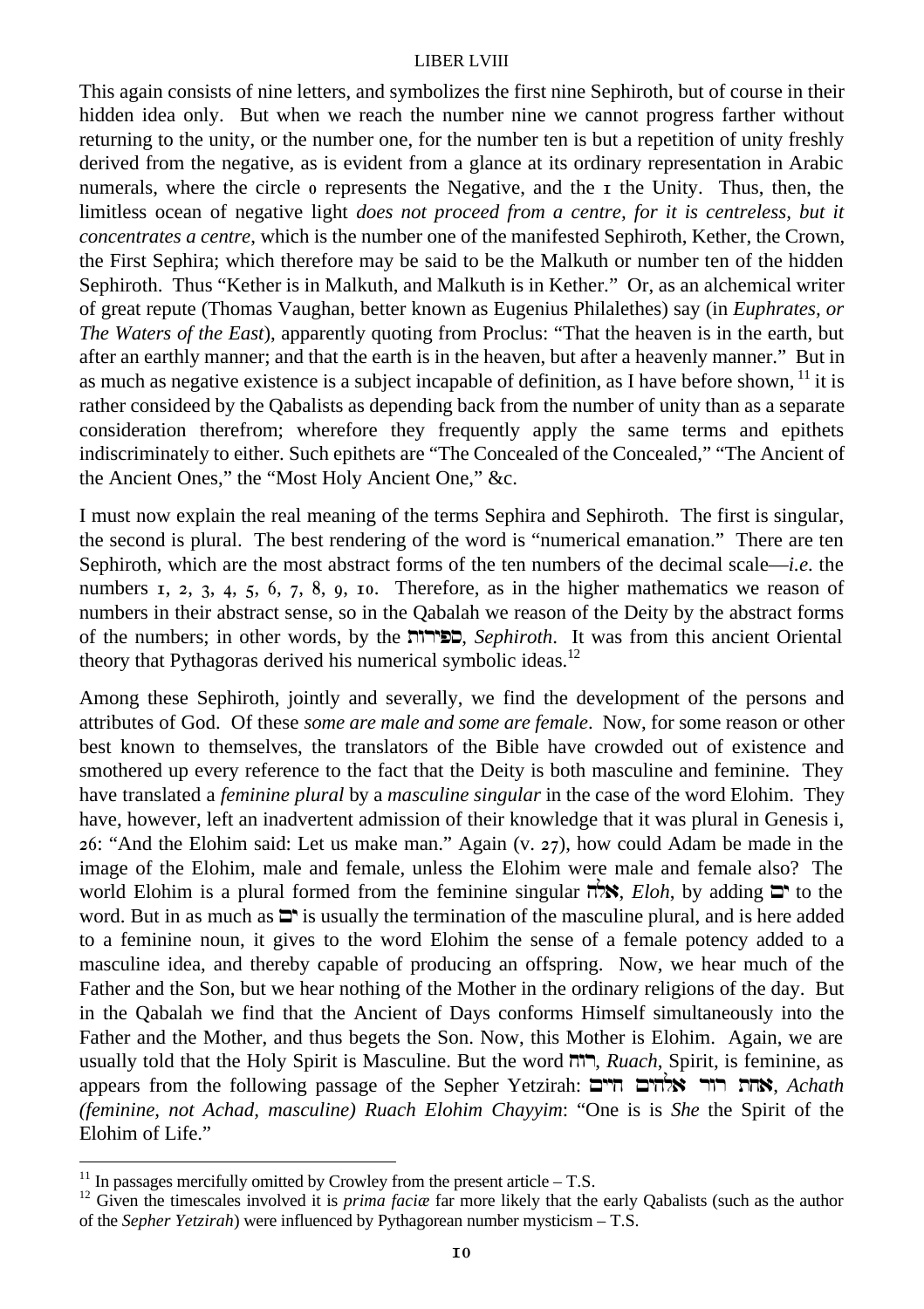Now, we find that before the Deity conformed Himself thus—*i.e.*, as male and female—that the worlds of the universe could not subsist, or, in the words of Genesis (i, 2) "The earth was formless and void." These prior worlds are considered to be symbolized by the "kings that reigned in the land of Edom, before there reigned a king over the children of Israel",<sup>13</sup> and they are therefore spoken of in the Qabalah as the "Edomite kings." This will be found fully explained in various parts of this work.

We now come to the consideration of the first Sephira, or the Number One, the Monad of Pythagoras. In this number are the other nine hidden. It is indivisible, it is also incapable of multiplication; divide  $\bar{I}$  by itself and it still remains  $\bar{I}$ , multiply  $\bar{I}$  by itself and it is still  $\bar{I}$  and unchanged. Thus is it a fitting representative of the great unchangeable Father of all. Now this number of unity has a twofold nature, and thus forms, as it were, the link between the negative and the positive. In its unchangeable one-ness it is scarcely a number; but in its property of capability of addition it may be called the first number of a numerical series. Now, the zero, 0, is incapable even of addition, just as also is negative existence. How, then, if I can neither be multiplied nor divided, is another 1 to be obtained to add to it; in other words, how is the number 2 to be found? By reflection of itself. For though  $\alpha$  be incapable of definition,<sup>14</sup> I is definable. And the effect of a definition is to form an Eidolon, duplicate, or image of the thing defined. Thus, then, we obtain a duad composed of 1 and its reflection. Now also we have *the commencement of a vibration* established, for the number 1 vibrates alternately from changelessness to definition, and back to changelessness again. Thus, then, is it the father of all numbers, and a fitting type of the Father of all things.

The name of the first Sephira is rtk, *Kether*, the Crown. The Divine Name attributed to it is the Name of the Father given in Exodus iii, 14: **hat Stephands**, *Eheieh*, I AM. It signifies Existence.

. . . . . . . . . . . .

This first Sephira contained the other nine, and produced them in succession, thus:—

The number 2, or the Duad. The name of the second Sephira is hmkj, *Chokmah*, Wisdom, a masculine active potency reflected from Kether, as I have before explained. This Sephira is the active and evident Father, to whom the Mother is united, who is the number 3. This second Sephira is represented by the Divine Names,  $\pi$ , *Yah*, and  $\pi$  $\pi$ ; and among the angelic hosts by \ynpwa, *Auphamim*, the Wheels. It is also called ba, the Father.

The third Sephira, or Triad, is a feminine passive potency, called **בינה**, *Binah*, the Understanding, who is co-equal with Chokmah. For Chokmah, the number 2, is like two straight lines which can never enclose a space, and therefore is powerless till the number 3 forms the triangle. Thus this Sephira completes and makes evident the supernal Trinity. It is also called **SES**, *Ama*, Mother, and SES, *Aima*, the great productive Mother,<sup>15</sup> who is eternally conjoined with  $\Rightarrow$ , the Father, for the maintenance of the Universe in order. Therefore she is the most evident form in which can know the Father, and therefore is she worthy of all honour. She is the supernal Mother, co-equal with Chokmah, and the great feminine form of God, the Elohim,<sup>16</sup> in whose image man and woman are created, according to the teaching of the

<sup>&</sup>lt;sup>13</sup> Genesis xxxvi, 31; I Chronicles, i, 43.

<sup>&</sup>lt;sup>14</sup> In fact, zero can be and has been defined. But at the time Mathers was writing the philosophy of mathematics was in its infancy – T.S.

<sup>&</sup>lt;sup>15</sup> Because of the insertion of the *Yod*, representing the Generative Powers – T.S.

 $16$  This is misleading; the Elohim are androgynous as has been repeatedly explained  $-$  T.S.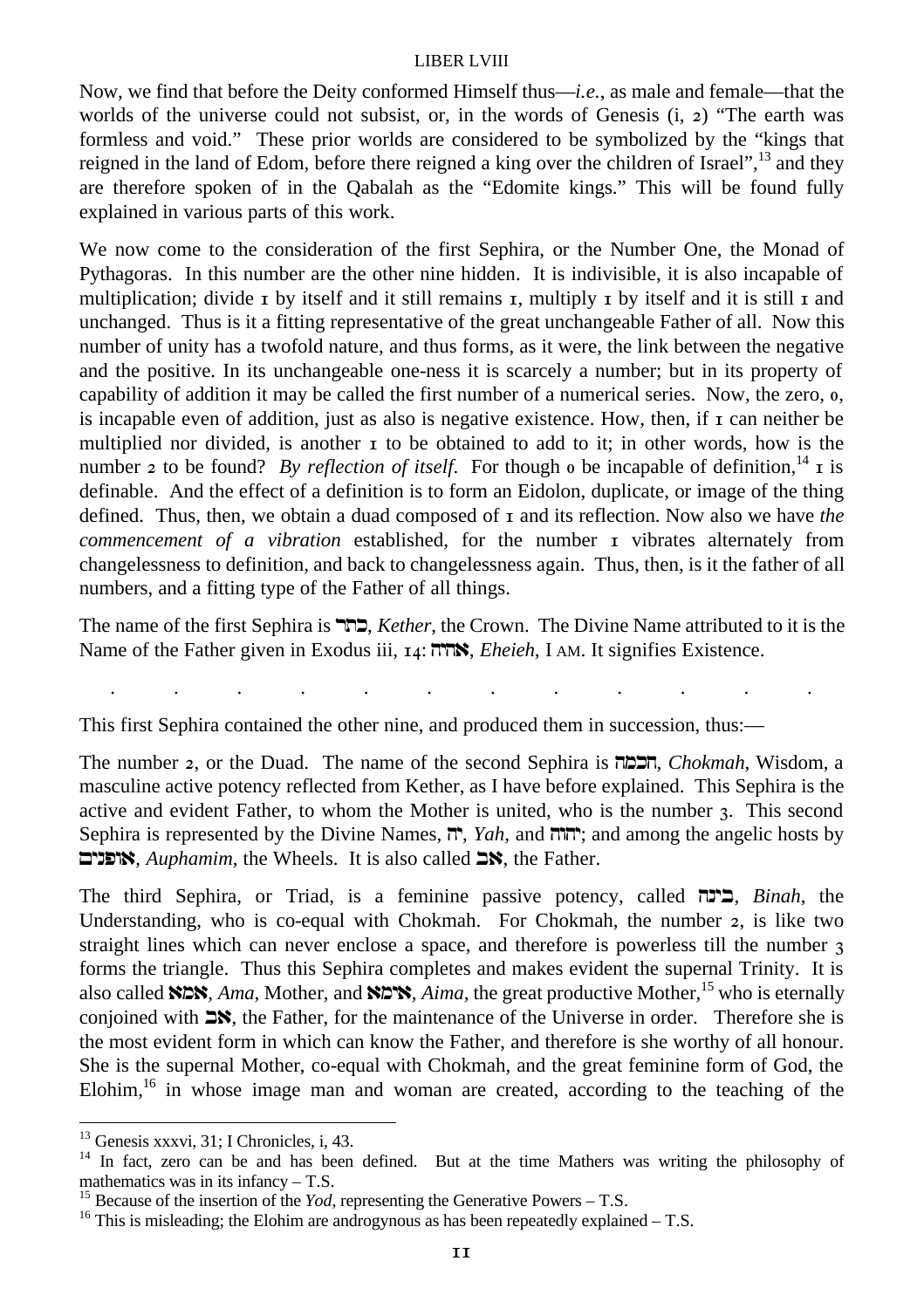Qabalah, *equal before God*. *Woman is equal with man, and certainly not inferior to him*, as it has been the persistent endeavour of so-called Christians to make her. Aima is the woman described in the Apocalypse (ch xii).<sup>17</sup> This third Sephirah is also sometimes called the Great Sea. To her are attributed the Divine Names *והוה*, *Elohim*, and  $\mathbf{S}$ להים; and the Angelic **Order**  $\forall x \in \mathbb{R}$ , *Aralim*, the Thrones. She is the supernal Mother, as distinguished from Malkuth, the inferior Mother, Bride and Queen.

The number 4. This union of the second and third Sephiroth produced dsj, *Chesed,* Mercy or Love, also called **הברולה**, *Gedulah*, Greatness or Magnificence; a masculine potency represented by the Divine Name la, *El*, the Mighty One, and the angelic name \ylmcj, *Chashmalim*, Scintillating Flames (Ezekiel iv, 4).

The number 5. From this emanated the feminine passive potency hrwbg, *Geburah*, Strength or Fortitude; or }yd, *Deen*, Justice; represented by the Divine Names rwbg \yhla, *Elohim Gibor*, and lha, *Elah*, and the angelic name \yprc, *Seraphim* (Isaiah vi, 6). This Sephira is also called djp, *Pachad*, Fear.

The number 6. And from these two issued the uniting Sephirah, trapt, *Tiphereth*, Beauty or Mildness,<sup>18</sup> represented by the Divine Name להוה ודעת, *Eloah va-Daath*, and the angelic names \ynanc, *Shinanim* (Psalm lxviii, 18) or \yklm, *Melekim*, Kings. Thus by the union of justice and mercy we obtain beauty and clemency, and the second trinity of the Sephiroth is complete. This Sephira, or "Path" or "Numeration"—for by these latter appellations the emanations are sometimes called—together with the fourth, fifth, seventh, eighth, and ninth Sephiroth, is spoken of as **וערר אנפיז,** *Zauir Anpin*, the Lesser Contenance, or Microprosopus, by way of antithesis to Macroprosopus, or the Vast Countance, which is one of the names of Kether, the first Sephira. The six Sephiroth of which *Zauir Anpin* is composed, are then called His six members. He is also called ]lm, *Melekh*, the King.

The number 7. The seventh Sephira is **127**, *Netzach*, or Firmness and Victory, corresponding to the Divine Name twabx hwhy, *IHVH Tzabaoth*, the Lord of Armies, and the angelic names \yhla, *Elohim*, Gods, and \ycycrt, *Tarshishim*, the brilliant ones (Daniel x, 6).

The number 8. Thence proceeded the feminine passive potency dwh, *Hod*, Splendour, answering to the Divine Name **the Trakessites**, *Elohim Tzabaoth*, the Gods of Armies, and among the angels to **בני אלחים**, *Beni Elohim*, the sons of the Gods (Genesis vi, 4).

**The number 9.** These two produced  $\overline{\mathbf{v}}$ , *Yesod*, the Foundation or Basis, represented by  $\mathbf{\hat{x}}$ ,  $\mathbf{\hat{x}}$ , the Mighty Living One, and **"מר"**, *Shaddai*: and among the angels by **EWS**, *Aishim*, the Flames (Psalms civ, 4), yielding the third Trinity of the Sephiroth.

The number 10. From this ninth Sephira came the tenth and last, thus completing the decad of the numbers. It is called twklm, *Malkuth*, the Kingdom, and also the Queen, Matrona, the inferior Mother, the Bride of Microprosopus; and **שכינה**, Shekinah,<sup>19</sup> represented by the Divine Name **ארנים**, *Adonai*,<sup>20</sup> and among the angelic hosts by the Kerubim, ארני

<sup>17</sup> Add, in another sense, ch xvii. *This is important* – T.S.

<sup>&</sup>lt;sup>18</sup> Or Harmony.

<sup>&</sup>lt;sup>19</sup> Some Qabalists allude to the idea of a lower and higher Shekinah, the higher referred to Binah – T.S.

 $^{20}$  Lit. "Lord"; also אדני  $\kappa$  *Adonai Melekh*, My Lord the King, and  $\kappa$ רדני  $\kappa$ , *Adonai ha-Aretz*, Lord of Earth.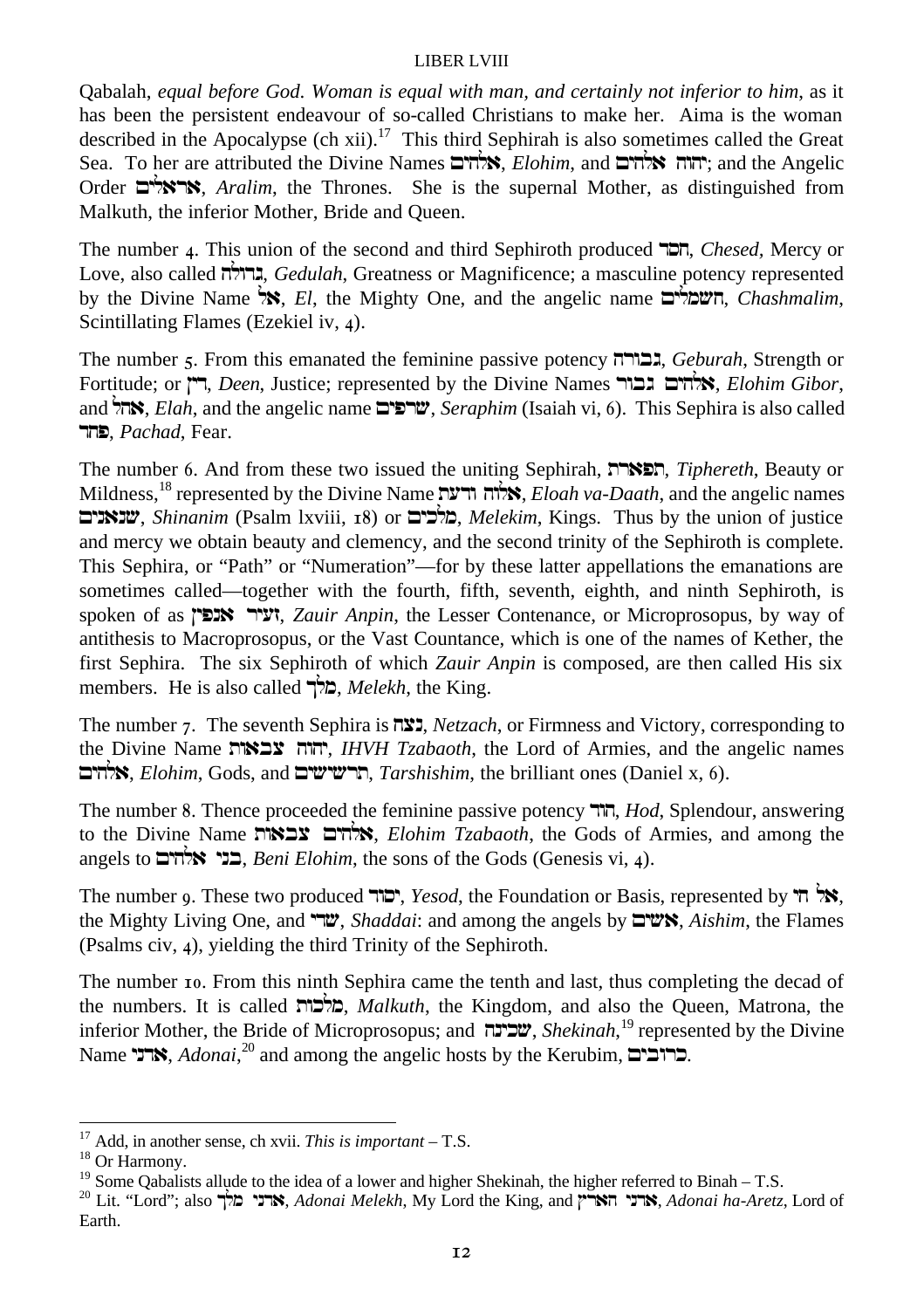Now, each of these Sephiroth will be in a certain degree androgynous, for it will be feminine or receptive with regard to the Sephira which immediately precedes it in the sephirothic scale, and masculine or transmissive with regard to the Sephira which immediately follows it. But there is no Sephira anterior to Kether, nor is there a Sephira which succeeds Malkuth. By these remarks it will be understood how Chokmah is a feminine noun, though marking a masculine Sephira. The connecting link of the Sephiroth is the *Ruach*, spirit, from *Mezla*, the hidden influence.

I will now add a few more remarks on the qabalistical meaning of the term alqtm, *Metheqela*, balance. In each of the three trinities or triads of the Sephiroth is a duad of opposite sexes, and a uniting intelligence which is the result. In this, the masculine and feminine potencies are regarded as the two scales of the balance, and the uniting Sephira as the beam which joins them. Thus, then, the term balance may be said to symbolize the Triune, Trinity in Unity, and the Unity represented by the central point of the beam. But, again, in the Sephiroth there is a triple Trinity, the upper, lower and middle. Now, these three are represented thus: the supernal, or highest, but the Crown, Kether; the middle by the King, and the inferior by the Queen; which will be the greatest trinity. And the earthly correlatives of these will be the *primum mobile*, the sun and the moon. Here we at once find alchemical symbolism.

The Sephiroth are further divided into three pillars – the right-hand Pillar of Mercy, consisting of the second, fourth, and seventh emanations; the left-hand Pillar of Judgement, consisting of the third, fifth, and eighth; and the Middle Pillar of Mildness, consisting of the first, sixths, ninth, and tenth emanations.

. . . . . . . . . . . .

In their totality and unity the ten Sephiroth represent the archetypal man, }wmdq \da, *Adam Qadmon*, the Protogonos. In looking at the Sephiroth constituting the first triad, it is evident that they represent the intellect; and hence this triad is called the intellectual world,  $\sim$ \lwu, *Olahm Mevshekal*. The second triad corresponds to the moral world cgrwm \lwu, *Olahm Morgash*. The third represents power and stability, and is therefore called the material world, ubfwmh \lwu, *Olahm ha-Mevetbau*. These three aspects are called the faces, }ypna, *Anpin*. Thus is the tree of life, \yyj {u, *Otz Chaiim*<sup>21</sup> formed; the first triad being placed above, the second and third below, in such a manner that the three masculine Sephiroth are on the right, three feminine on the left, whilst the four uniting Sephiroth occupy the centre. This is the qabalistical "tree of life," on which all things depend. There is considerable analogy between this and the tree Yggdrasil of the Scandinavians.

I have already remarked that there is one trinity which comprises all the Sephiroth, and that it consists of the crown, the king, and the queen. (In some senses this is the Christian Trinity of Father, Son and Holy Spirit, which in their highest divine nature are symbolized by the first three Sephiroth, Kether, Chokmah, and Binah.) It is the Trinity which created the world, or, in qabalistic language, the universe was born from the union of the crowned king and queen. But according to the Qabalah, before the complete form of the heavenly man (the ten Sephiroth) was produced, there were certain primordial worlds created, but these could not subsist, as the equilibrium of balance was not yet perfect, and they were convulsed by the unbalanced force, and destroyed.<sup>22</sup> These primordial worlds are called the "kings of ancient time" and the "kings"

<sup>21</sup> Sometimes \yyjh {u, *Otz ha-Chayim*, thus making possible the fudging of a different set of Gematria identities – T.S.

According to some, the Qlippoth or Shells are the remnants of these primal worlds – T.S.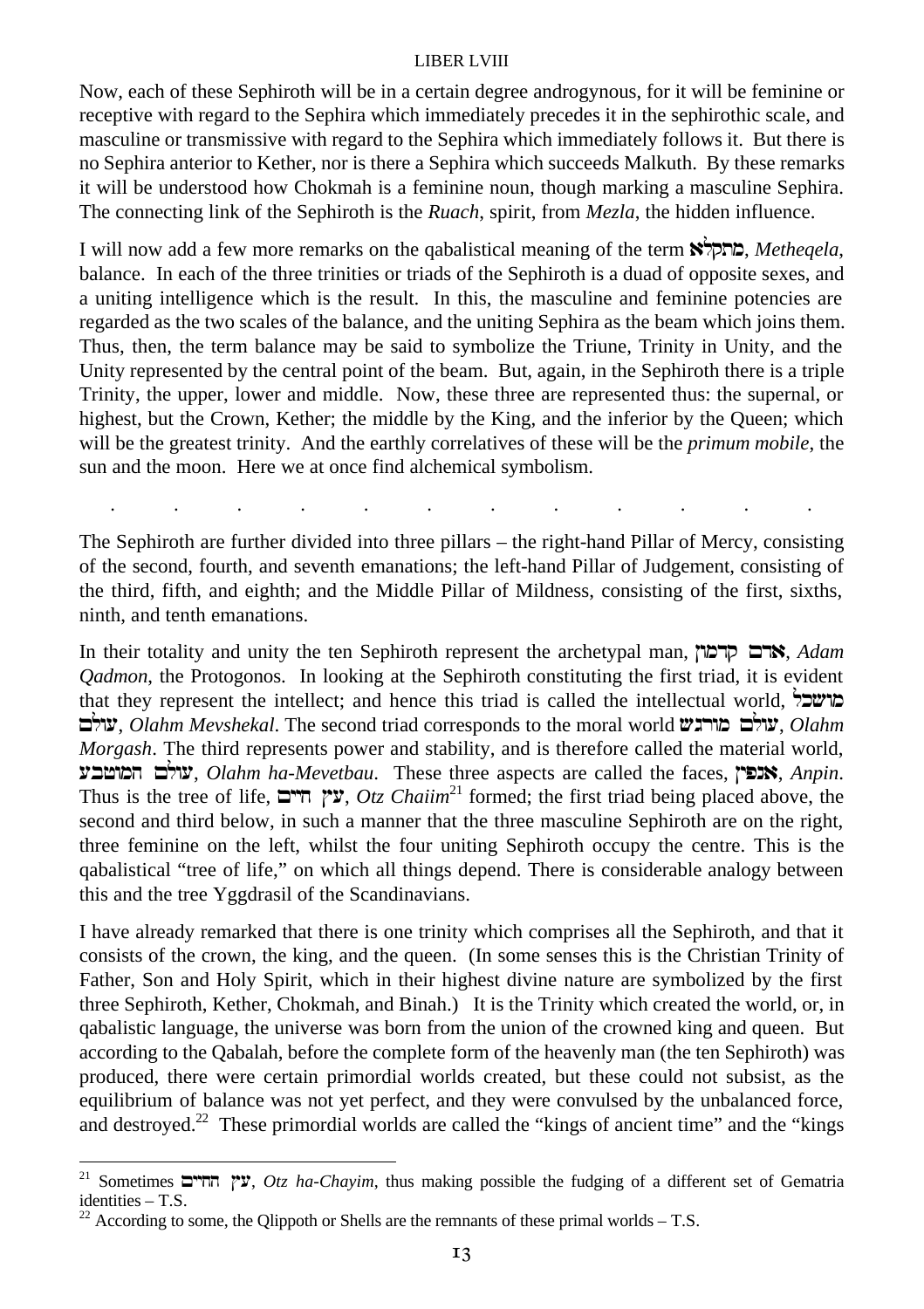of Edom who reigned before the monarchs of Israel." In this sense, Edom is the world of unbalanced force, and Israel is the balanced Sephiroth (Genesis xxxvi, 31). This important fact, that worlds were created and destroyed prior to the present creation, is again and again reiterated in the Zohar.

Now the Sephiroth are also called the World of Emanations, or the Atziluthic World, or archetypal world, twlyxa \lwu, *Olahm Atziluth*; and this world gave birth to three other worlds, each containing a repetition of the Sephiroth, but in a descending scale of brightness.

The second world is the Britic world, hayrbh \lwu, *Olahm ha-Briah*, the world of creation, also called **Axxx***Korsia*, the throne. It is an immediate emnation from the world of Atziluth, whose ten Sephiroth are reflected herein, and are consequently more limited, though they are still of the purest nature, and without any admixture of matter.

The third is the Yetziratic world, hryxyh \lwu, *Olahm ha-Yetzirah*, or world of formation and of Angels, which proceeds from Briah, and though less refined in substance, is still without matter. It is in this angelic world where those intelligent and incorporeal beings reside who are wrapped in a luminous garment, and who assume a form when they appear to man.

The fourth is the Assiatic world, **עולם העשיה,** *Olahm ha-Assiah*, the world of action, called also the world of shells, twpylqh \lwu, *Olahm ha-Qliphoth*, which is this world of matter, made up of the grosser elements of the other three. In it is also the abode of the evil spirits which are called "the shells" by the Qabalah, twpylq, *Qliphoth*, material shells. The devils are divided into ten classes, and have suitable habitations (See Tables in *777*).<sup>23</sup>

The Demons are the grossest and most deficient of all forms. Their ten degrees aswer to decad of the Sephiroth, but in inverse ratio, as darkness and impurity increase with the descent of each degree. The two first are nothing but absence of visible form and organization. The third is the abode of darkness. Next follow seven Hells occupied by thoe demons which represent incarnate human vices, and torture those who have given themselves up to those vices in earth-life. Their prince is **Samael**, the angel of poison and of death.<sup>24</sup> His wife is the harlot, or woman of whoredom, **ווער אשת** *Isheth Zanunim*;<sup>25</sup> and united they are called the Beast, **ווא**, *Chioa*. Thus the infernal trinity is completed, which is, so to speak, the averse and caricature of the supernal Creative One. Samael is considered to be identical with Satan.

The name of the Deity, which we call Jehovah, is in Hebrew a name of four letters,  $\pi \pi$ ; and the true pronunciation of it is known to very few. I myself know some score of different mystical pronunciations of it. The true pronunciation is a most secret arcanum, and is a secret of secrets. "He who can rightly pronounce it, causeth heaven and earth to tremble, for it is the name which rusheth through the universe." Therefore when a devout Jew comes upon it in reading from the Scriptures, he either does not attempt to pronounce it, but instead makes a short pause, or else he substitutes for it the name **TN**, *Adonai*, Lord. The radical meaning of the word is "to be," and it is thus, like hyha, *Eheieh*, a glyph of existence. It is capable of twelve transpositions,

 $23\,$ In the *Equinox* publication this replaced a reference to one of the tables accompanying Mathers' introduction – T.S.

<sup>&</sup>lt;sup>24</sup> Samael is various glossed as "poison of God" or "blind God." In some of the Gnostic texts found at Nag Hammadi Samael is identified with the demiurge – T.S.<br>
<sup>25</sup> By Gemetria,  $964$  **Fig. 100** Fig. 25.

<sup>25</sup> By Gematria, 864, jryw cmc, *Shemesh va-Yerich*, sun and moon, and \ycdq cwdq, *Qadesh Qadeshim*, Holy of Holies. Draw your own conclusions (possibly along the lines of "you can prove anything with Gematria if you try hard enough")  $-$  T.S.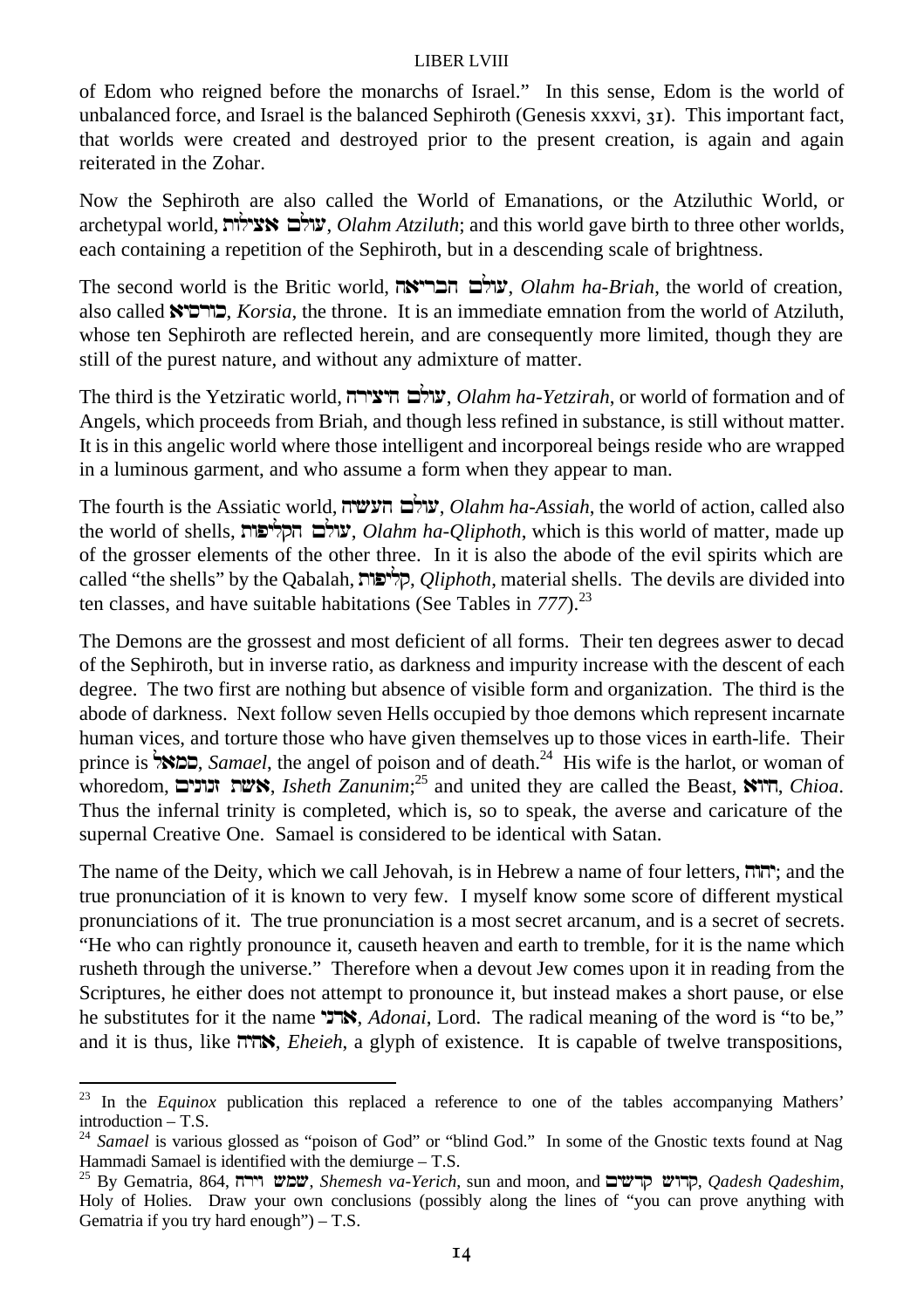which *all* convey the meaning of "to be"; it is the only word that will bear so many transpositions without its meaning being altered. They are called the "twelve banners of the mighty Name" and are said by some to rule the twelve signs of the Zodiac. These are the twelve banners: – hwhy, whhy, hhwy, yhwh, hywh, wyhh, yhhw, hhyw, hyhw, whyh, hwyh, ywhh. There are three other tetragrammatic names, which are **האבלה,** Eheieh, existence; אבל, *Adonai*, Lord; and **ו** *Agla*. This last is not, properly speaking, a word, but is a notarigon of the sentence  $\mathbf{X}$ rwbg hta, *Ateh Gibor le-Olahm Adonai*, "Thou art mighty for ever, O Lord!" A brief explanation of Agla is this: A, the one first; A, the one last; G, the Trinity in Unity; L, the completion of the Great Work.

But hwhy, the Tetragrammaton, as we shall presently see, contains all the Sephiroth with the exception of Kether, and specially signifies the Lesser Countenance, Microprosopus, the King of the qabalistic Sephirothic greatest Trinity, and the Son in His human incarnation in the Christian acceptation of the Trinity. Therefore, as the Son reveals the Father, so does hwhy reveal hyha.

. . . . . . . . . . . .

And **''ארני** is the Queen "by whom alone Tetragrammaton can be grasped," whose exaltation into Binah is found in the Christian Assumption of the Virgin.

The Tetragrammaton hwhy is referred to the Sephiroth thus: the uppermost point of the letter *Yod*, <sup>\*</sup>, is said to refer to Kether; the letter <sup>\*</sup> itself to Chokmah, the father of Microprosopus; the letter  $\overline{n}$ , or "the supernal *He*" to Binah, the supernal Mother; the letter  $\overline{a}$  to the next six Sephiroth, which are called the six members of Microprosopus (and six is the numerical value of  $\mathfrak{h}$ ); lastly, the letter h, the "inferior *He*" to Malkuth, the tenth Sephira, the Bride of Microprosopus.

Advanced students should then go to the fountain head, Knorr von Rosenroth's "Kabbala denudata," and study for themselves.<sup>26</sup> It should not prove easy; Frater P., after years of study, confessed: "I cannot get much out of von Rosenroth"; and we may add that only the best minds are likely to obtain more than an academic knowledge of a system which we suspect von Rosenroth himself never understood in any deeper sense. As a book of reference to the hierarchical correspondences of the Qabalah, of course *777* stands alone and unrivalled.

The Graphic Qabalah has already been fully illustrated in this treatise. See Illustrations 2, 12, 16, 17, 18, 19, 21, 22, 24, 27, 28, 29, 33, 34, 35, 38, 39, 40, 41, 43, 45,  $46, 47, 48, 50, 51, 61, 63, 64, 65, 66, 71, 72, 73, 74, 75, 76, 77, 78, 79, 82.<sup>27</sup>$ 

By far the best and most concise account of the method of the Qabalah is that by an unknown author, $28$  which Mr Aleister Crowley has printed at the end of the first volume of his Collected Works, and which we here reprint in full.

<sup>&</sup>lt;sup>26</sup> Reprinted Heidelberg: Georg Olms, 1974; it may be found in academic libraries – T.S.

<sup>27</sup> Figures mostly taken from Golden Dawn teachings or rituals which accompanied the instalments of *The Temple of Solomon the King* in *Equinox* I (2-3). Most can be found in Regardie, *Golden Dawn* – T.S.

 $28$  Almost certainly Crowley – T.S.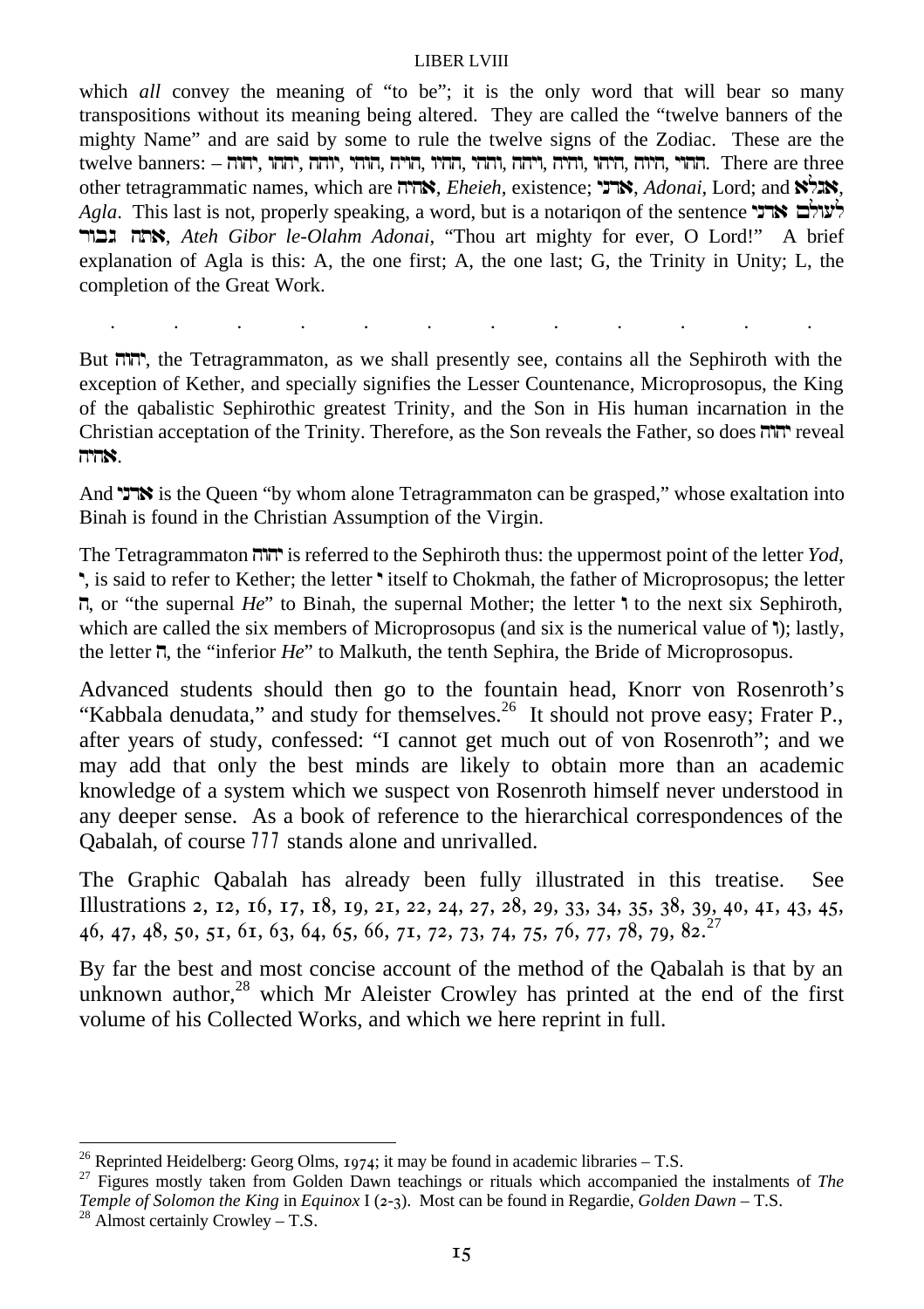# QABALISTIC DOGMA

The Evolution of Things is thus described by the Qabalists.

First is Nothing, or the Absence of Things,  $\mathbb{R}$ , which does not mean and cannot mean Negatively Existing (if such an Idea can be said to mean anything), as S. Liddell MacGregor Mathers, who misread the Text and stultified the Commentary by the Light of his own Ignorance of Hebrew and Philosophy, pretends in his Translation of v. Rosenroth.

Second is Without Limit [ws }ya, *i.e.*, Infinite Space.

This is the primal Dualism of Infinity; the infinitely small and the infinitely great. The Clash of these produces a finite positive Idea which happens (see  $\overline{X}$ בראשת <sup>29</sup> for a more careful study, though I must not be understood to indorse every Word in our Poet-Philosopher's Thesis) to be Light, **Right,** This word **Right is most important.** It symbolises the Universe immediately after Chaos, the Confusion or Clash of the Infinite Opposites.  $\mathbf{\hat{s}}$  is the Egg of Matter; is  $\mathcal{Y}$ , the Bull, or Energy-Motion; and  $\tilde{\mathcal{L}}$  is the Sun, or organised and moving System of Orbs. The three Letters of **rise** thus repeat the three Ideas. The Nature of **rise** is this analysed, under the figure of the ten Numbers and the 22 Letters which together compose what the Rosicrucians have diagrammatised under the name of Minutum Mundum. It will be noticed that every Number and Letter has its "Correspondence" in Ideas of every Sort; so that any given Object can be analysed in Terms of the 32. If I see a blue Star, I should regard it as a Manifestation of Chesed, Water, the Moon, Salt the Alchemical Principle, Sagittarius or What not, in respect of its Blueness—one would have to decide which from other Data—and refer it to the XVIIth Key of the Taro in Respect of its Starriness.

The Use of these Attributions is lengthy and various: I cannot dwell upon it: but I will give one Example.

If I wish to visit the Sphere of Geburah, I use the Colours and Forces appropriate: I go there: if the Objects which then appear to my spiritual Vision are harmonious therewith, it is a Test of their Truth.

So also, to construct a Talisman, or to invoke a Spirit.

The methods of discovering Dogma from sacred Words are also numerous and important: I may mention:—

(*a*) The Doctrine of Sympathies: drawn from the total Numeration of a Word, when identical with, or a Multiple or Submultiple of, or a Metathesis of, that of another Word.

(*b*) The Method of finding the Least Number of a Word, by adding (and re-adding) the Digits of its total Number, and taking the corresponding Key of the Taro as a Key to the Meaning of the Word.

(*c*) The Method of Analogies drawn from the Shape of the Letters.

(*d*) The Method of Deductions drawn from the Meanings and Correspondence of the Letters.

(*e*) The Method of Acrostics drawn from the Letters. This Mode is only valid for Adepts of the highest Grades, and then under quite exceptional and rare Conditions.

<sup>29</sup> *I.e.*, Crowley's essay *Berashith* – T.S.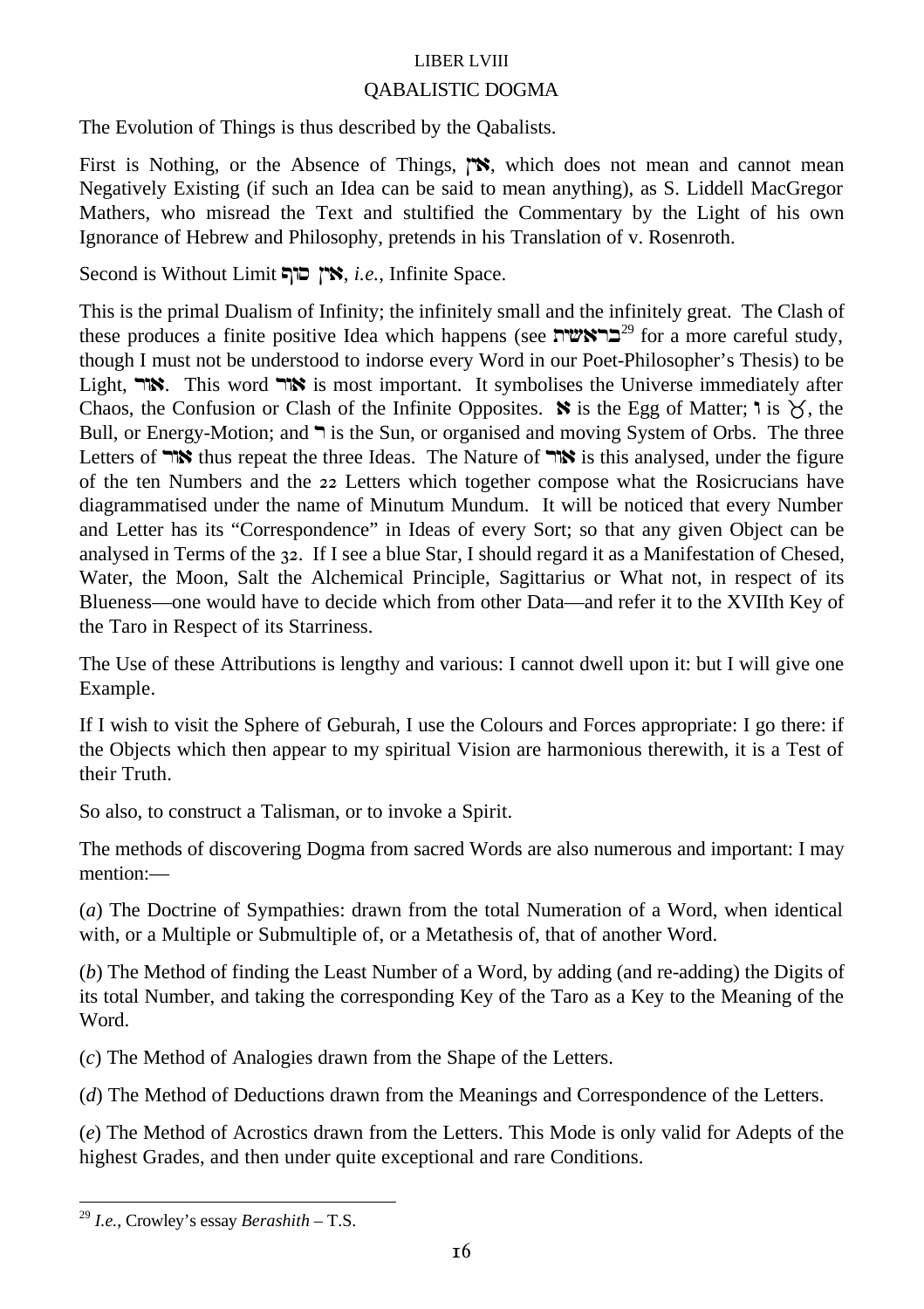(*f*) The Method of Transpositions and Transmutations of the Letters, which suggest Analogies, even when they fail to explain in direct Fashion.

All these and their Varieties and Combinations, with some other more abstruse or less important Methods, may be used to unlock the Secret of a Word.

Of course with Powers so wide it is easy for the Partisan to find his favourite Meaning in any Word. Even the formal Proof 0 = 1 = 2 = 3 = 4 = 5 = . . . . . . . = n is possible.

But the Adept who worked out this Theorem, with the very Intent to discredit the Qabalistc Mode of Research, was suddenly dumbfounded by the Fact that he had actually stumbled upon the Qabalistic Proof of Pantheism or Monism.

What really happens is that the Adept sits down and performs many useless Tricks with the Figures, without Result.

Suddenly the Lux dawns, and the Problem is solved.

The Rationalist explains this by Inspiration, the superstitious Man by Mathematics.

I give an Example of the Way in which one works. Let us take IAO, one of the "Barbarous Names of Evocation," of which those who have wished to conceal their own Glory by adopting the Authority of Zarathustra have said that in the holy Ceremonies it has an ineffable Power.

But what Kind of Power? By the Qabalah we can find out the Force of the Name IAO.

We can spell it in Hebrew **We'** or **XN'**. The Qabalah will even tell us which is the true Way. Let us however suppose that it is spelt  $\mathbb{N}$ . This adds up to 17.

But first of all it strikes us that I, A, and O are the three Letters associated with the three Letters  $\bar{\pi}$  in the great Name of Six Letters, אהדהוה, which combines האדה and hury, Macroprosopus and Microprosopus. Now these feminine Letters  $\overline{n}$  conceal the "Three Mothers" of the Alphabet  $\aleph$ , ה, and  $v$ . Replace these, and we get **שימוש which** adds up to 358, the Number alike of  $\alpha$ , the Serpent of Genesis, and the Messiah. We thus look for redeeming Power in IAO, and for the Masculine Aspect of that Power.

Now we will see how that Power works. We have a curious Dictionary, which was made by a very learned Man, in which the Numbers from 1 to 10,000 fill the left hand Column, in Order, and opposite them are written all the sacred or important Words which add up to each Number.<sup>30</sup>

We take this Book, and look at  $17$ . We find that  $17$  is the number of Squares in the Swastika, which is the Whirling Disc or Thunderbolt. Also there is  $\pi$ , a Circle or Orbit;  $\pi$ , to seethe or boil; and some other Words, which we will neglect in this Example, though we should not dare to do so if we were really trying to find out a Thing we none of us knew. To help our Deduction about Redemption, too, we find הדה, to brighten or make glad.

We also work in another Way. I is the Straight Line or Central Pillar of the Temple of Life; also it stands for Unity, and for the Generative Force. A is the Pentagram, which means the Will of Man working Redemption. O is the Circle from which everything came, also Nothingness, and the Female, who absorbs the Male. The Progress of the Name shows then the Way from Life to Nirvana by means of the Will: and is a Hieroglyph of the Great Work.

<sup>30</sup> Published as *Sepher Sephiroth* in *Equinox* I (8).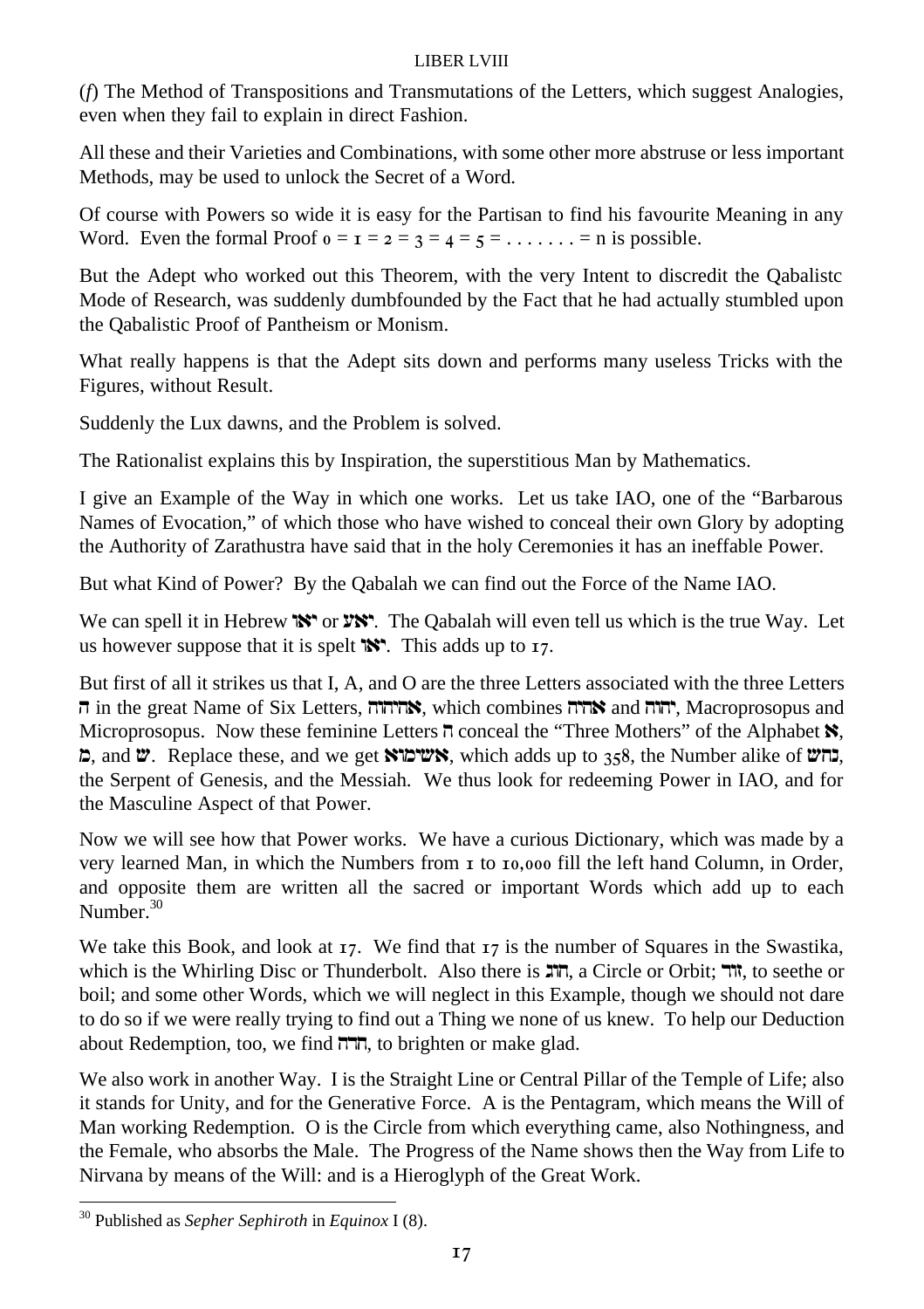Look at all our Meanings! Every one of them shows that the Name, if it has any Power at all, and that we must try, has the Power to redeem us from the Love of Life which is the Cause of Life, by its masculine Whirlings, and to gladden us and to bring us to the Bosom of the Great Mother, Death.

Before what is known as the Equinox of the Gods, a little While ago, there was an initiated Formula which expressed these Ideas to the Wise. As these Formulas are done with, it is of no Consequence if I reveal them. Truth is not eternal, any more than God; and it would be but a poor God that could and did not alter his Ways at his Pleasure.

This Formula was used to open the Vault of the Mystic Mountain of Abiegnus, within which lay (so the Ceremony of Initiation supposed) the Body of our Father Christian Rosen Creutz, to be discovered by the Brethren with the Postulant as said in the Book called Fama Fraternitatis.

There are three Officers, and they repeat the Analysis of the Word as follows:

Chief.. Let us analyse the Key Word—I.  $2nd$  N.  $3rd$  R. All. I. Chief. Yod.  $2nd.$  Nun.  $5$ 3rd. Resh.  $\Box$ All. Yod. Chief. Virgo  $(\hat{\mathbb{I}\mathbb{R}})$  Isis, Mighty Mother. 2nd. Scorpio ( $M$ ) Apophis, Destroyer. 3rd. Sol  $\circlearrowleft$ ) Osiris, slain and rise. All. Isis, Apophis, Osiris, IAO.

All spread Arms as if on a Cross, and say:—

The Sign of Osiris slain!

Chief bows his Head to the Left, raises his Right Arm, and lowers his Left, keeping the Elbow and right Angles, thus forming the letter (also the Swastika).

The Sign of the Mourning of Isis.

2nd. With erect Head, raises his Arms to form a V (but really to form the triple Tongue of Flame, the Spirit), and says:—

The Sign of Apophis and Typhon.

3rd. Bows his Head and crosses his Arms on his Breast (to form the Pentagram).

The Sign of Osiris risen.

All give the Sign of the Cross, and say:—

L. V. X.

Then the Sign of Osiris risen, and say:—

Lux, the Light of the Cross.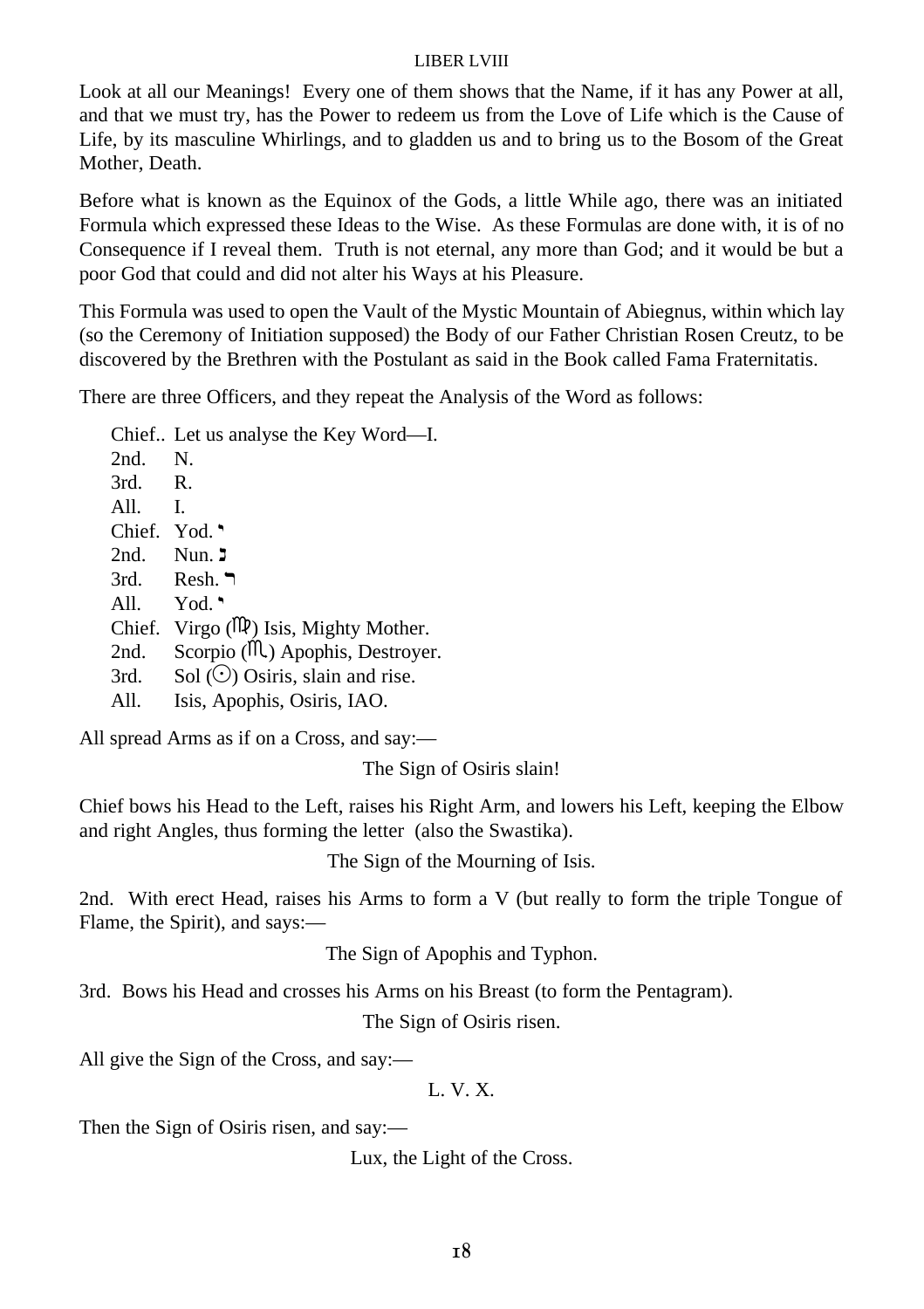This Formula, on which one may meditate for Years without exhausting its wonderful Harmonics, gives an excellent Idea of the Way in which Qabalistic Analysis is conduct.

First, the Letters have been written in Hebrew Characters.

Then the Attributions of them to the Zodiac and to Planets are substituted, and the Names of Egyptian Gods belonging to these are invoked.

The Christian Idea of I.N.R.I. is confirmed by these, while their Initials form the sacred Word of the Gnostics. That is, IAO. From the Character of the Deities and their Functions are deduced their Signs, and these are found to signal (as it were) the word Lux  $(\mathbf{m})$ , which itself is contained in the Cross.

A careful Study of these Ideas, and of the Table of Correspondences, which one of our English Brethren is making,<sup>31</sup> will enable him to discover a very great Deal of Matter for Thought in these Poems which an untutored Person would pass by.

To return to the general Dogma of the Qabalists.

The Figure of Minutum Mundum will show how they suppose one Quality to proceed from the last, first in the pure God-World Atziluth, then in the Angel-World Briah, and so on down to the Demon-Worlds, which are however not thus organised. They are rather Material that was shed off in the Course of Evolution, like the Sloughs of a Serpent, from which comes their Name of Shells, or Husks.

Apart from silly Questions as to whether the Order of the Emanations is confirmed by Palæontology, a Question it is quite impertinent to discuss, there is no doubt the Sephiroth are types of Evolution as opposed to Catastrophe and Creation.

The great Charge against this Philosophy is founded on its alleged Affinities with Scholastic Realism. But the Charge is not very true. No Doubt but they did suppose vast Storehouses of "Things of One Kind" from which, pure or minggled, all other Things did proceed.

Since  $\Box$ , a Camel, refers to the Moon, they did say that a Camel and the Moon were sympathetic, and came, that Part of them, from a common Principle: and that a Camel being yellow brown, it partook of the Earth Nature, to which that Colour is given.

They thence said that by taking all the Nature involved, and by blending them in the just Proportions, one might have a Camel.

But this is no more than is said by the Upholders of the Atomic Theory.

They have their Storehouses of Carbon, Oxyen, and such (not in one Place, but no more is Geburah in one Place), and what is Organic Chemistry but the Production of useful Compounds whose Nature is deduced absolutely from theoretical Considerations long before it is ever produced in the Laboratory?

The difference, you will say, is that the Qabalists maintain a Mind of each Kind behind each Class of Things of one Kind; but so did Berkeley, and his Argument in that Respect is, as the great Huxley showed, irrefragable. For by the Universe I mean the Sensible; any other is Not to be Known: and the Sensible is dependent upon Mind. Nay, though the Sensible is said to be an Argument of a Universe Insensible, the latter becomes sensible in Mind as soon as the Argument is accepted, and disappears with its Rejection.

 $\overline{a}$ 

<sup>31</sup> See *777.*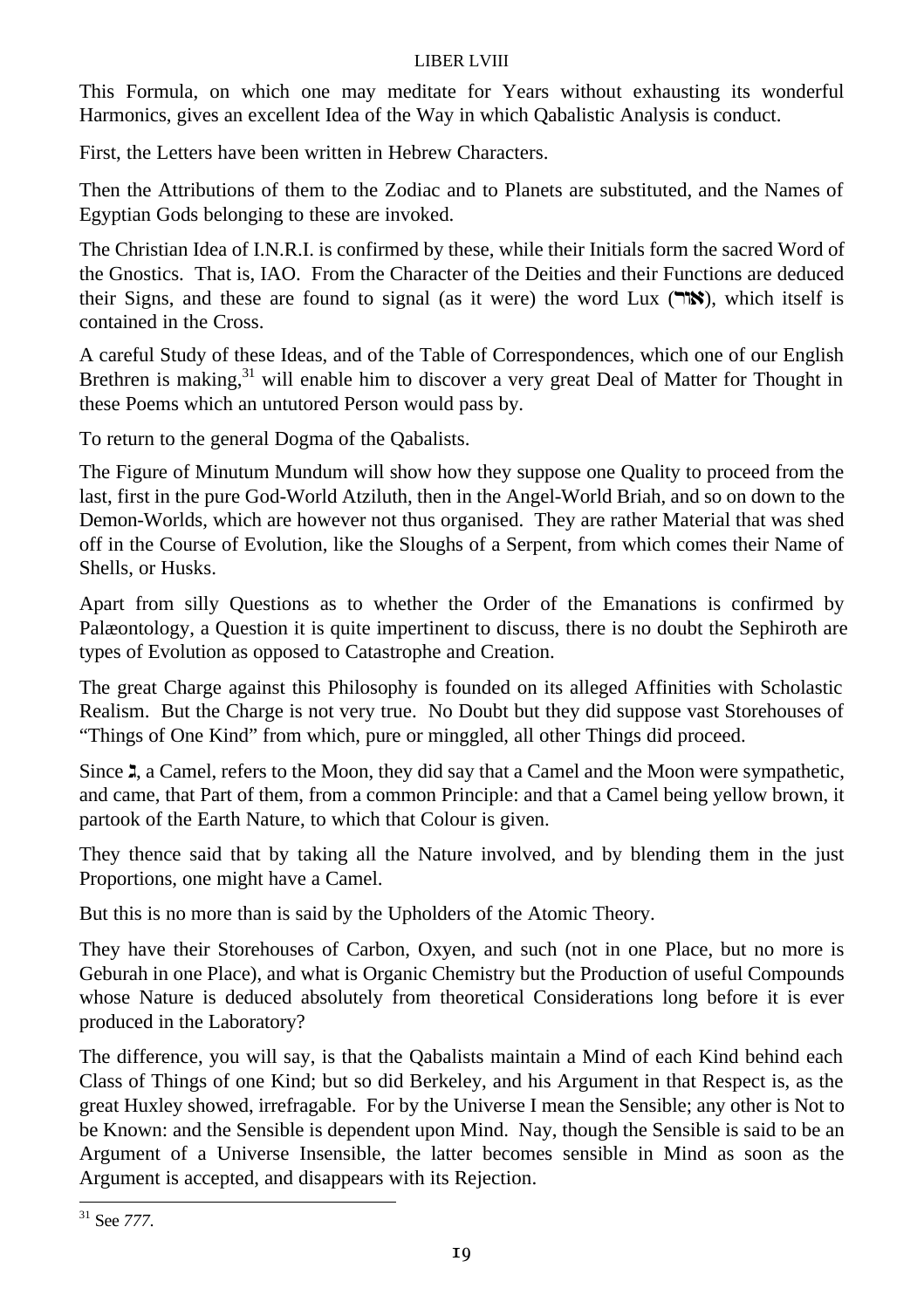Nor is the Qabalah dependent upon its Realism, and its Application to the Works magical—but I am defending a Philosophy which I was asked to describe, and this is not lawful.

A great Deal may be learned from the Translation of the Zohar by S. Liddell Macgregor Mathers, and his Introduction thereto, though for those who have Latin and some acquaintence with Hebrew it is better to study the Kabbala Denudata of Knorr von Rosenroth, in Despite of the heavy Price; for the Translator has distorted the Text and its Comment to suit his belief in a supreme Personal God, and in that degraded Form of the Doctrine of Feminism which is so popular with the Emasculate.

The Sephiroth are grouped in various Ways. There is a Superior Triad or Trinity; a Hexad; and Malkuth: the Crown, the Father, and the Mother; the Son or King; and the Bride.

Also, a Division into seven Palaces, seven Planes, three Pillars or Columns: and the like.

The Flashing Sword follows the Course of the Numbers and the Serpent Nechushtan or of Wisdom crawls up the Paths which join them upon the Tree of Life, namely the Letters.

It is important to explain the Position of Daath or Knowledge upon the Tree. It is called the Child of Chokmah and Binah, but it hath no Place. But it is really the Apex of a Pyramid of which the three first Numbers form the Base.

Now the Tree, or Minutum Mundum, is a Figure in a Plane of a solid Universe. Daath, being above the Plane, is therefore a Figure of a Force in four Dimensions, and thus it is the Object of the Magnum Opus. The three Paths which connect it with the First Trinity are the three lost Letters or Fathers of the Hebrew Alphabet.

In Daath is said to be the Head of the great Serpent Nechesh or Leviathan, called Evil to conceal its Holiness (בהש $=$  358 = לוירז  $\approx$ , the Messiah or Redeemer, and  $\frac{1}{2}$ ליות, the Bride.) It is identical with the Kundalini of the Hindu Philosophy, the Kwan-se-on of the Mongolian Peoples, and means the magical Force in Man, which is the sexual Force applied to the Brain, Heart, and other Organs, and redeemeth him.

The gradual Disclosure of these magical Secrets to the Poet may be traced in these Volumes,  $32$ which it has been my Privilege to be asked to explain. It has been impossible to do more than place in the Hands of any intelligent Person the Keys which will permit him to unlock the many Beautiful Chambers of Holiness in these Palaces and Gardens of Beauty and Pleasure.

Of the results of the method we possess one flawless gem, already printed in the EQUINOX (Vol. II. pp. 163-185), "A Note on Genesis" by V.H. Fra. I.A.

<sup>32</sup> *I.e.*, the three volumes of Crowley's *Collected Works* – T.S.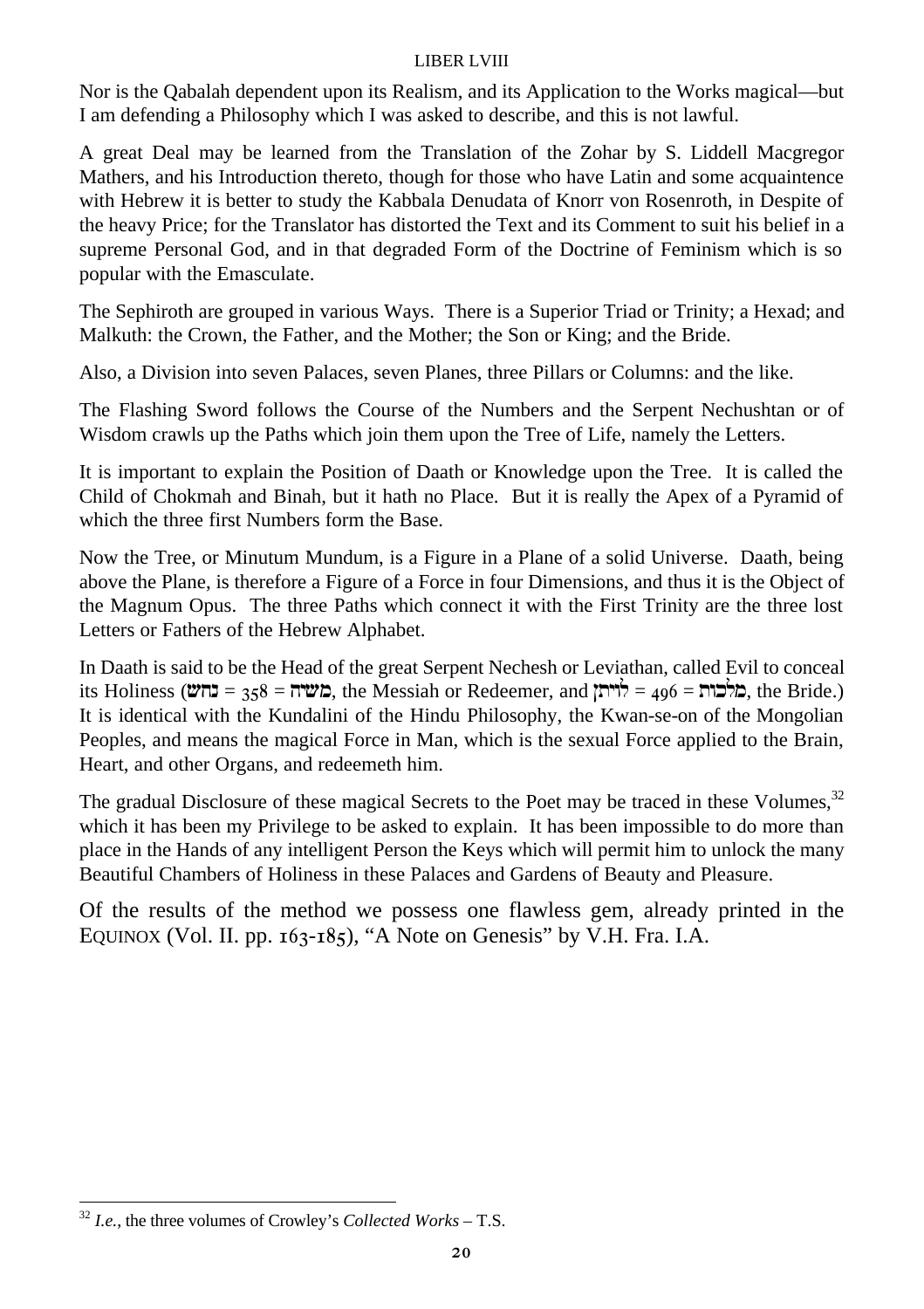From this pleasant, orthodox, and-so-they-all-lived-happy-ever-after view let us turn for a moment to the critical aspect. Let us demolish in turn the qabalistic methods of exegesis; and then, if we can, discover a true basis upon which to erect an abiding Temple of Truth.

1. Gematria.

-

The number 777 affords a good example of the legitimate and illegitimate deductions to be drawn. It represents the sentence האחת רוח אלחים איים, "One is the Spirit of the Living God," and also נשלאהם הקלפות "The world of the Shells (excrements—the demon-world)."

Now it is wrong to say that this idea of the unity of the divine spirit is identical with this idea of the muddle of chaos—unless in that exalted grade in which "The One is the Many." But the compiler of Liber 777 was a great Qabalist when he thus entitled his book; for he meant to imply, "One is the Spirit of the Living God," *i.e.* I have in this book unified all the diverse symbols of the world; also also, "the world of shells," *i.e.* this book is full of mere dead symbols; do not mistake them for the living Truth. Further, he had an academic reason for his choice of a number; for the tabulation of the book is from Kether to Malkuth, the course of the Flaming Sword; and if this sword be drawn upon the Tree of Life, the numeration of the Paths over which it passes (taking  $\overline{a}$ ,  $\overline{a}$ , as the non-existent path from Binah to Chesed, since it connects Macroprosopus and Microprosopus) is 777. [See Diagrams 2 and 12<sup>33</sup>]

To take another example, it is no mere coincidence that  $463$ , the Staff of Moses, is  $\overline{r}$ , **כ, a**, the paths of the Middle Pillar; no mere coincides that  $26$ ,  $\pi$  $\pi$ , is  $1 + 6 + 9 + 10$ , the Sephiroth of the Middle Pillar. But ought we not to have some supreme Name for 489, their sum, the Middle Pillar perfect? Yet the Sepher Sephiroth is silent. (We find only  $489 = 1$ משלם גמול, the avenger. Ed.)

Again, 111 is Aleph, the Unity, but also  $\overleftrightarrow{28}$ , thick Darkness, and  $\overleftrightarrow{28}$ , Sudden Death. This can only be interpreted as meaning the annihilation of the individual in the Unity, and the Darkness which is the Threshold of the Unity; in other words, one must be an expert in Samadhi before this simple Gematria has any proper meaning. How, then, can it serve the student in his research? The uninitiated would expect Life and Light in the One; only by experience can he know that to man the Godhead must be expressed by those things which most he fears.

We here purposely avoid dwelling on the mere silliness of many Gematria correspondences, *e.g.*, the equality of the Qliphoth of one sign with the Intelligence of another. Such misses are more frequent than such hits as **הוכה**  $\mathbf{R}$ , Unity,  $\mathbf{R} = \mathbf{R} \mathbf{S}$ , Love, 13.

The argument is an argument in a circle. "Only an adept can understand the Qabalah," just as (in Buddhism) Sakyamuni said, "Only an Arahat can understand the Dhamma."

<sup>33</sup> Diagram 2 was a Tree of Life diagram showing the paths with letters, Tarot trumps, and Yetziratic attributions, and the Sephiroth with associated grades; Diagram 12 the figure of the Flaming Sword – T.S.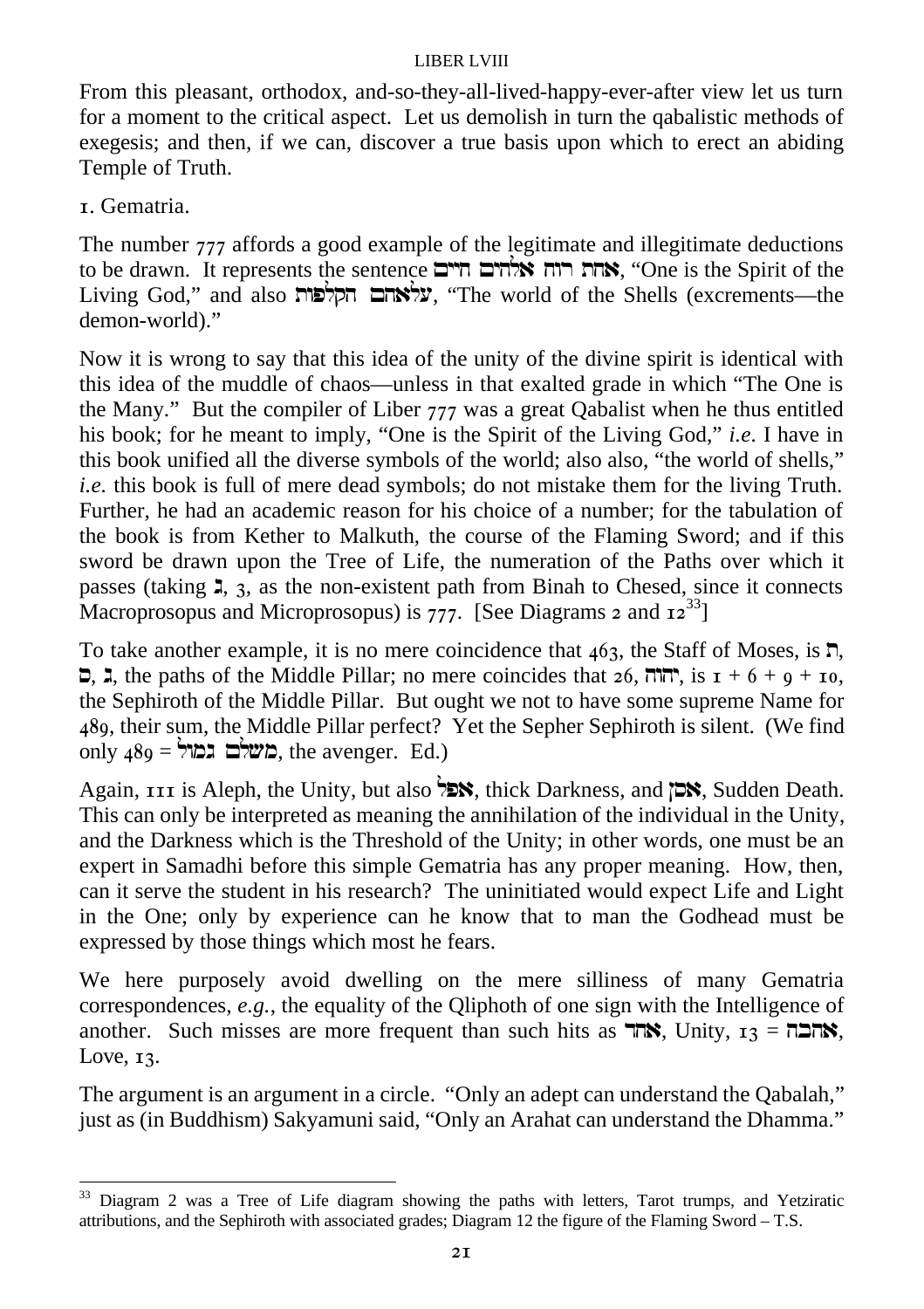In this light, indeed, the Qabalah seems little more than a convenient language for recording experience.

We may mention in passing that Frater P. never acquiesced in the obvious "cook" of arguing  $x = y + i$  ∴  $x = y$ , by assuming that *x* should add one to itself "for the concealed unity." Why shouldn't *y* have a little concealed unity of its own?<sup>34</sup>

That the method should ever have been accepted by any Qabalist argues a bankruptcy of ingenuity beyond belief. In all conscience, it is easy enough to fake identities by less obviously card-sharping methods!

2. Notariqon.

The absurdity of this method needs little indication. The most unsophisticated can draw pity and amusement from Mr Mathers' Jew, converted by the Notariqons of "Berashith." True, F.I.A.T. is Flatus, Ignis, Aqua, Terra; showing the Creator as Tetragrammaton, the synthesis of the four elements; showing the Eternal Fiat as the equilibrated powers of Nature. But what forbits Fecit Ignavus Animam Terrae,  $35$  or any other convenient blasphemy, such as Buddha would applaud?

Why not take our converted Jew and restore him to the Ghetto with Ben, Ruach, Ab, Sheol!—IHVH, Thora?<sup>36</sup> Why not take the sacred 'I<sub> $\chi$ </sub> full of the Christian who thought it meant Ingoug Xelotog Oeou 'Yiog  $\sum \omega \tau \eta \rho^{37}$  and make him a pagan with " 'Igidog Zapig  $\Theta$ noavooc 'Yuwn Zobiac"? $38$ 

Why not argue that Christ in cursing the fig, F.I.G., wished to attack Kant's dogmas of Freewill, Immortality, God?

3. Temurah.

 $\overline{a}$ 

Here again the multiplicity of our methods makes our method too pliable to be reliable. Should we argue that  $\sum = \pm \infty$  (620) by the method of Athbash, and that therefore  $\sum$  symbolises Kether (620)? Why,  $\sum$  is confusion, the very opposite of Kether.

Why Athbash? Why not Abshath? or Agrath? or any other of the possible combinations?

About the only useful Temurah is Aiq Bkr, given above. In this do we find a suggestive reasoning. For example, we find it in the attribution of  $\mathbf{S} \setminus \mathbf{S}$  to the pentagram which gives  $\pi$ . [See "A Note on Genesis", EQUINOX, No. II. p. 184.] Here we write Elohim, the creative deities, round a pentagram, and read it reverse beginning with  $\frac{1}{2}$ ,  $\frac{1}{2}$ , the letter of equilibrium, and obtain an approximation to  $\pi$  3.1415 (good enough for the benighted Hebrew), as if thereby the finite square of creation was assimilated to the infinite circle of the Creator.

 $34$  Concealed *yods* on the other hand are another matter entirely  $-$  T.S.

<sup>&</sup>lt;sup>35</sup> [*Lat.*, "a coward created the soul of the earth."]

<sup>[</sup>*Heb.*, possibly intended for: "The Son, the Spirit, the Father, the grave: IHVH [is] the Law."]

<sup>&</sup>lt;sup>37</sup> [*Grk.*, "Jesus Christ, son of God, saviour."]

<sup>38</sup> [*Grk*., approx. "The favour of Isis [is] the treasure of the sons of wisdom."]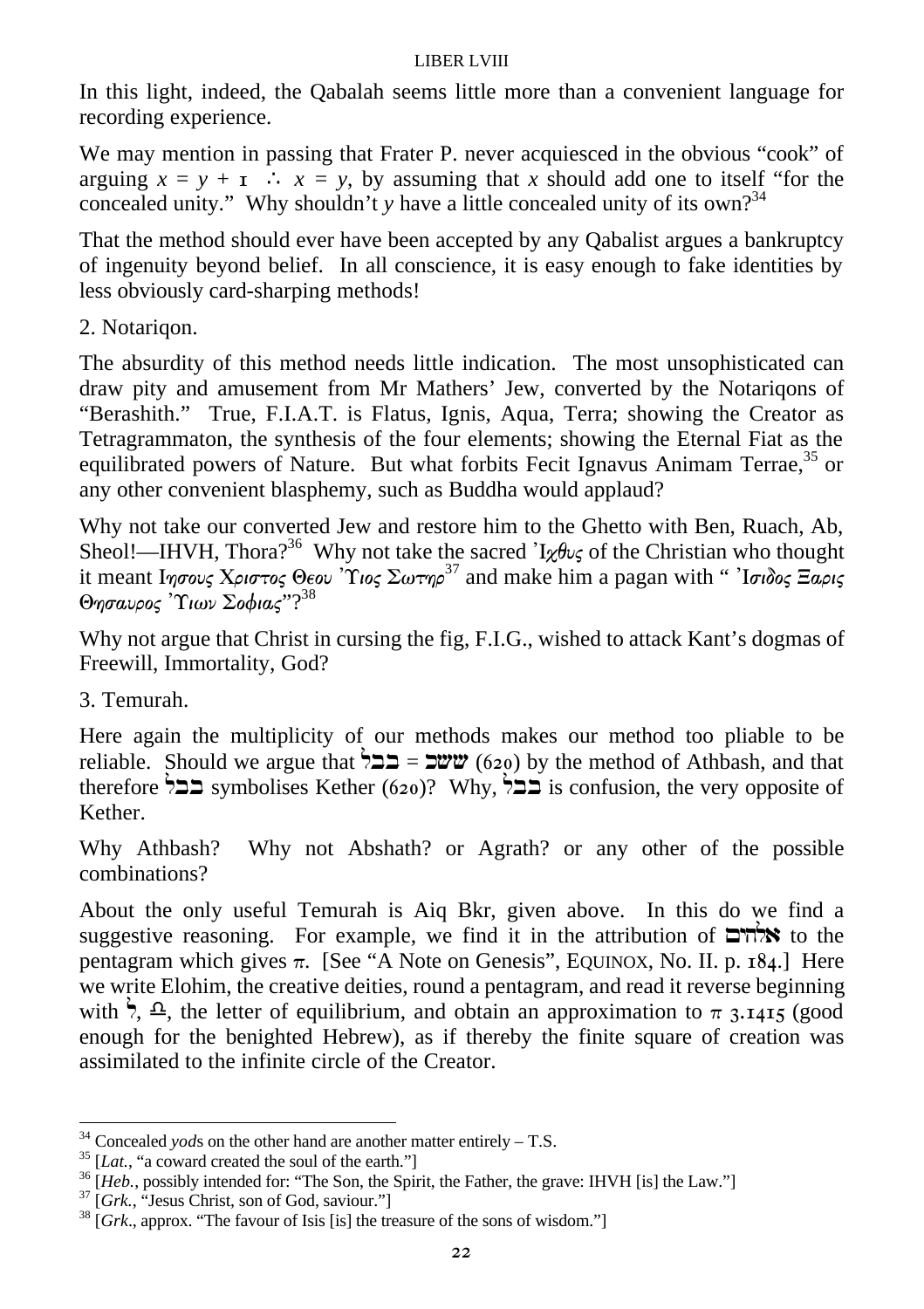Yes: but why should not Berashith 2, 2, 1, 3, 1, 4, give, say,  $e^{i}$ <sup>39</sup> The only answer is, that if you screw it round long enough, it perhaps will!

The Rational Table of Tziruph should, we agree with Fra. P., be left to the Rationalist Press Association, and we may present the Irregular Table of Commutations to Irregular Masons.

4. To the less important methods we may apply the same criticism.

We may glance in passing at the Yetziratic, Tarot, and signifactory methods of investigating any word. But though Frater P. was expert enough in these methods they are hardly pertinent to the pure numerical Qabalah, and we therefore deal gently with them. The attributions are given in  $777$ . Thus  $\mathcal{S}$  in the Yetziratic world is "Air," by Tarot "the Fool," and by signification "an ox." Thus we have the famous I.N.R.I.  $=$ y.  $\cdot$ ,  $\cdot$  =  $\mathfrak{m}$ ,  $\mathfrak{m}$ ,  $\odot$ ,  $\mathfrak{m}$ ; the Virgin, the Evil Serpent, the Sun, suggesting the story of Genesis ii. and of the Gospel. The initials of the Egyptian names Isis, Apophis, Osiris, which correspond, give in their turn the Ineffable Name IAO; thus we say that the Ineffable is concealed in and revealed by the Birth, Death and Resurrection of Christ; and further the Signs of the Mourning of the Mother, Triumph of the Destroyer, and Rising of the Son, give by shape the letters L.V.X., Lux, which letters are (again)

concealed in and revealed by the Cross the Light of the Cross. Further

examples will be found in "A Note on Genesis." One of the most famous is the Mene, Tekel, Upharsin of Daniel, the imaginary prophet who lived under Belshazzar the imaginary king.

- **SID.** The Hanged Man, Death, the Fool = "Sacrificed to Death by thy Folly."
- lkt. The Universe, the Wheel of Fortune, Justice = "Thy kingdom's fortune is in the Balance."
- **cre** The Blasted Tower, the Sun, the Last Judgement = "Ruined is thy glory, and finished."

But we cannot help thinking that this exegesis must have been very hard work.

We could more easily read

- $\mathbf{S}$ . To sacrifice to death is folly.
- הבל. Thy kingdom shall be fortunate, for it is just.
- **cry** The Tower of thy glory shall endure until the Last Days.

There! that didn't take two minutes; and Belshazzar would have exalted us above Daniel.

Similarly AL, God, may be interpreted "His folly is justice," as it is written: "The wisdom of this word is foolishness with God."

Or, by Yetzirah, "The air is His balance," as it is written: "God made the firmament, and divided the waters which were under the firmament from the waters which were above the firmament."

 $\overline{a}$ 39  $e$  is the base of "natural logarithms"; it is defined as the sum from  $\alpha$  to infinity of  $\alpha$  over *n* factorial; approximately  $2.718281828 - T.S.$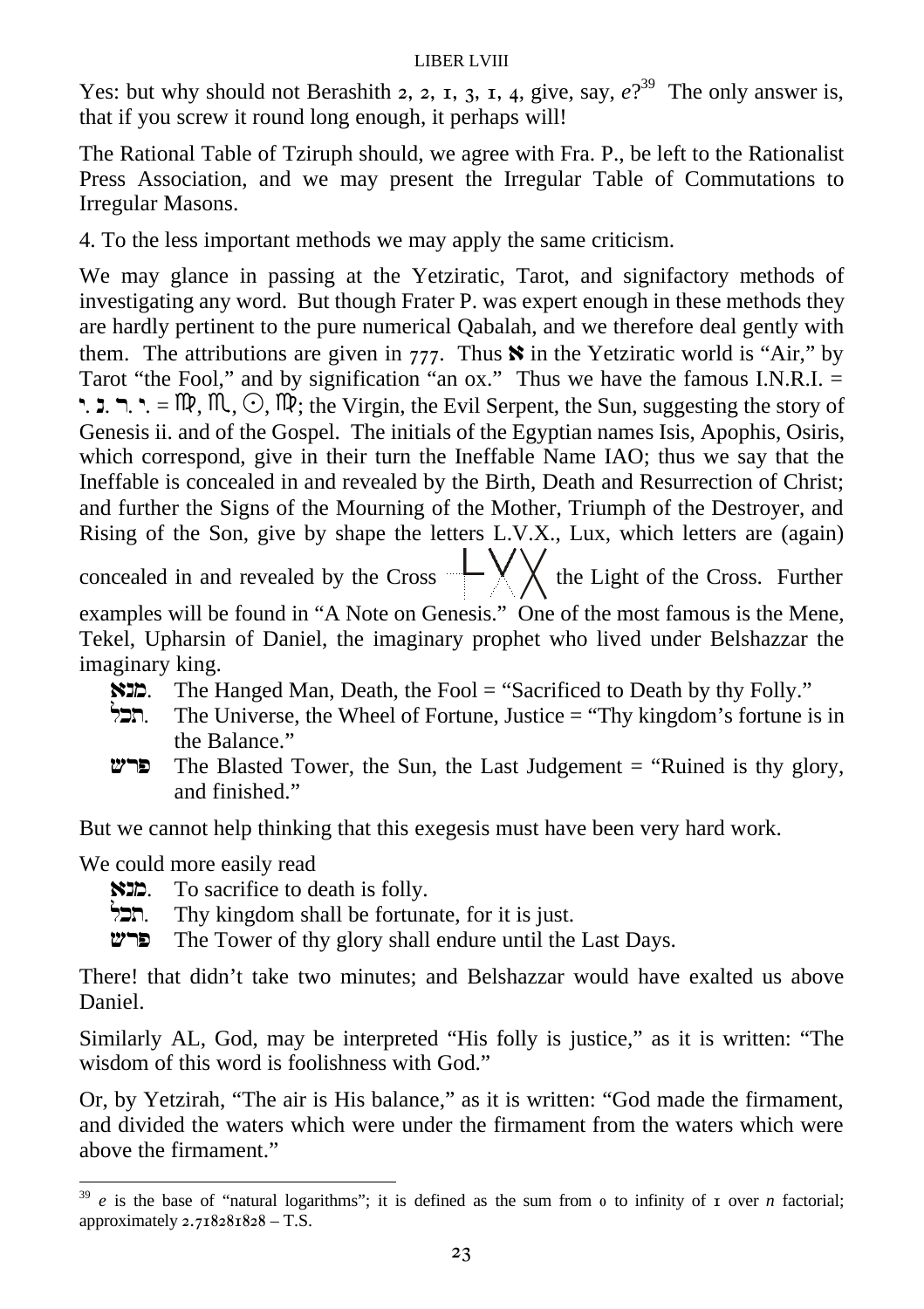Or by meaning: "The ox and the goad," *i.e.* "He is both matter and motion."

We here append a sketch MS by Frater P., giving his explanation by Tarot, etc., of the letters of the alphabet spelt in full.

# MYSTIC READINGS OF THE LETTERS OF THE ALPHABET (*See* TAROT CARDS, *AND MEDITATE*)

- $\mathbb{R}^{\mathbb{Z}}$ ה: Folly's Doom is Ruin
- בית. The Juggler with the Secret of the Universe.
- $\frac{1}{2}$ . The Holy Guardian Angel is attained by Self-Sacrifice and Equilibrium.
- דלת. The Gate of the Equilibrium of the Universe. (Note D, the highest reciprocal path.)
- hh. The Mother is the Daughter; and the Daughter is the Mother.
- $\ddot{\mathbb{R}}$ . The Son is (but) the Son. (These two letters show the true doctrine of Initiation as given in Liber 418; opposed to Protestant Exotericism.
- }yz. The answer of the Oracles is always Death.
- tyj. The Chariot of the Secret of the Universe.
- tyf. She who rules the Secret Force of the Universe.
- The Secret of the Gate of Initiation.
- ר בקי $\frac{1}{\sqrt{2}}$ . In the Whirlings is War.
- By Equilibrium and Self-Sacrifice, the Gate!
- \ym. The Secret is hidden between the Waters that are above and the Waters that are beneath. (Symbol, the Ark containing the secret of Life borne upon the Bosom of the Deluge beneath the Clouds.)
- $\text{N}$ . Initiation is guarded on both sides by death.
- ]ms. Self-control and Self-sacrifice govern the Wheel.
- }yu. The Secret of Generation is Death.
- hp. The Fortress of the Most High. (Note P, the lowest reciprocal path).
- $\mathbf{x}$ . In the Star is the Gate of the Sanctuary.
- [wq. Illusionary is the Initiation of Disorder.
- ריש. In the Sun (Osiris) is the Secret of the Spirit.
- $\mathbf{w}$ . Resurrection is hidden in Death.
- תו. The Universe is the Hexagram.

(Other meanings suit other planes and other grades.)

Truly there is no end to this wondrous science; and when the sceptic sneers, "With all these methods one ought to be able to make everything out of nothing," the Qabalist smiles back the sublime retort, "With these methods One did make everything out of nothing."

Besides these, there is still one more method—a method of some little importance to students of the Siphra Dzenioutha, namely the analogies drawn from the shapes of letters; these are often interesting enough.  $\aleph$ , for example, is a *f* between *f* and *f*, making 26. Thus יהוה 26 =  $\mathcal{S}$ , I. Therefore Jehovah is One. But it would be as pertinent to continue  $26 = 2 \times 13$ , and  $13 =$ Achad = 1, and therefore Jehovah is Two.

This then is an absurdity. Yes; but it is also an arcanum!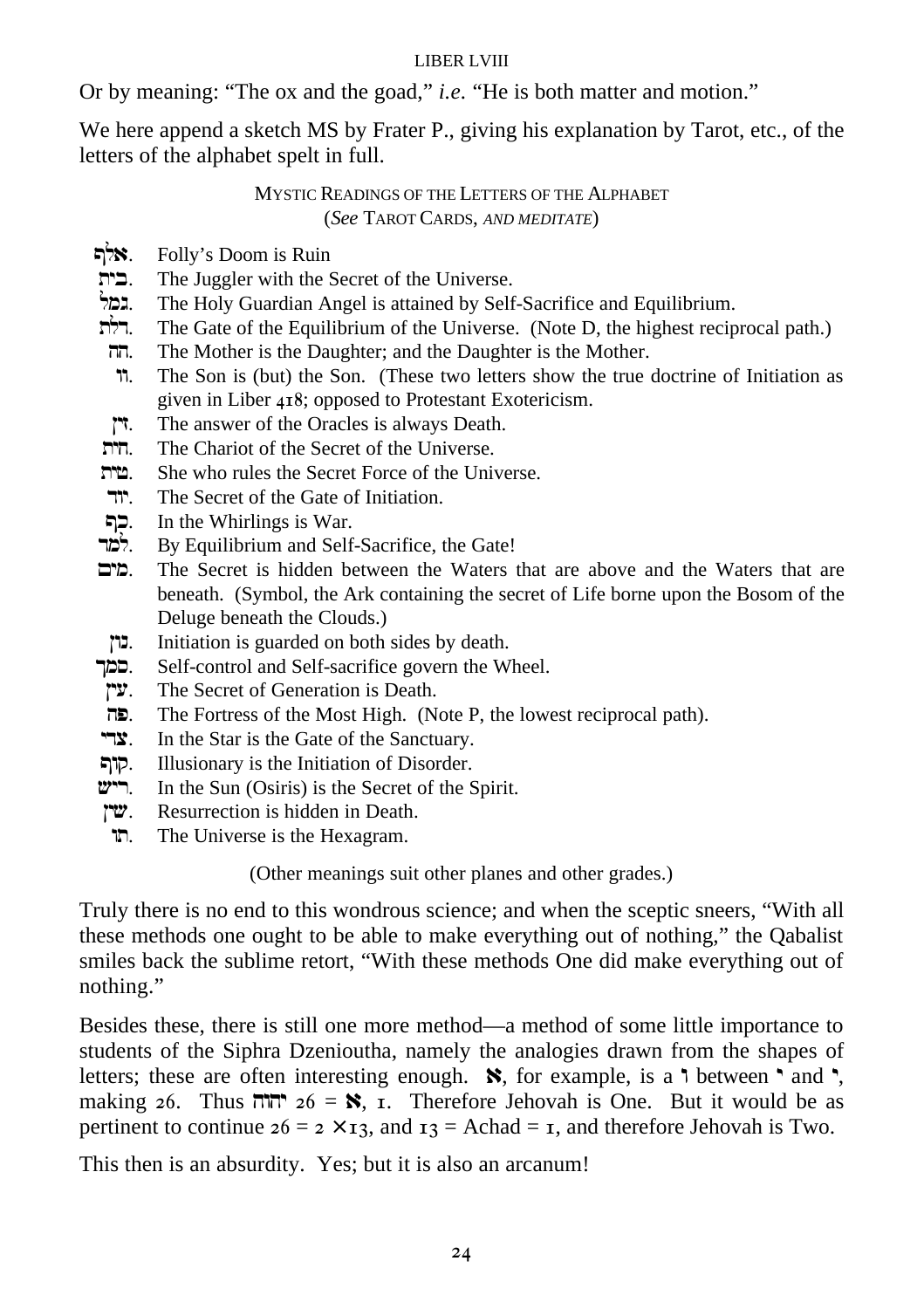How wonderful is the Qabalah! How great its security from the profane; how splendid its secrets to the initiate!

Verily and amen! yet here we are at the old dilemma, that one must know Truth before one can rely upon the Qabalah to show Truth.

Like the immortal burglar:

"Bill wouldn't hurt a baby—he's a pal as you can trust.

He's all right when yer know 'im; but yer've got to know 'im fust."

So those who have committed themselves to academic study of its mysteries have found but a dry stick: those who have understood (favoured of God!) have found therein Aaron's rod that budded, the Staff of Life itself, yea, the venerable Lingam of Mahasiva!

It is for us to trace the researches of Frater P. in the Qabalah, to show how from this storehouse of child's puzzles, of contradictions and incongruities, of paradoxes and trivialities, he discovered the very canon of Truth, the authentic Key of the Temple, the Word of that mighty Combination which unlocks the Treasure-Chamber of the King.

And this following is the Manuscript which he has left for our instruction.

# AN ESSAY UPON NUMBER

(May the Holy One mitigate His severities toward His servant in respect of the haste wherewith this essay hath been composed!

When I travelled with the venerable Iehi Aour in search of Truth, we encountered a certain wise and holy man, Shri Parananda. Children! said he, for two years must ye study with me before ye fully comprehend our Law.

"Venerable Sir!" answered Frater I.A., "The first verse of *Our* Law contains but seven words. For seven years did I study that verse by day and by night; and at the end of that time did I presume—may the Dweller of Eternity pardon me!—to write a monograph upon the first word of those seven words."

"Venerable Sir!" quoth I: "that First Word of our law contains but six letters. For six years did I study that word by day and by night; and at the end of that time did I not dare to utter the first letter of those six letters."

Thus humbling myself did I abash both the holy Yogi and my venerable Frater I.A. But alas! Tetragrammaton! Alas! Adonai! the hour of my silence is past. May the hour of my silence return! Amen.)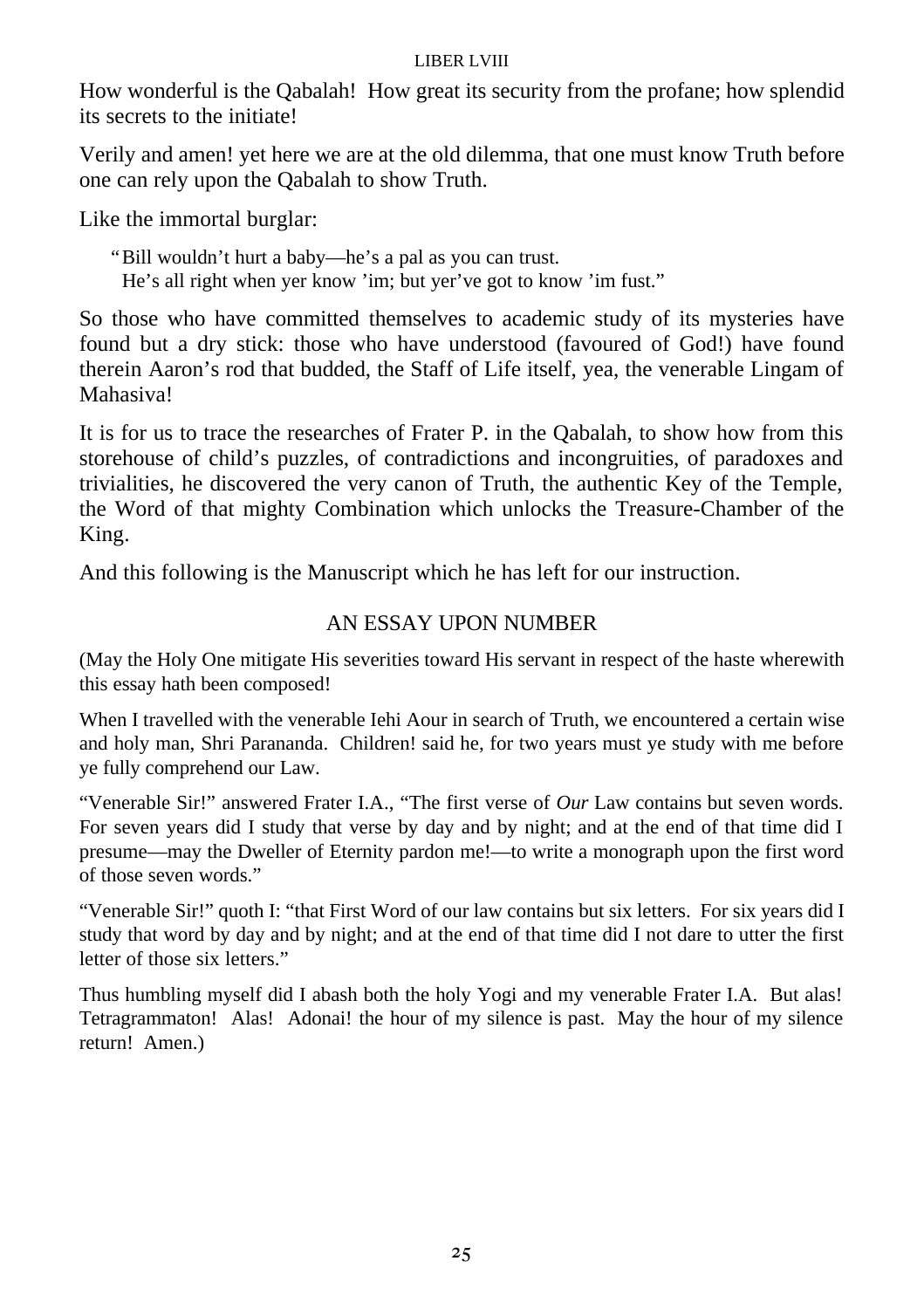# PART I

# THE UNIVERSE AS IT IS

# **SECTION I**

- 0. The Negative—the Infinite—the Circle, or the Point.
- 1. The Unity—the Positive—the Finite—the Line, derived from 0 by extension. The divine Being.
- 2. The Dyad—the Superficies, derived from 1 by reflection  $\frac{1}{1}$ , or by revolution of the line about its end. The Demiurge. The divine Will.
- 3. The Triad, the Solid, derived from 1 and 2 by addition. Matter. The divine Intelligence.
- 4. The Quarternary, the solid existing in Time, matter as we know it. Derived from 2 by multiplication. The divine Repose.
- 5. The Quinary, Force or Motion. The interplay of the divine Will with matter. Derived from 2 and 3 by addition.
- 6. The Senary, Mind. Derived from 2 and 3 by multiplication.
- 7. The Septenary, Desire. Derived from 3 and 4 by addition. (There is however a secondary attribution of 7, making it the holiest and most perfect of the numbers.)
- 8. The Ogdoad, Intellect (also Change in Stability). Derived from 2 and 3 by multiplication,  $8 = 2^3$ .
- 9. The Ennead, Stability in Change. Derived from 2 and 3 by multiplication,  $9 = 3^2$ .
- 10. The Decad, the divine End. Represents the 1 returning to the 0. Derived from  $1 + 2 + 3 + 4$ .
- 11. The Hendecad, the accursed shells, that only exist without the divine Tree.  $1 + 1 = 2$ , in its evil sense of not being 1.

# SECTION II

- 0. The Cosmic Egg.
- 1. The Self of Deity, beyond Fatherhood and Motherhood.
- 2. The Father.
- 3. The Mother.
- 4. The Father made flesh—authoritative and paternal.
- 5. The Mother made flesh—fierce and active.
- 6. The Son—partaking of all these natures.
- 7. The Mother degraded to mere animal emotion.
- 8. The Father degraded to mere animal reason.
- 9. The Son degraded to mere animal life.
- 10. The Daughter, fallen and touching with her hands the shells.

It will be noticed that this order represents creation as progressive degeneration—which we are compelled to think of as evil. In the human organism the same arrangement will be noticed.

# **SECTION III**

- 0. The Pleroma of which our individuality is the monad: the "All-Self."
- 1. The Self—the divine Ego of which man is rarely conscious.
- 2. The Ego; that which thinks "I"—a falsehood, because to think "I" is to deny "not-I" and thus to create the Dyad.
- 3. The Soul; since 3 reconciles 2 and 1, here are placed the aspirations to divinity. It is also the receptive as 2 is the assertive self.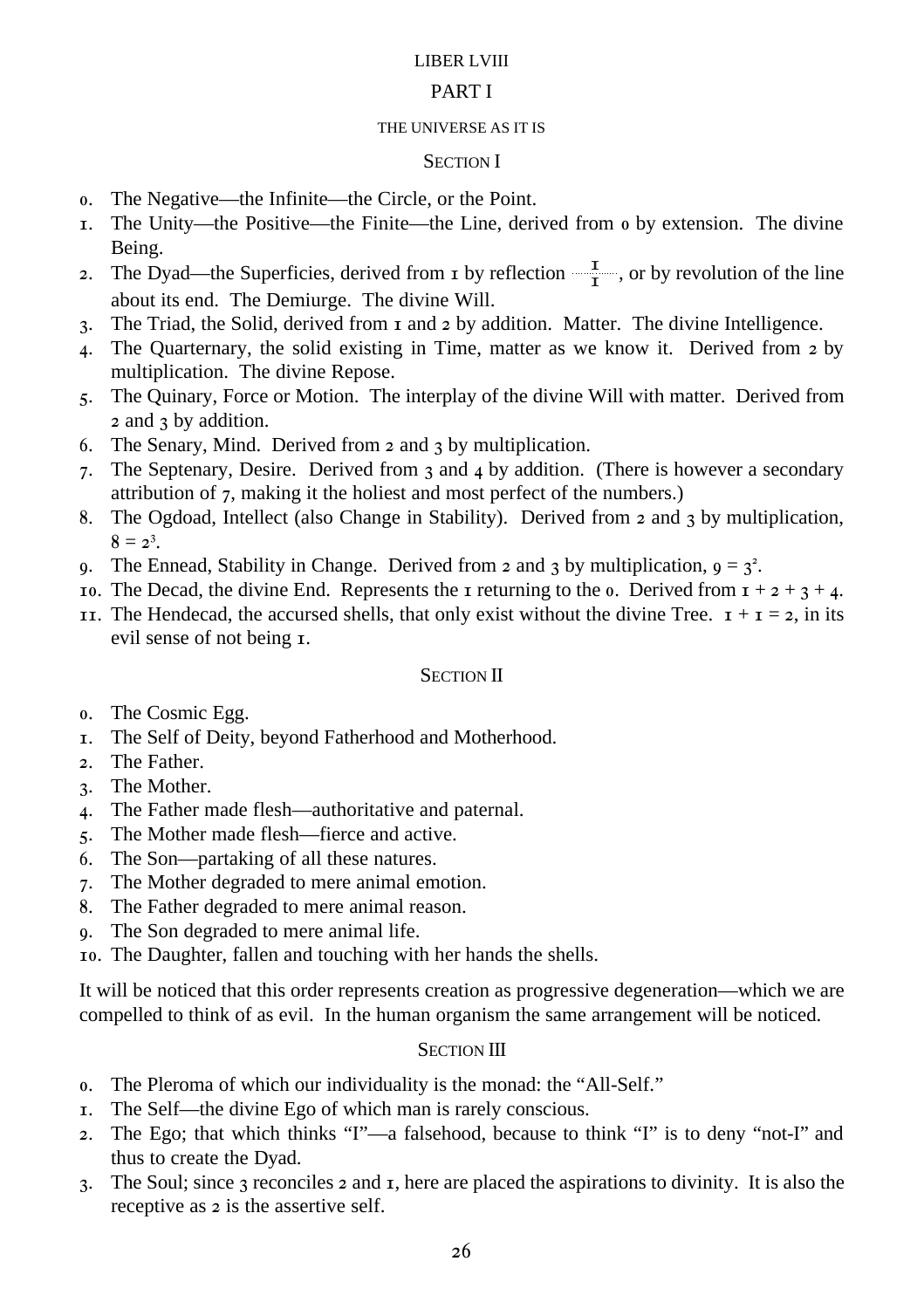4-9.The Intellectual Self, with its branches:

- 4. Memory.
- 5. Will.
- 6. Imagination.
- 7. Desire.
- 8. Reason.
- 9. Animal being.
- 6. The Conscious Self of the Normal Man: thinking itself free, and really the toy of its surroundings.
- 9. The Unconscious Self of the Normal Man. Reflex actions, circulation, breathing, digestion, *etc.*, all pertain here.
- 10. The illusory physical envelope; the scaffolding of the building.

# SECTION IV

Having compared these attributions with those to be found in 777, studied them, assimilated them so thoroughly that it is natural and needs no effort to think "Binah, Mother, Great Sea, Throne, Saturn, Black, Myrrh, Sorrow, Intelligence, *etc. etc. etc.*," in a flash whenever the number 3 is mentioned, we may profitably proceed to go through to the most important of the higher numbers. For this purpose I have removed myself from books of reference; only those things which have become fixed in my mind (from their importace) deserve place in the simplicity of this essay.

- $12.$  **N**. "He," a title of Kether, identifying Kether with the Zodiac, the "home of  $12$  stars" and their correspondences. See 777.
- 13. Unity, and  $\vec{a}$  Nove. A scale of unity; thus  $13 \times 1 = 1$ ;  $26 = 13 \times 2 = 2$ ;  $91 = 13 \times 7$  $= 7$ ; so that we may find in 26 and  $\alpha I$  elaborations of the Dyad the the Septenary respectively.
- 14. An "elaboration" of  $5$  (1 + 4 = 5), Force; a "concentration" of 86 (8 + 6 = 14), Elohim, the 5 elements.
- 15.  $\pi$ , Jah, one of the ineffable names; the Father and Mother united. Mystic number of Geburah:  $1 + 2 + 3 + 4 + 5$ .
- 17. The number of squares in the Swastika, which by shape is Aleph,  $\aleph$ . Hence 17 recalls 1. Also  $\mathbb{N}$ , IAO, the triue Father. See 32 and 358.
- 18. T. Life. An "elaboration" of 9.
- 20.  $\blacksquare$ , Yod, the letter of the Father.
- 21. **אחדה**, existence, a title of Kether. Note  $3 \times 7 = 21$ . Also why, the first three (active) letters of hwhy. Mystic number of Tiphareth.
- 22. The number of letters in the Hebrew Alphabet; and of the paths on the Tree. Hence suggests completion of imperfection, Finality, and fatal finality. Note  $2 \times I$   $I = 22$ , the accursed Dyad at play with the Shells.
- 24. Number of the Elders;<sup>40</sup> and =  $72 \div 3$ . 72 is the "divided Name."
- 26. hwhy. Jehovah as the Dyad expanded, the jealous and terrible God, the lesser Countenance. The God of Nature, fecund, cruel, beautiful, relentless.
- 28. Mystic number of Netzach,  $\Box$ , "Power."
- 31.  $\mathbb{R}^2$ , "not"; and  $\mathbb{R}$ . "God." In this Part I. ("Nature as it is") the number is rather forbidding. For AL is the God-name of Chesed, mercy; and so the number seems to deny that Name.

 $\overline{a}$ 

 $40$  In the Apocalpyse of John – T.S.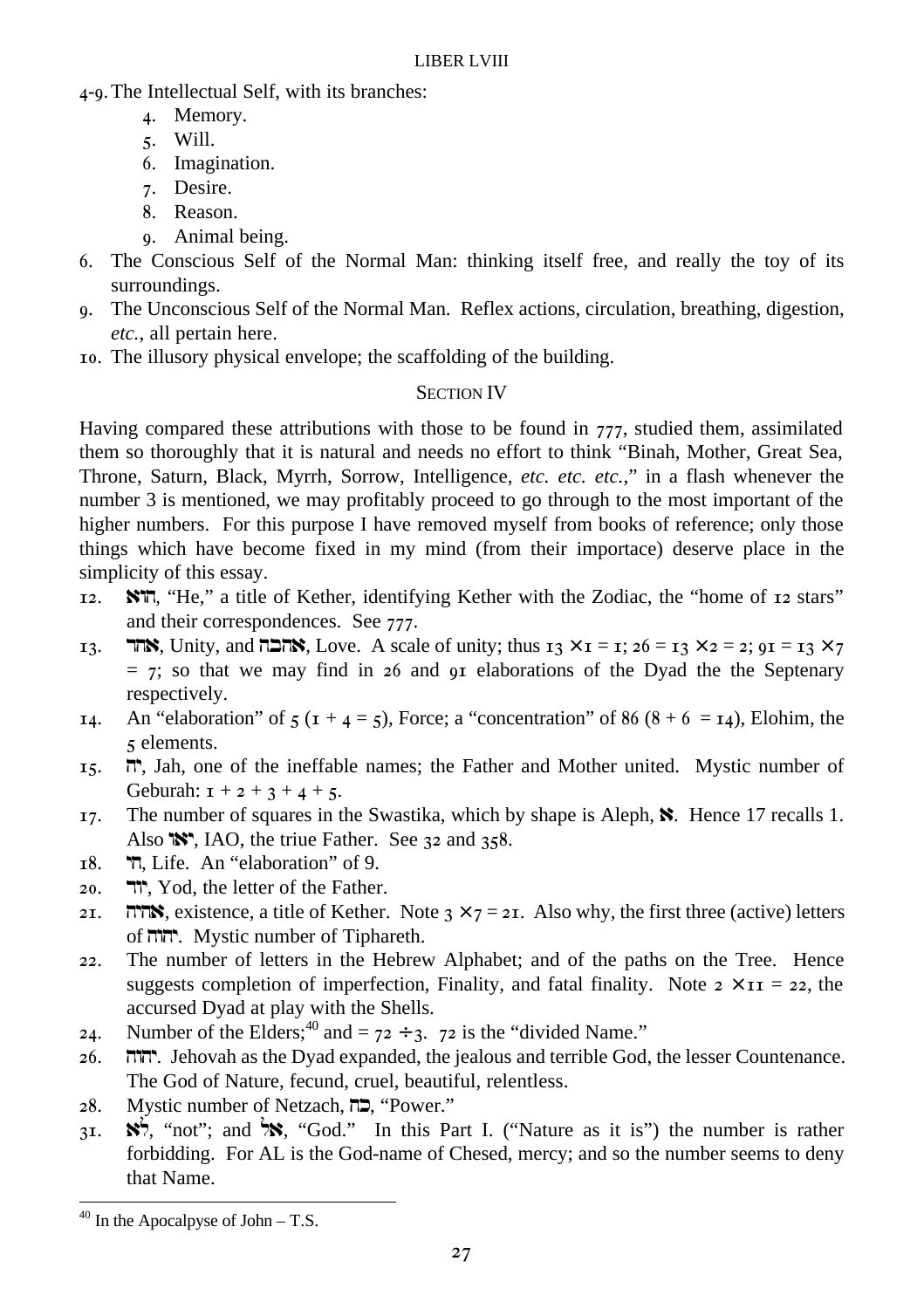- 32. Number of Sephiroth and Paths,  $I_0 + 22$ . Hence is completion of perfection. Finality: things as they are in their totality. http://www.the combined hyminings and hyminings and hymosopus and Microprosopus, is here. If we supposed the 3 female letters  $\overline{n}$  to conceal the 3 mothers **N**,  $\triangleright$ ,  $\triangleright$ , we obtain the number 358, Messiach, *q.v.* Note 32 = 2<sup>5</sup>, the divine Will extended through motion.  $64 = 2^6$ , will be the perfect number of matter, for it is 8, the first cube, squared. So we find it a Mercurial number, as if the solidity of matter was in truth eternal change.
- 35. **A** $\hat{\mathbf{X}}$ **X**, a name of God = Ateh Gibor Le-Olahm Adonai. "To Thee be the Power unto the Ages, O my Lord!"  $35 = 5 \times 7$ .  $7 =$  Divinity,  $5 =$  Power.
- 36. A Solar Number.  $\overrightarrow{TS}$ . Otherwise unimportant, but it is the mystic number of Mercury.
- $37.$   $\overline{37}$ . The highest principle of the Soul, attributed to Kether. Note  $37 = 111 \div 3$ .
- 38. Note  $38 \times 11 = 418$  *q.v.* in Part II.
- 39. האדה לאדד, Jehovah is one. 39 = 13  $\times$  3. This is then the affirmation of the aspiring soul.
- 40. A "dead" number of fixed law,  $4 \times 10$ , Tetragrammaton, the lesser countenance immutable in the heaviness of Malkuth.
- $41. \quad \Box$ . the Mother, unfertilised as unenlightened.
- 42. **SCN**, the Mother, still dark. Here are the 42 judges of the dead in Amennti, and here is the 42-fold name of the Creative God. See Liber 418.
- 44.  $\Box$ , blood. See Part II. Here  $4 \times 11 =$  the corruption of the created world.
- 45. מה, a secret title of Yetzirah, the Formative World. **בארב**, Adam, man, the species (not "the first man."). **S** is air, the divine breath which stirs  $\Box$ , blood, into being.
- 49. A number useful in the calculations of Dr Dee, and a mystic number of Venus.
- 50. The number of the Gates of Binah, whose name is Death ( $50 = \frac{1}{2} =$  by Tarot, "Death").
- $51.$   $\%$ , pain.  $\%$ , failure.  $\Box \%$ , the country of the demon kings. There is much in the Oabalah about these kings and their dukes; it never meant much to me. But  $\tau$  is 1 short of 52.
- 52. Also  $\sum$ , the fertilised Mother, the Phallus (\*) thrust into  $\sum$ . Also  $\sum$ , the Son. Note 52 =  $13 \times 4$ , being Mercy and the influence of the Father.
- 60. Samekh, which in full spells  $60 \times 2 = 120$  (*q.v.*), just as Yod, 10, in full spells  $10 \times 2 = 20$ . In general, the tens are "solidifications" of the ideas of the units which they multiply. Thus 50 is Death, the Force of Change in its final and most earthy aspect. Samekh is "Temperance" in the Tarot: the 6 has little evil possible to it; the worst name one can call 60 is "restriction."
- 61. **(8)** St. the Negative. **18**, the Ego. A number rather like 31, *q.v.*
- $64.$   $\overline{7}$  and  $\overline{7}$ , intelligences (the twins) of Mercury. See also 32.
- 65. **XX:** In Roman characters LXV = LVX, the redeeming light. See the  $5^{\circ} = 6^{\circ}$  ritual and "Konx Om Pax." Note  $65 = 13 \times 5$ , the most spiritual form of force, just as  $10 \times 5$  was its most material form. Note הלב? "Keep silence!" and היבל, the palace; as if it were said "Silence is the House of Adonai."
- $67.$  בינה the Great Mother. Note  $6 + 7 = 13$ , uniting the ideas of Binah and Kether. A number of the aspiration.<sup>41</sup>
- 70. The Sanhedrim and the precepts of the Law. The Divine 7 in its most material aspect.
- 72. dsj, Mercy. The number of the Shemhamphorasch, as if affirming God as merciful. For details of Shemhamphorasch, see 777 and other classical books of reference. Note  $\text{especially}$  להוה $+$  יהו $+$  יהו $+$  + יהו $=$  72. $^{42}$

 $41$  67 =  $\gamma$ , Zayin in full, the first of the Paths connecting Tiphareth with the Supernals – T.S.

 $42$  *i.e.*, writing out the Tetragrammaton as a Tetrakys, or in "wing" form, gives  $72 - T.S$ .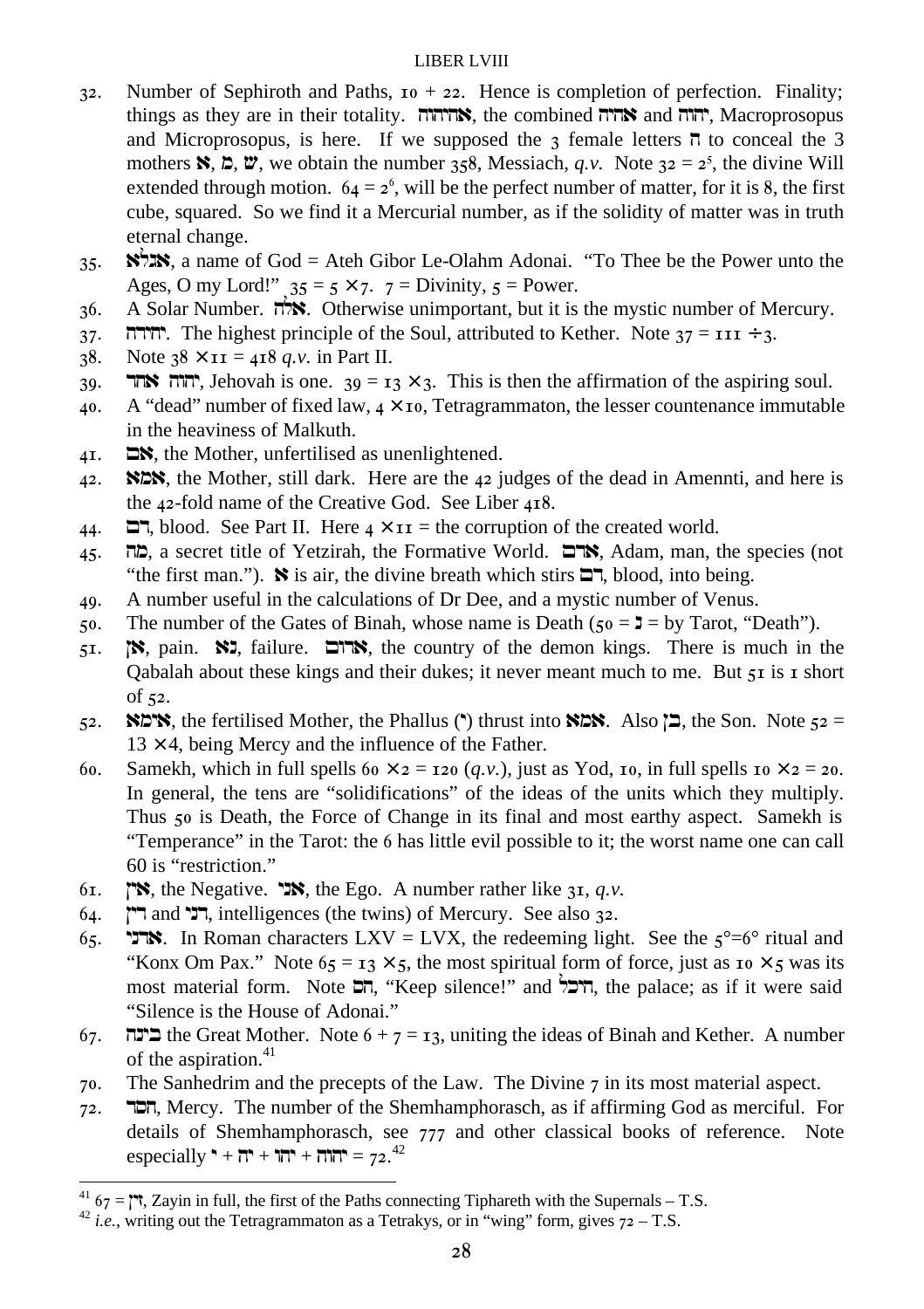- 73. **FIGOM.** Also **.5.** Gimel, the path uniting Kether and Tiphereth. But Gimel, "the Priestess of the Silver Star," is the Female Hierophant, the Moon; and Chokmah is the Logos, or male initiator. See Liber 418 for more information on these points, though rather from the standpoint of Part II.
- 78.  $\bullet$ 78.  $\bullet$   $\bullet$  Tarot, the influence from Kether. The number of the cards of the Tarot, and of the 13 paths of the Beard of Macroprosopus.<sup>43</sup> Also **ENTN**, the messenger.<sup>44</sup> See Part II.
- 80. The number of **D**, the "lightning-struck Tower" of the Tarot.  $8 =$  Intellect, Mercury; its most material form is Ruin, as Intellect in the end is divided against itself.
- 81. A mystic number of the Moon.
- 84. A number chiefly important in Buddhism.  $84 = 7 \times 12$ .
- 85. **h**, the letter Pé.  $85 = 5 \times 17$ : even the highest unity, if it move or energise, means War.
- 86. \yhla. See "A Note on Genesis," EQUINOX, No. II.
- 90. Number of Tzaddi, a fishhook  $=$  Tanha, the clinging of man to life (9), the trap in which man is caught as a fish is caught by a hook. The most material aspect of animal life; its final doom decreed by its own lust. Also  $\square$ האו $\blacksquare$ . Water.
- 91. 91 = 7 x 13, the most spiritual form of the Septenary.  $\sharp \mathbb{R}$ , Amen, the holiest title of God; the Amoun of the Egyptians. It equals יאהרונהי) יהוה ארני $\cdot$ , interlaced), the eight-lettered name, thus linking the 7 to the 8. Not that  $\sum$  (recknoning  $\sum$  as final, 700) = 741 =  $\sum$   $\sum$ the letters of the elements; and is thus a form of Tetragrammaton, a form unveiled.
- 100. The number of  $\bar{p}$ , the perfect illusion, 10  $\times$  10. Also  $\bar{p}$ , Kaph, the Wheel of Fortune. The identity is that of matter, fatality, change, illusion. It seems the Buddhist view of the Samsara-Cakkram.
- 106. }wn, Nun, a fish. The number of death. Death in the Tarot bears a cross-handled scythe; hence the Fish as the symbol of the Redeemer. IXOT $\Sigma$  = Jesus Christ, Son of God, Saviour.
- 108. Chiefly interesting because  $108 = 2 \times 2 \times 3 \times 3 \times 3 =$  the square of 2 playing with the cube of 3. Hence the Buddhists hailed it with acclamation, and make their rosaries of this number of beads.
- 111. הוא אלחים "He is One God."

 $\sum$  **[x]**, Aleph, an ox, a thousand. The redeeming Bull. By shape the Swastika, and so the Lightning. "As the lightning ligheneth out of the East even unto the West, so shall be the coming of the Son of Man."<sup>45</sup>

 $\sum$ , ruin, destruction, sudden death. *Scil.*, of the personality in Samadhi.

lpa, thick darkness. *Cf.* St. John of the Cross, who describes these phenomena in great detail.

אעם: the Hindu Aum or Om. $^{46}$ 

 $\sum$ הולל, mad—the destruction of Reason by Illumination.

 $\mathbf{H}$ שולה. a holocaust. *Cf.*  $\mathbf{S}$ 

**a**: the Hidden Wonder, a title of Kether.

114. umd, a tear. The age of Christian Rosenkreutz.

<sup>&</sup>lt;sup>43</sup> *i.e.* the 13 paths above Tiphareth. 78 is  $\Sigma$  (1 – 12) so to get this number you need to add up the numbers on the Tarot trumps of those paths rather than the letters, which will give you 105 – T.S.

<sup>44</sup> Crowley later decided this was an error and that the actual Hebrew spelling of Aiwaz was  $\pi \mathbf{v} = 93$ , after having the latter spelling communicated to him by one Samuel A. Jacobs who knew the correct orthography for the simple reason that it was his middle name (patronymic, to be precise) – T.S.

<sup>&</sup>lt;sup>45</sup> Matthew XXIV.27; cf. Luke XVII, 24.

<sup>&</sup>lt;sup>46</sup> Elsewhere Crowley renders AUM in Hebrew as  $\Box \cong$  = 47, *e.g.* in the formula of AUMGN discussed in *MTP*, which thus enumerates to 100, or  $\Box$ **WE** = 93 (not counting the concealed *yod*) in *Liber DCLXXI*.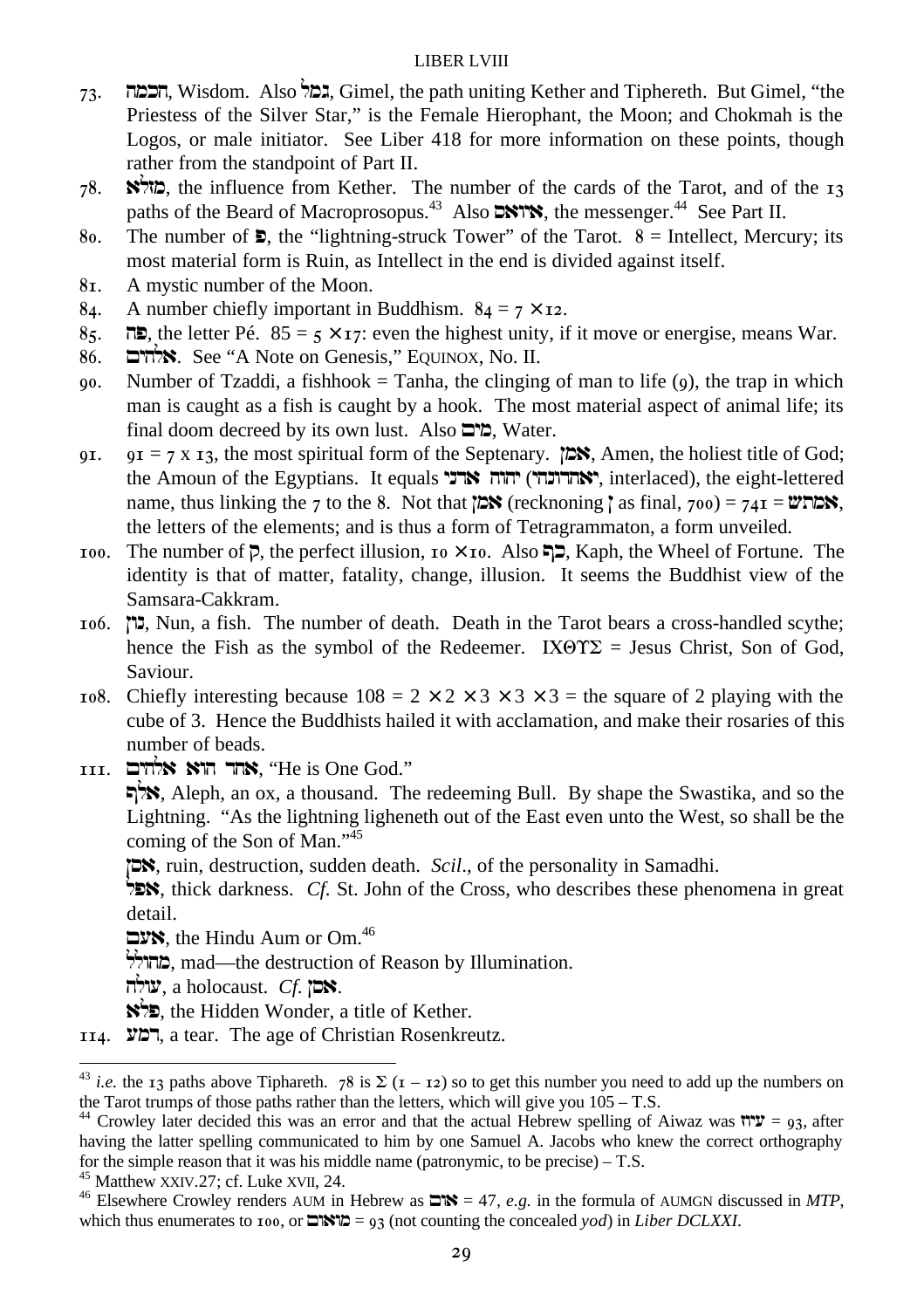- 120. **הוכד**י Samech, a prop. Also **הוכדי b**asis, foundation. 120 = 1 × 2 × 3 × 4 × 5, and is thus a synthesis of the powers of the pentagram. [Also  $1 + 2 + \ldots + 15 = 120$ .] Hence its importance in the  $5 = 6$  ritual, q.v. *supra* EQUINOX, No. III.<sup>47</sup> I however disagree in part; it seems to me to symbolise a lesser redemption than that associated with Tiphereth. Compare at least the numbers  $0.12^{48}$  and  $210$  in Liber Legis and Liber 418, and extol their superiority. For while the first is the sublime formula of the infinite surging into finity, and the latter the supreme rolling-up of finity into infinity, the 120 can symbolise at the best a sort of intermediate condition of stability.<sup>49</sup> For how can one proceed from the 2 to the 0? 120 is also  $\ddot{\mathbf{v}}$ , a very important name of God.<sup>50</sup>
- 124.  $\sqrt{2}$ , Eden.
- 131. lams, Satan so-called, but really only Samael, the accuser of the brethren, unpopular with the Rabbis because their consciences were not clear. Samael fulfils a most useful function; he is scepticism, which accuses intellectually; conscience, which accuses morally; and even that spiritual accuser upon the Threhold, without whom the Sanctuary might be profaned. We must defeat him, it is true; but how should we abuse and blame him, without abuse and blame of Him that set him there?
- 136. A mystic number of Jupiter; the sum of the first 16 natural numbers.
- 144. A square and therefore a materialisation of the number 12. Hence the numbers in the Apocalypse. 144,000 only means 12 (the perfect number in the Zodiac or houses of heaven and tribes of Israel)  $\times$  12, *i.e.* settled  $\times$  1000, *i.e.* on the grand scale.
- $148.$  באזנים, Scales of Justice.
- 156. BABALON. See Liber 418. This number is chiefly important for Part II. It is of no account in the orthodox dogmatic Oabalah. Yet it is  $12 \times 13$ , the most spiritual form, 13 of the most perfect number,  $12$ , און. [It is  $\gamma x$ , Zion, the City of the Pyramids.—Ed.]<sup>51</sup>
- 175. A mystic number of Venus.
- 203. ABR, initials of הוה, בן, הוה, the Trinity.<sup>52</sup>
- 206. רבר, Speech, "the Word of Power."
- 207. **Right.** Contrast with  $\sum \mathbb{R}$ , 9, the astral light, and  $\sum \mathbb{R}$ , 11, the Magical Light. Aub is an illusory thing of witchcraft  $(cf.$  Obi, Obeah); Aud is almost  $=$  the Kundalini force ("Odic" force). This illustrates well the difference between the sluggish, viscous 9, and the keen, ecstatic  $11^{53}$
- 210. Pertains to Part II. See Liber 418.
- $214$ .  $\Box$  $\Box$ , the air, the mind.
- 220. Pertains to Part II. The number of verses in Liber Legis.
- 231. The sum of the first 22 numbers, 0 to 21; the sum of the Key-Numbers of the Tarot cards; hence an extension of the idea of 22, *q.v.*
- 270. I.N.R.I. See  $5 = 6$  ritual.

 $\overline{a}$ 

<sup>47</sup> The installment of "The Temple of Solomon the King" in *Equinox* I (3) contained an account of the G.D. Adeptus Minor ritual. See also Regardie (ed.), *The Golden Dawn –* T.S.

AL I. 24-25;  $6 \div 50 = 0.12$ .

<sup>49</sup> *Cf.* Gen VI. 3 – T.S.

<sup>&</sup>lt;sup>50</sup> Also if we use the same fudge that Crowley used to get *Logos* to 93,  $120 = \frac{1}{2}$ , Lux (there are at least two other ways by which LVX can be equated with  $120$  but they are both hideous fudges) – T.S.

<sup>51</sup> Also laqzjy, Ezekiel, and [swy, Joseph. Elsewhere Crowley connects the "City of Pyramids" reference with the 12 by 13 squares on each of John Dee's "Tablets of the Watchtowers" and the pyramids drawn on each square in the Golden Dawn's "Book of the Concourse of the Forces" – T.S.

 $52$  Also  $\overline{\bullet}$ . "he created", second word of Genesis – T.S.

<sup>53</sup> See the remarks on *Ob*, *Od* and *Aour* in the introduction to Levi's *Rituel de Haute Magie* – T.S.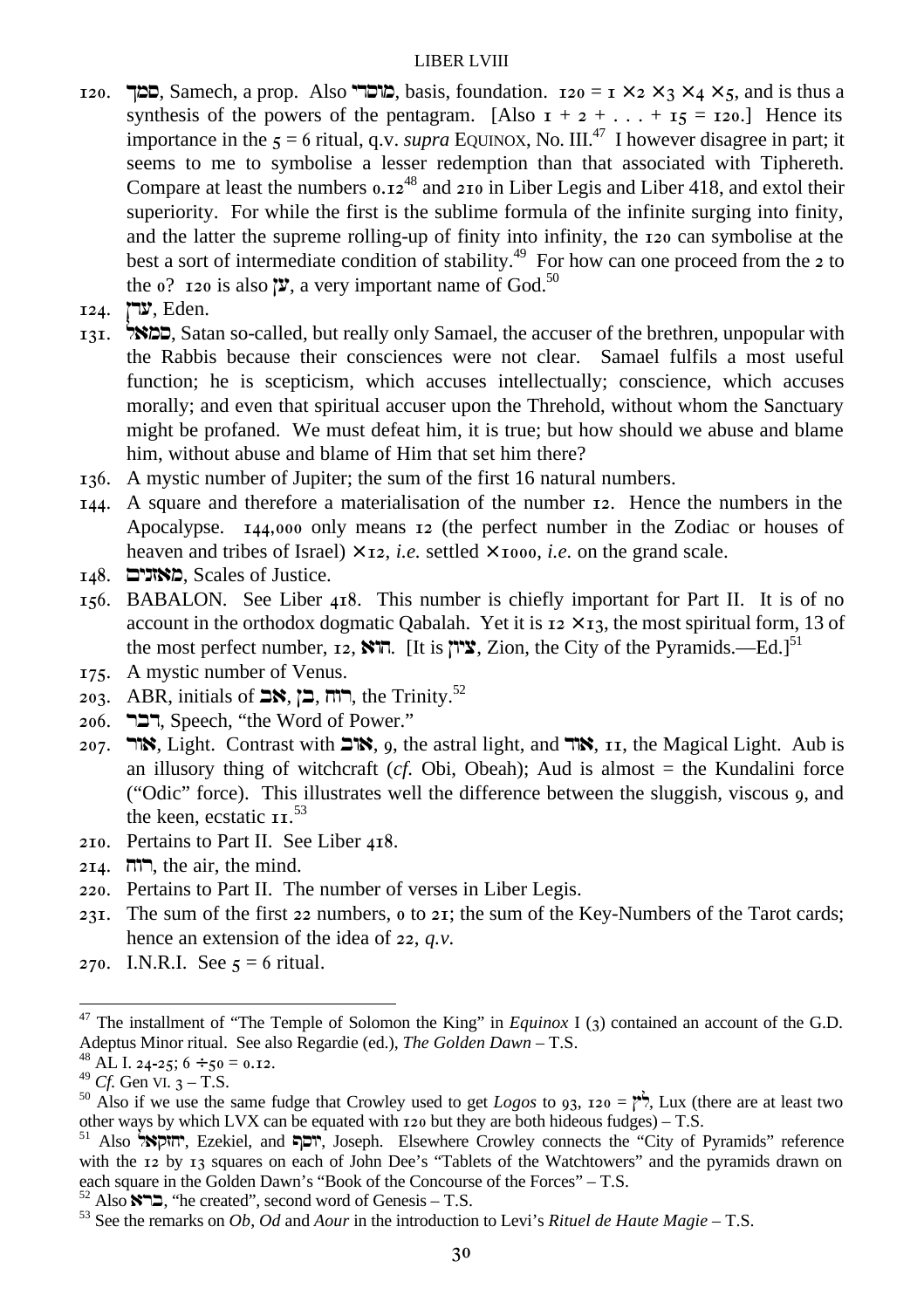- 280. The sum of the "five letters of severity," those which have a final form—Kaph, Mem, Nun, Pe, Tzaddi. Also the number of the squares on the sides of the Vault  $7 \times 40$ ; see  $5 =$  $6$  ritual. Also  $\Box$  = terror.
- 300. The letter  $\mathbf{w}$ , meaning "tooth," and suggesting by its shape a triple flame. Refers Yetziratically to fire, and is symbolic of the Holy Spirit,  $\sum_{n=1}^{\infty}$   $\pi$  = 300. Descending into the midst of hwhy, the four inferior elements, we get hwchy Jeheshua, the Saviour, symbolised by the Pentagram.
- 301. **28.** Fire.
- $314.$  **W**, the Almighty, a name of God attributed to Yesod.
- 325. A mystic number of Mars. ברצבאל, the spirit of Mars, and גראפיאל, the intelligence of Mars.
- 326. השוה, Jesus—see 300.
- הורונזון. see Liber 418, 10th Æthyr. It is surprising that this large scale 3 should be so terrible a symbol of dispersion. There is doubtless a venerable arcanum here connoted, possible the evil of Matter summó.  $333 = 37 \times 9$  the accurséd.
- $340.$   $\Box \ddot{w}$ —the Name.
- 341. The sum of the "3 mothers," Aleph, Mem, and Shin.
- 345. השה באשה, Moses. Note that by transposition we have 543, האחדה האשר  $\mathbf{\hat{x}}$ , "Existence is Existence," "I am that I am," a sublime title of Kether. Moses is therefore regarded as the representative of this particular manifestation of deity, who declared himself under this special name.
- 358. See 32. jych, Messiah, and יהוש ithe Serpent of Genesis. The dogma is that the head of the serpent  $(2)$  is "bruised," being replaced by the letter of Sacrifice, and Yod, the letter alike of virginity ( $\hat{\mathbf{v}} = \hat{\mathbf{w}}$ ) and of original deity ( $\hat{\mathbf{v}} =$  the foundation or type of all the letters). Thus the word may be read: "The Sacrifice of the Virgin-born Divine One triumphant (j, the Chariot) through the Spirit," while cjn reads "Death entering the (realm of the) Spirit." But the conception of the Serpent as the Redeemer is truer. See my explanation of the 5=6 ritual (EQUINOX, No. III).
- 361.  $\gamma$ אדני הארץ, the Lord of the Earth. Note 361 denotes the 3 Supernals, the 6 members of Ruach, and Malkuth. This name of God therefore embraces all the 10 Sephiroth.
- $365.$  An important number, though not in the pure Qabalah. See "The Canon." MEIOPA $\Sigma$  and  $ABPAEAX$  in Greek.
- $370.$  Really more important for Part II.  $\mathbf{W}$ , Creation. The Sabbatic Goat in his highest aspect. This shows the whole of Creation as matter and spirit. The material 3, the spiritual 7, and all cancelling to Zero. Also  $\Box \forall \mathcal{V}$  = peace.
- 400. The letter t, "The Universe." It is the square of 20, "The Wheel of Fortune," and shows the Universe as the Sphere of Fortune—the Samsara-Cakkram, where Karma, which fools call chance, rules.

400 is the total number of the Sephiroth, each of the 10 containing 10 in itself and being repeated in the 4 worlds of Atziluth, Briah, Yetzirah, and Assiah. These four worlds are themselves attributed to hwhy, which is therefore not the name of a tribal fetish, but the formula of a system.

401. The "emphatic, meaning "essence of," for  $\aleph$  and  $\hbar$  are first and last letters of the Hebrew Alphabet, as A and  $\Omega$  are of the Greek, and A and Z of the Latin. Hence the Word Azoth, not to be confused with Azote (lifeless, azotos), the old name for nitrogen. Azoth means the sum and essence of all, conceived as One.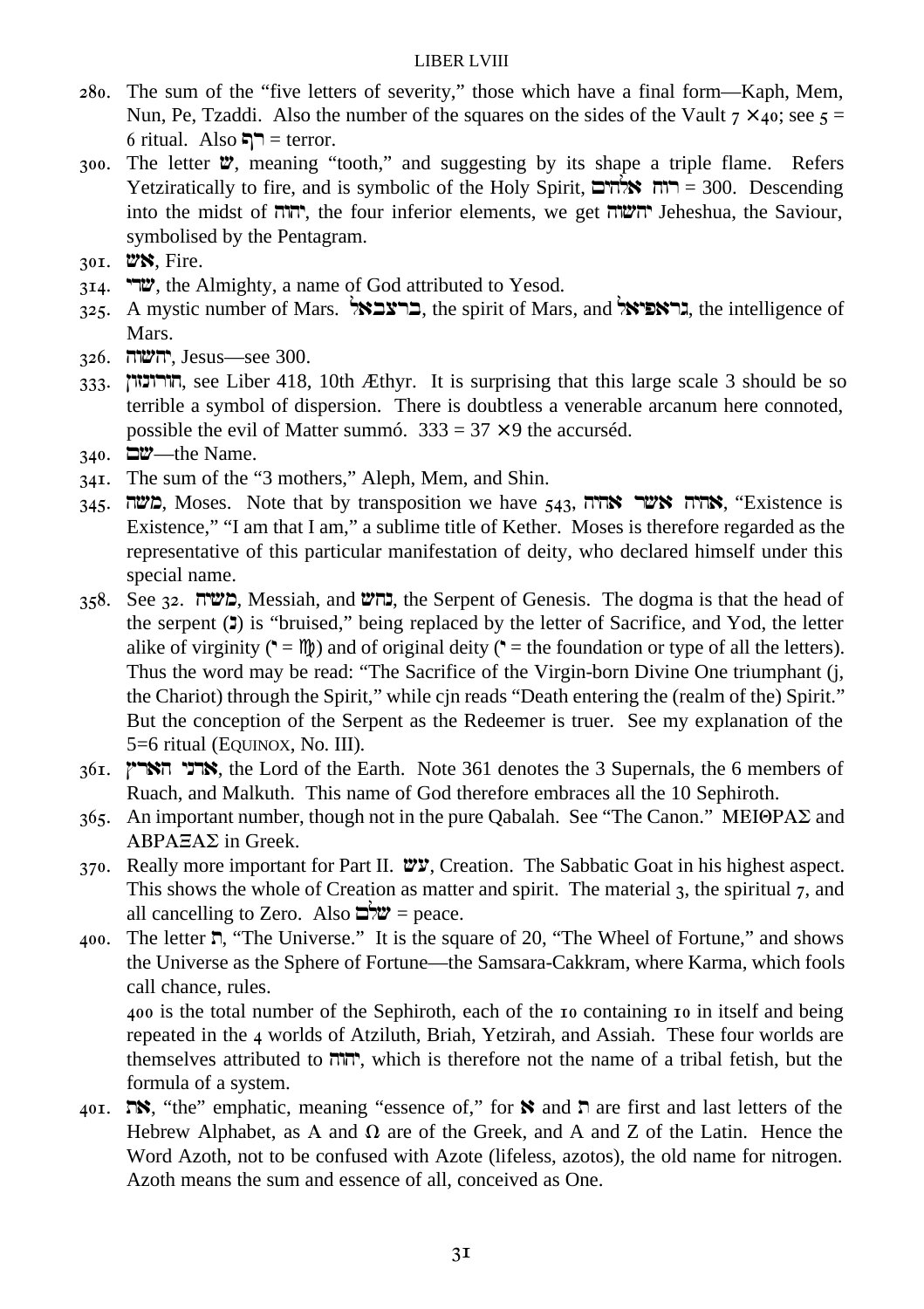- 406. Which the letter Tau (see 400), also  $\pi$ **NS.** "Thou." Note that **SFS** (7), the divine name of Venus (7) gives the initials of Ani, Hua, Ateh—I, He, Thou; three different aspects of a deity worshipped in three persons and in three ways:  $viz. (1)$  with averted face; (2) with prostration; (3) with identification.
- 418. Pertains principally to Part II., *q.v.*
- $410$ . שית. the letter Teth.
- $434.$  ללת. the letter Daleth.
- 440.  $\overrightarrow{2}$ , the great dragon.<sup>54</sup>
- $441.$  **hose**, Truth. Note  $441 = 21 \times 21$ .  $21$  is  $\pi \pi$ . the God of Kether, whose Will is Truth.
- $\overline{450}$ .  $\overline{17}$ , the great dragon.
- 463. **מבוה השקר, Moses' Wand, a rod of Almond.**  $3 + 60 + 400$ , the paths of the middle pillar.
- $474$ .  $5474$ . Knowledge, the Sephira that is not a Sephira. In one aspect the child of Chokmah and Binah; in another the Eighth Heads of the Stooping Dragon, raised up when the Tree of Life was shattered, and Macroprosopus set cherubim against Microprosopus. See  $4 = 7$ ritual *supra*. <sup>55</sup> Also, and very specifically, Liber 418. It is the demon that purely intellectual or rational religions take as their God. The special danger of Hinayana Buddhism.
- $480.$  לילית, the demon-queen of Malkuth.
- 666. Last of the mystic numbers of the Sun. שרות, the spirit of Sol. Also  $y$ עממו שתן, Ommo Satan, the Satanic Trinity of Typhon, Apophis and Besz;<sup>56</sup> also **השנה** יהשות), the Name of Jesus. The names of Nero, Napoleon, W. E. Gladstone, and any person that you may happen to dislike, add up to this number. In reality it is the final extension of the number 6, both because  $6 \times 111$  ( $\overrightarrow{B}$  =  $\overrightarrow{I}$  =  $\overrightarrow{I}$  =  $=$  1) = 6, and because the Sun, whose greatest number it is, is 6.

(I here interpolate a note on the "mystic numbers" of the planets. The first is that of the planet itself, *e.g.* Saturn, 3. The second is that of the number of squares in the square of the planet, *e.g.* Saturn, 9. The third is that of the figures in each line of the "magic square" of the planet,  $e.g.$  Saturn  $r_5$ . A "magic square" is one in which each file, rank, and diagonal add to the same number,  $e.g.$  Saturn is  $8 \text{ r } 6$ ,  $3 \text{ s } 7$ ,  $4 \text{ q } 2$ , each square being filled in with the numbers from 1 upwared. The last of the Magic numbers is the sum of the whole of the figures in the square, *e.g.* Saturn  $45$ <sup>57</sup> The complete list is thus:

> Saturn 3, 9, 15, 45. Jupiter 4, 16, 34, 136. Mars 5, 25, 65, 325. Sol 6, 36, III, 666. Venus 7, 49, 175, 1225. Mercury 8, 64, 260, 2080. Luna 9, 81, 369, 3321.

Generally speaking, the first number gives a divine name, the second an archangelic or angelic name, the third a name pertaining to the Formative world, the fourth a name of a ""spirit" or "blind force." For example, Mercury has **ה** $\ddot{\bullet}$  and  $\ddot{\bullet}$ , (love) for 8,  $\ddot{\bullet}$  and  $\ddot{\bullet}$  $64, 7$ ביריא $\,$  for 260, and הפתרתרת for 2080. But in the earlier numbers this is not so well carried out. 136 is both **יופיל**, the Intelligence of Jupiter, and **רבמא**ל, the Spirit.

<sup>54</sup> See the *Sepher Yetzirah* – T.S.

<sup>55</sup> In *Equinox* I (2), or Regardie (ed.) *The Golden Dawn* – T.S.

<sup>56</sup> See the Golden Dawn Z1 document – T.S.

<sup>&</sup>lt;sup>57</sup> When the first number is *n*, the second is  $n^2$ , the third  $n \times (n^2 + 1) / 2$  and the fourth  $n^2 \times (n^2 + 1) / 2 - T.S.$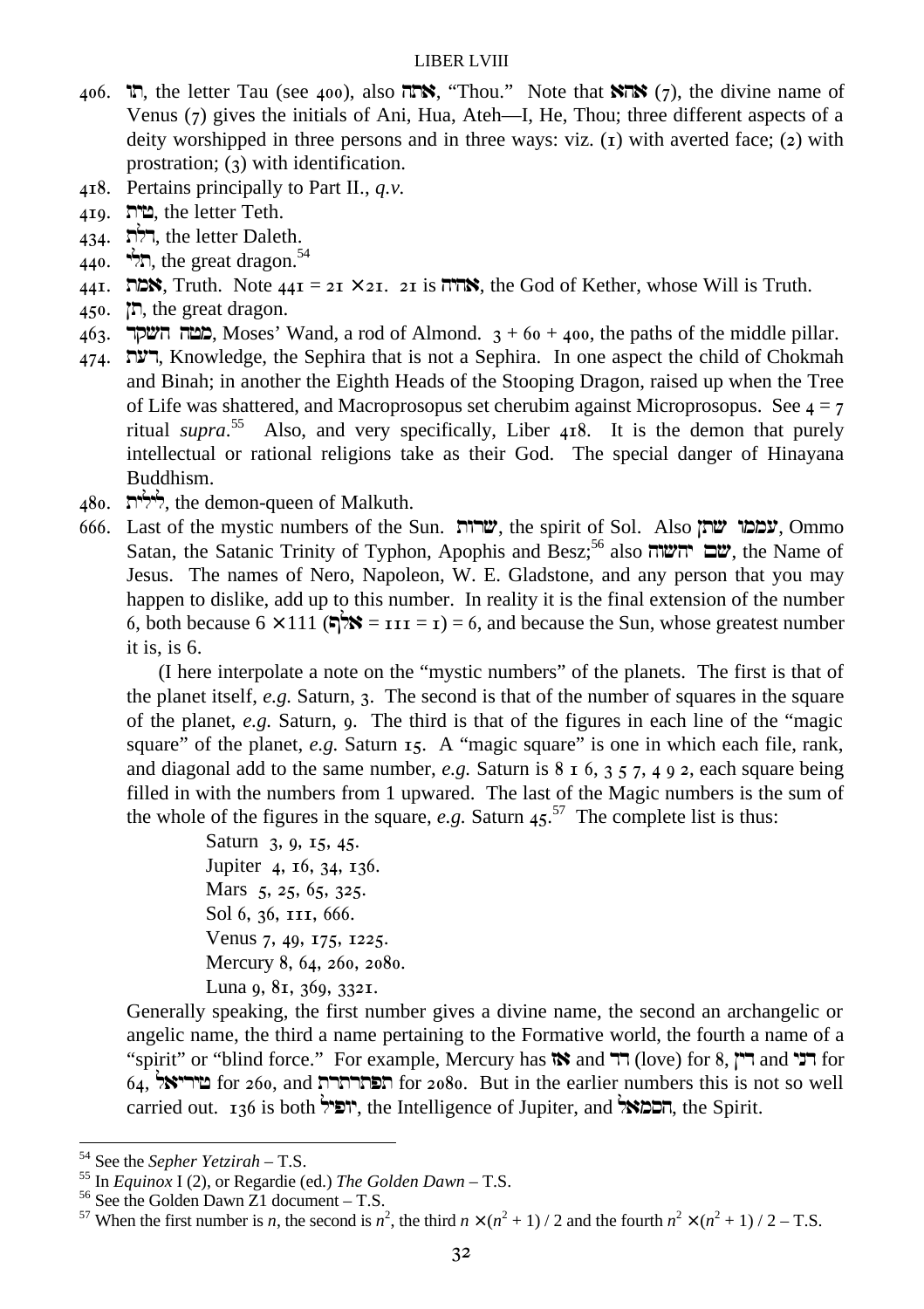The "mystic numbers" of the Sephiroth are simply the sums of the numbers from 1 to their own numbers.

- Thus  $(i)$  Kether = 1.
	- (2) Chokmah =  $1 + 2 = 3$ .
	- (3) Binah =  $1 + 2 + 3 = 6$ .
	- (4) Chesed =  $1 + 2 + 3 + 4 = 10$ .
	- (5) Geburah =  $1 + 2 + 3 + 4 + 5 = 15$ .
	- (6) Tiphareth =  $1 + 2 + 3 + 4 + 5 + 6 = 21$ .
	- (7) Netzach =  $1 + 2 + 3 + 4 + 5 + 6 + 7 = 28$ .
	- (8) Hod =  $1 + 2 + 3 + 4 + 5 + 6 + 7 + 8 = 36$ .
	- (9) Yesod =  $1 + 2 + 3 + 4 + 5 + 6 + 7 + 8 + 9 = 45$ .
	- (10) Malkuth =  $1 + 2 + 3 + 4 + 5 + 6 + 7 + 8 + 9 + 10 = 55$ .

The most important attributions of 666, however, pertain to the second part, *q.v.*

 $671.$  arut the Law, ורעא the Gate, והיגש the Lady of the Path of Daleth, וערא the Wheel. Also **ווֹר בּוֹז, דְּלְה, אוֹהּ** Adonai (see 65) spelt in full.

This important number marks the identity of the Augoeides with the Way itself ("I am the Way, the Truth, and the Life") and shows the Taro as a key; and that the Law itself it nothing else than this. For this reason the outer College of the A∴A∴ is crowned by this "knowledge and conversation of the Holy Guardian Angel."

This number too is that of the Ritual of Neophyte. See Liber XIII.

- $741.$  curing the four letters of the elements.  $\mathbb{Z}^*$ , counting the  $\mathbb{Z}$  as 700, the supreme Name of the Concealed One. The dogma is that the Highest is but the Four Elements; that there is nothing beyond these, beyond Tetragrammaton. This dogma is most admirably portrayed by Lord Dunsanay in a tale called "The Wanderings of Shaun."<sup>58</sup>
- 777. *Vide supra.*

-

- 800. the Rainbow. The promise of Redemption (8)—8 as Mercury, Intellect, the Ruach, Microprosopus, the Redeeming Son—in its most material form.
- $811.$  IA $\Omega$  (Greek numeration).
- 888. Jesus (Greek numeration).
- 913. בראשית, the Beginning. See "A Note on Genesis."

This list<sup>\*</sup> will enable the student to follow through most of the arguments of the dogmatic Qabalah. It is useful for him to go through the arguments b which one can prove that any given number is the supreme. It is the case, the many being but veils of the One; and the course of argument leads one to knowledge and worship of each number in turn. For example.

Thesis. The Number Nine is the highest and worthiest of the numbers.

Scholion  $\alpha$ . "The number nine is sacred, and attains the summits of philosophy," Zoroaster.<sup>59</sup>

Scholion  $\beta$ . Nine is the best symbol of the Unchangeable One, since by whatever number it is multiplied, the sum of the figures is always 9, *e.g.*  $9 \times 487 = 4383$ .  $4 + 3 + 8 + 3 = 18$ .  $1 + 8 = 9$ .

<sup>58</sup> Crowley probably means to the story published as "The Sorrow of Search" in *Time and the Gods* – T.S.

<sup>\*</sup> The complete dictionary, begun by Frater I. A., continued by Fra. P. and revised by Fra. A. e. G. and others, will shortly be published by authority of the A∴A∴ – A.C. [It was published in *Equinox* I (8)]

<sup>59</sup> *i.e.*, the *Chaldæan Oracles*, whose ascription to Zoroaster is *late* (medieval / Renaissance); fragment 186 in the Westcott edition. Cf. the Hermetic discourse "The Eighth Reveals the Ninth" (*NHC* VI 52.1 – 63.32); in some versions of Hermeticism and Graeco-Egpytian magick the "9<sup>th</sup> sphere" (counting upwards) lies beyond the sphere of the planets and "fixed stars" and is the realm of the Divine – T.S.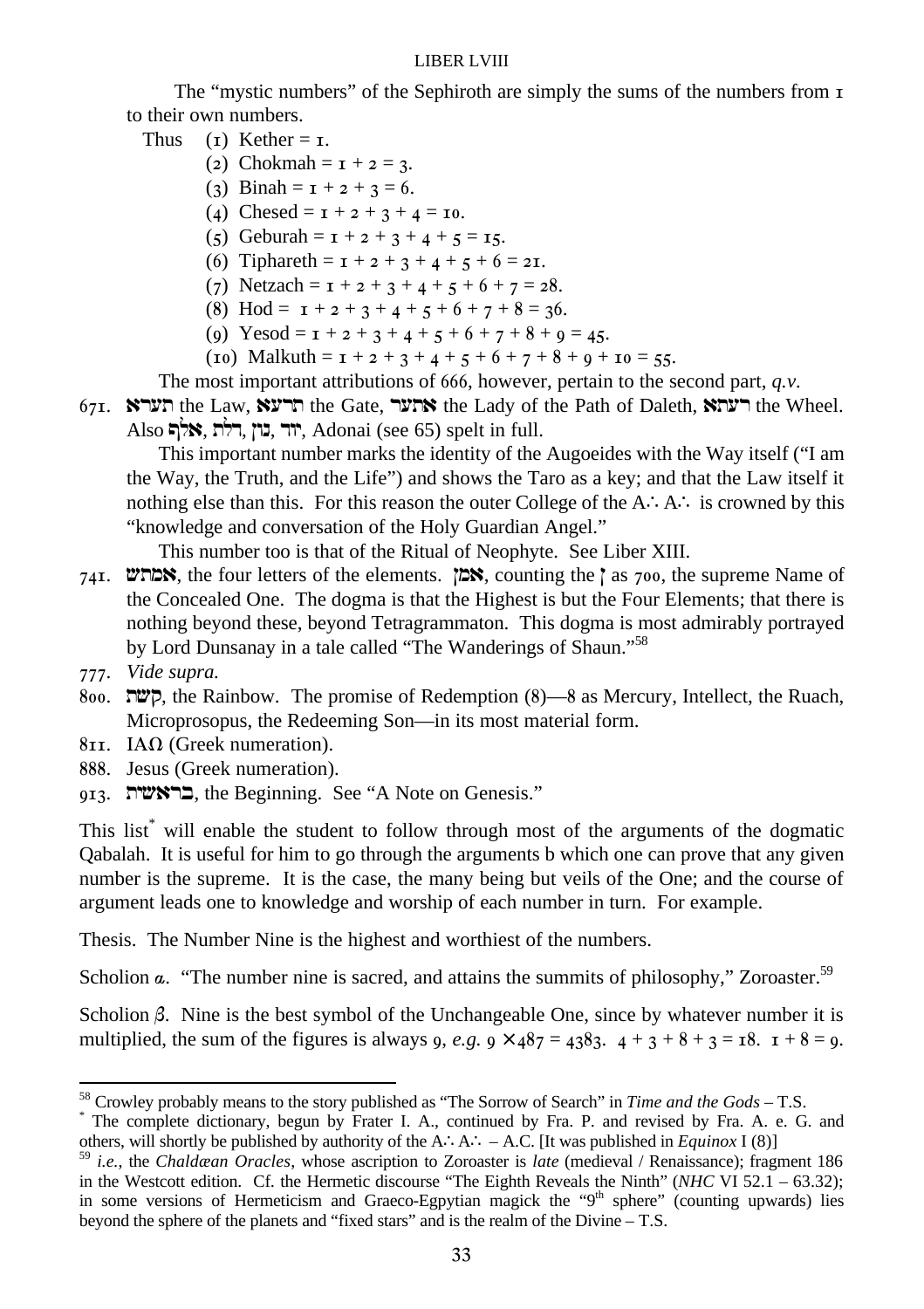Scholion  $\gamma$ ,  $g = \mathbf{m}$ , a serpent. And the Serpent is the Holy Uræus, upon the crown of the Gods.

Scholion  $\delta$ .  $g = IX =$  the Hermit of the Tarot, the Ancient One with Lamp (Giver of Light) and Staff (the Middle Pillar of the Sephiroth). This, two, is the same Ancient as in 0, Aleph, "The Fool", and Aleph  $=$  1.

Scholion e. 
$$
9 = 75 = 80 = 50 = 50
$$

\n
$$
= 80 = 50 = 50
$$
\n
$$
= 250 = 73 = 73
$$
\n
$$
= 73 = 73
$$
\n
$$
= 73 = 73
$$
\n
$$
= 73 = 73
$$
\n
$$
= 73 = 73
$$
\n
$$
= 73 = 73
$$
\n
$$
= 73 = 73
$$
\n
$$
= 73 = 73
$$
\n
$$
= 73 = 73
$$
\n
$$
= 73 = 73
$$
\n
$$
= 73 = 73
$$
\n
$$
= 73 = 73
$$
\n
$$
= 73 = 73
$$
\n
$$
= 73 = 73
$$
\n
$$
= 73 = 73
$$
\n
$$
= 73 = 73
$$
\n
$$
= 73 = 73
$$
\n
$$
= 73 = 73
$$
\n
$$
= 73 = 73
$$
\n
$$
= 73 = 73
$$
\n
$$
= 73 = 73
$$
\n
$$
= 73 = 73
$$
\n
$$
= 73 = 73
$$
\n
$$
= 73 = 73
$$
\n
$$
= 73 = 73
$$
\n
$$
= 73 = 73
$$
\n
$$
= 73 = 73
$$
\n
$$
= 73 = 73
$$
\n
$$
= 73 = 73
$$
\n
$$
= 73 = 73
$$
\n
$$
= 73 = 73
$$
\n
$$
= 73 = 73
$$
\n
$$
= 73 = 73
$$
\n
$$
= 73 = 73
$$
\n
$$
= 73 = 73
$$
\n
$$
= 73 = 73
$$
\n
$$
= 73 = 73
$$
\n
$$
= 73 = 73
$$
\n
$$
= 73 = 73
$$
\n $$ 

Scholion  $\epsilon$ .  $g =$  the Foundation of all things = the Foundation of the alphabet = Yod = 10 = Malkuth =  $Kether = T$ .

Scholion  $\zeta$ .  $g = IX = The Hermit = Yod = I_0 = X = The Wheeler of Fortune =  $Q = 20 = XX = The$$ Last Judgement =  $\mathcal{V} = 300 = 30 = 5 = 1$  = Justice = VIII =  $8 = \overline{n}$  = The Chariot = VII =  $7 = \overline{r}$  = The Lovers = VI =  $6 = 1$  = The Pope = V =  $5 = 1$  = The Emperor<sup>60</sup> = IV =  $4 = 1$  = The Empress = III  $= 3 = \mathbf{J} =$  The High Priestess  $= \Pi = 2 = \mathbf{D} =$  The Magus  $= I = I = \mathbf{N} =$  The Fool  $= 0$ .

Scholion  $\eta$ .  $9 =$ Luna =  $\lambda = 3$ , *etc.*, as before. Scholion  $\theta$ .  $9 = \left\{\begin{array}{c}\text{Indigo} \\ \text{Leaf}\end{array}\right\} = \text{Saturn} = 3, \text{ etc., as before.}$ 

 $\overline{a}$ 

There are many other lines of argument. This form of reasoning reminds one of the riddle. "Why is a story like a ghost?" Answer. "A story's a tale; a tail's a brush; a brush is a broom; a brougham's a carriage; a carriage is a gig; a gig's a trap; a trap's a snare; a snare's a gin; gin's a spirit; and a spirit's a ghost."

But our identities are not thus false; meditation reveals their truth. Further, as I shall explain fully later, 9 is not equal to 1 for the neophyte. These equivalences are dogmatic, and only true by favour of Him in whom All is Truth. In practice each equivalence is a magical operation to be carried out by the aspirant.

# PART II

# THE UNIVERSE AS WE SEEK TO MAKE IT

In the first part we have seen all numbers as Veils of the One, emanations of and therefore corruptions of the One. It is the Universe as we know it, the static Universe.

Now the Aspirant to Magic is displeased with this state of things. He finds himself but a creature, the farthest removed from the Creator, a number so complex and involved that he can scarcely imagine, much less dare to hope for, its reduction to the One.

The numbers useful to him, therefore, will be those which are subversive of this state of sorrow. So the number 2 represents to him the Magus (the great Magician Mayan who has created the illusion of Maya) as seen in the 2nd Aethyr. And considering himself as the Ego who posits the Non-Ego (Fichte) he hates this Magus. It is only the beginner who regards this Magus as the Wonder-worker—as the thing he wants to be. For the adept such little consolation as he may win is rather to be found be regarding the Magus as B = Mercury =  $8 = Ch = 418$ 

<sup>&</sup>lt;sup>60</sup> If we accept the reversal of the Tarot attributions of  $\overline{p}$  and  $\overline{p}$  this latter part should perhaps read "... = 5 =  $n = The Star = XVII = 17 = the Swastika = N = The Food = 0." - T.S.$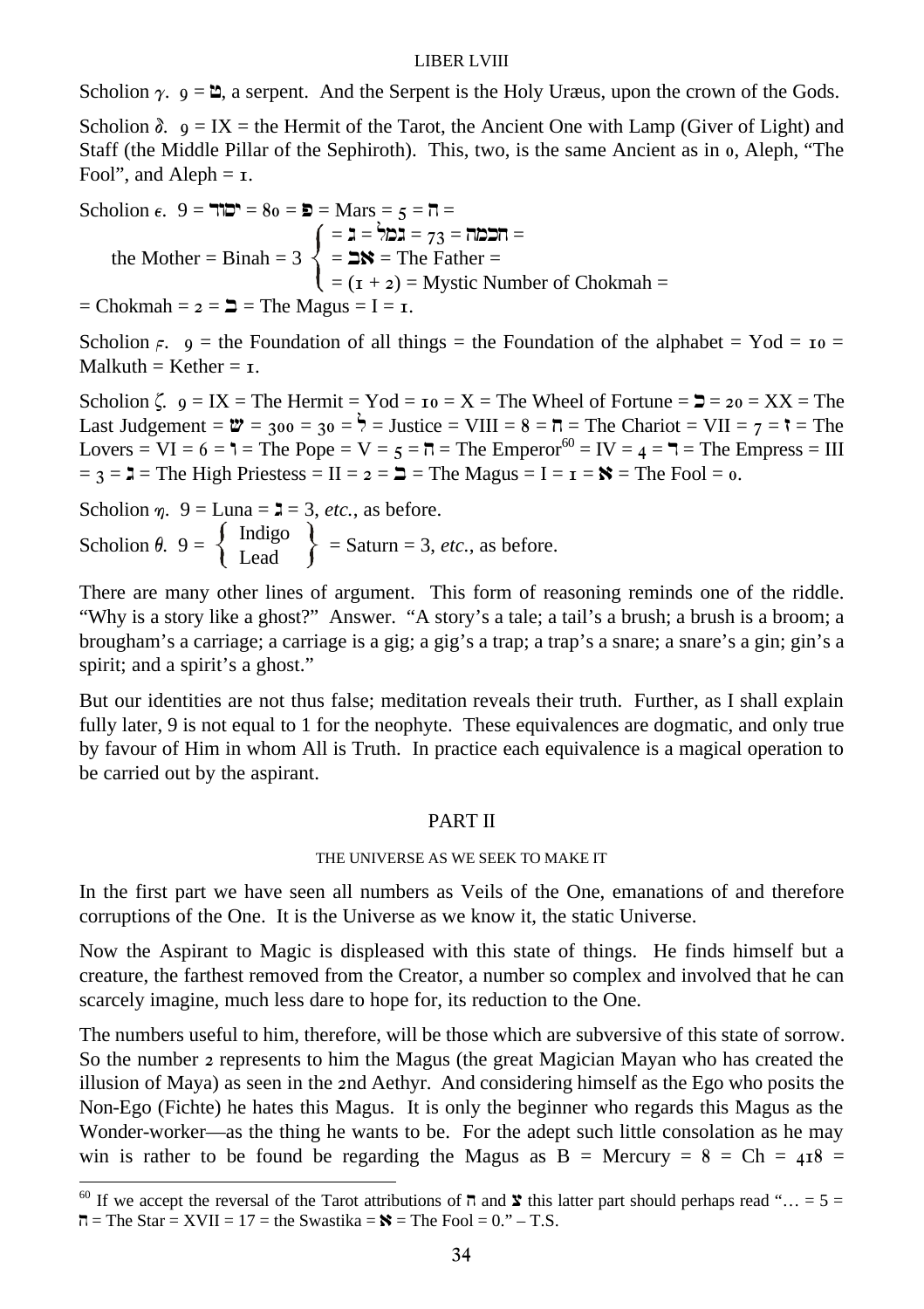ABRAHADABRA, the great Word, the "Word of Double Power in the Voice of the Master" which unites the  $\zeta$  and the 6, the Rose and the Cross, the Circle and the Square. And also B is the path from Binah to Kether; but that is only important for him who is already in Binah, the "Master of the Temple."

He finds no satisfaction in contemplating the Tree of Life, and the orderly arrangement of the numbers; rather does he enjoy the Qabalah as a means of juggling with those numbers. He can leave nothing undisturbed; he is the Anarchist of Philosophy. He refuses to acquisesce in merely formal proofs of the Excellence of things, "He doeth all things well," "Were the world understood Ye would see it was good," "Whatever is, is right," and so on. To him, on the contrary, whatever is, is wrong. It is part of the painful duty of a Master of the Temple to understand everything. Only he can excuse the apparent cruelty and fatuity of things. He is of the supernals; he sees things from above; yet, having come from below, he can sympathise with all. And he does not expect the Neophyte to share his views. Indeed, they are not true to a Neophyte. The silliness of the New-Thought zanies in passionately affirming "I am healthy! I am opulent! I am well-dressed! I am happy!" when in truth they are "poor and miserable and blind and naked," is not a philosophical but a practical silliness. Nothing exists, says the Magister Templi, but perfection. True; yet their consciousness is imperfect. Ergo, it does not exist. For the M.T. this is so: he has "cancelled out" the complexities of the mathematical expression called existence, and the answer is zero. But for the beginner his pain and another's joy do not balance: his pain hurts him, and his brother may go hang. The Magister Templi, too, understands why Zero must plunge through all finite numbers to express itself; why it must write itself as " $n - n$ " instead of 0; what gain there is in such writing. And this understanding will be found expressed in Liber 418 (Episode of Chaos and His Daughter) and Liber Legis (i. 28-30).

But it must never be forgotten that everyone must begin at the beginning. And in the beginning the Aspirant is a rebel, even though he feel himself to be that most dangerous type of rebel, a King Dethroned.<sup>\*</sup>

Hence he will worship any number which seems to him to promise to overturn the Tree of Life. He will even deny and blaspheme the One—whom, after all, it is his ambition to be—because of its simplicity and aloofness. He is tempted to "curse God and die."

Atheists are of three kinds.

-

1. The mere stupid man. (Often he is very clever, as Bolingbroke, Bradlaugh and Foote were clever). He has found out one of the minor arcana, and hugs it and despises those who see more than himself, or who regard things from a different standpoint. Hence he is usually a bigot, intolerant even of tolerance.

2. The despairing wretch, who, having sought God everywhere, and failed to find Him, thinks everyone else is as blind as he is, and that if he has failed—he, the seeker after truth!—it is because there is no goal. In his cry there is pain, as with the stupid kind of atheist there is smugness and self-satisfaction. Both are diseased Egos.

<sup>\*</sup> And of course, if his revolt succeeds, he will acquisece in order. The first condition of gaining a grade is to be dissatisfied with the one that you have. And so when you reach the end you find order as at first; but also that the law is that you must rebel to conquer—A.C.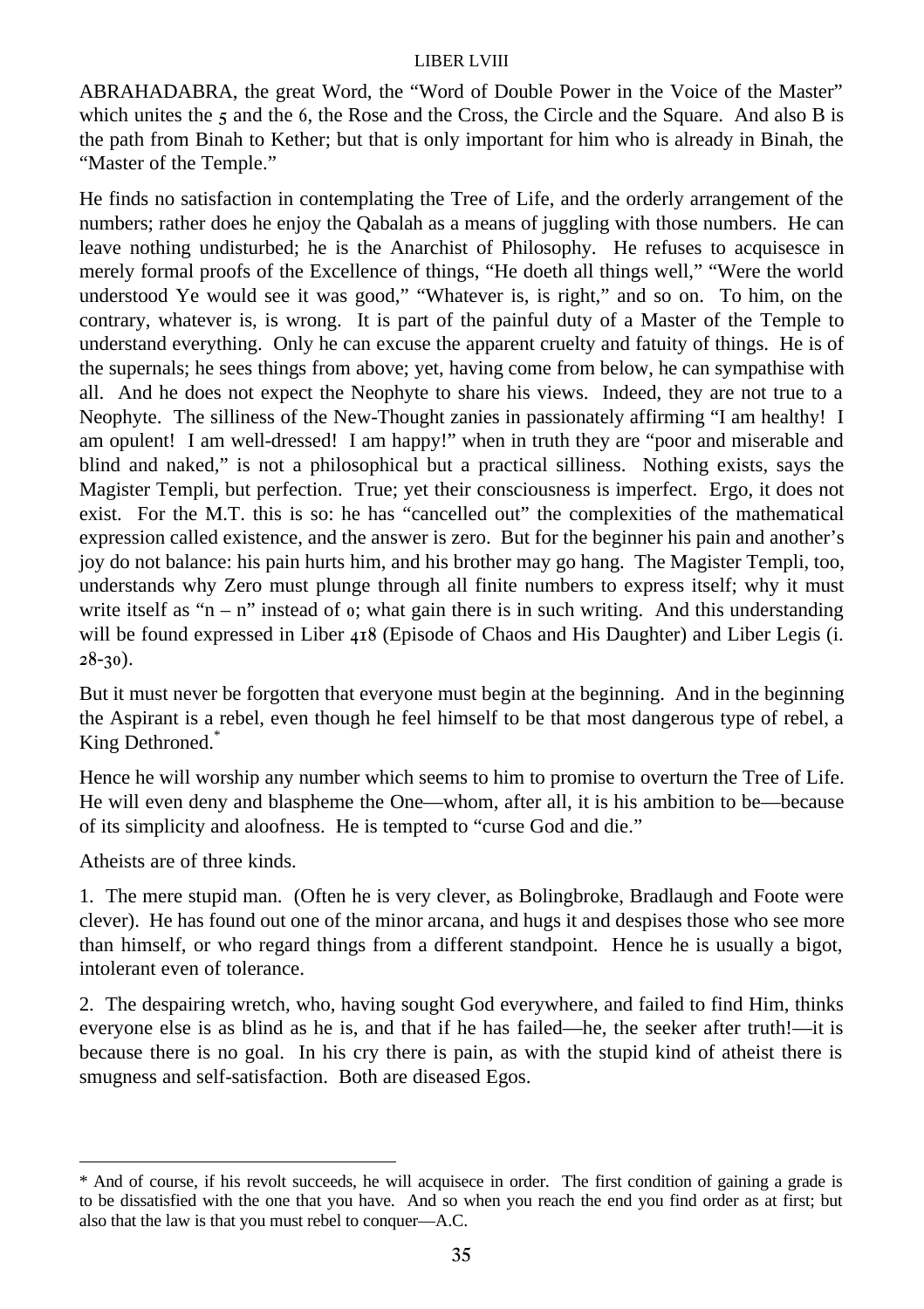3. The philosophical adept, who, knowing God, says "There is No God," meaning, "God is Zero," as qabalistically He is. He holds atheism as a philosophical speculation as good as any other, and perhaps less likely to mislead mankind and do other practical damage as any other. Him you may know by his equanimity, enthusiasm, and devotion. I again refer to Liber  $418^{61}$ for an explanation of this mystery. The nine religions are crowned by the ring of adepts whose password is "There is No God," so inflected that even the Magister when received among them had not wisdom to interpret it.

- 1. Mr Daw, K.C.: M'lud, I respectfully submit that there is no such creature as a peacock.
- 2. Oedipus at Colonus: Alas! there is no sun! I, even I, have looked and found it not.
- 3. Dixit Stultus in corde suo: "Ain Elohim."<sup>62</sup>

There is a fourth kind of atheister, not really an atheist at all. He is but a traveller in the Land of No God, and knows that it is but a stage on his journey—and a stage, moreover, not far from the goal. Daath is not on the Tree of Life; and in Daath there is no God as there is in the Sephiroth, for Daath cannot understand unity at all. If he thinks of it, it is only to hate it, as the one thing which he is most certainly not (see Liber 418, 10th Æthyr. I may remark in passing that this book is the best known to me on Advanced Qabalah, and of course it is only intelligibile to Advanced Students).

This atheist, not in-being but in-passing, is a very apt subject for initiation. He has done with the illusions of dogma. From a Knight of the Royal Mystery<sup>63</sup> he has risen to understand with the members of the Sovereign Sanctuary<sup>64</sup> that all is symbolic; all, if you will, the Jugglery of the Magician. He is tired of theories and systems of theology and all such toys; and being weary and anhungered and athirst seeks a seat at the Table of Adepts, and a portion of the Bread of Spiritual Experience, and a draught of the wine of Ecstasy.

It is then thoroughly understood that the Aspirant is seeking to solve the great Problem. And he may conceive, as various Schools of Adepts in the ages have conceived, this problem in three main forms.

1. I am not God. I wish to become God. This is the Hindus conception.

I am Malkuth. I wish to become Kether. This is the qabalistic equivalent.

- 2. I am a fallen creature. I wish to be redeemed. This is the Christian conception.
	- I am Malkuth the fallen daughter. I wish to be set upon the throne of Binah my supernal mother.

This is the qabalistic equivalent.

3. I am the finite square; I wish to be one with the infinite circle.

This is the Unsectarian conception.

I am the Cross of Extension; I wish to be one with the infinite Rose. This is the qabalistic equivalent.

 $\overline{a}$ 

 $61$  The reference appears to be to a passage in the  $5<sup>th</sup>$  Æthyr.

 $^{62}$  Ps. XIV, 1. Note that by Gematria  $\overline{X} \times 147 = 147 = 147 + 147 + 141$ אבלא + אחיה +  $\overline{X}$ , the four Divine Names of the Lesser Ritual of the Pentagram – T.S.

<sup>&</sup>lt;sup>63</sup> The title of a high degree in certain Masonic rites, immediately proceeding Grand Inspector General. Sometimes called Prince of the Royal Secret – T.S.

 $64$  Another Masonic term, generally denoting the highest degree or ruling council of a particular rite – T.S.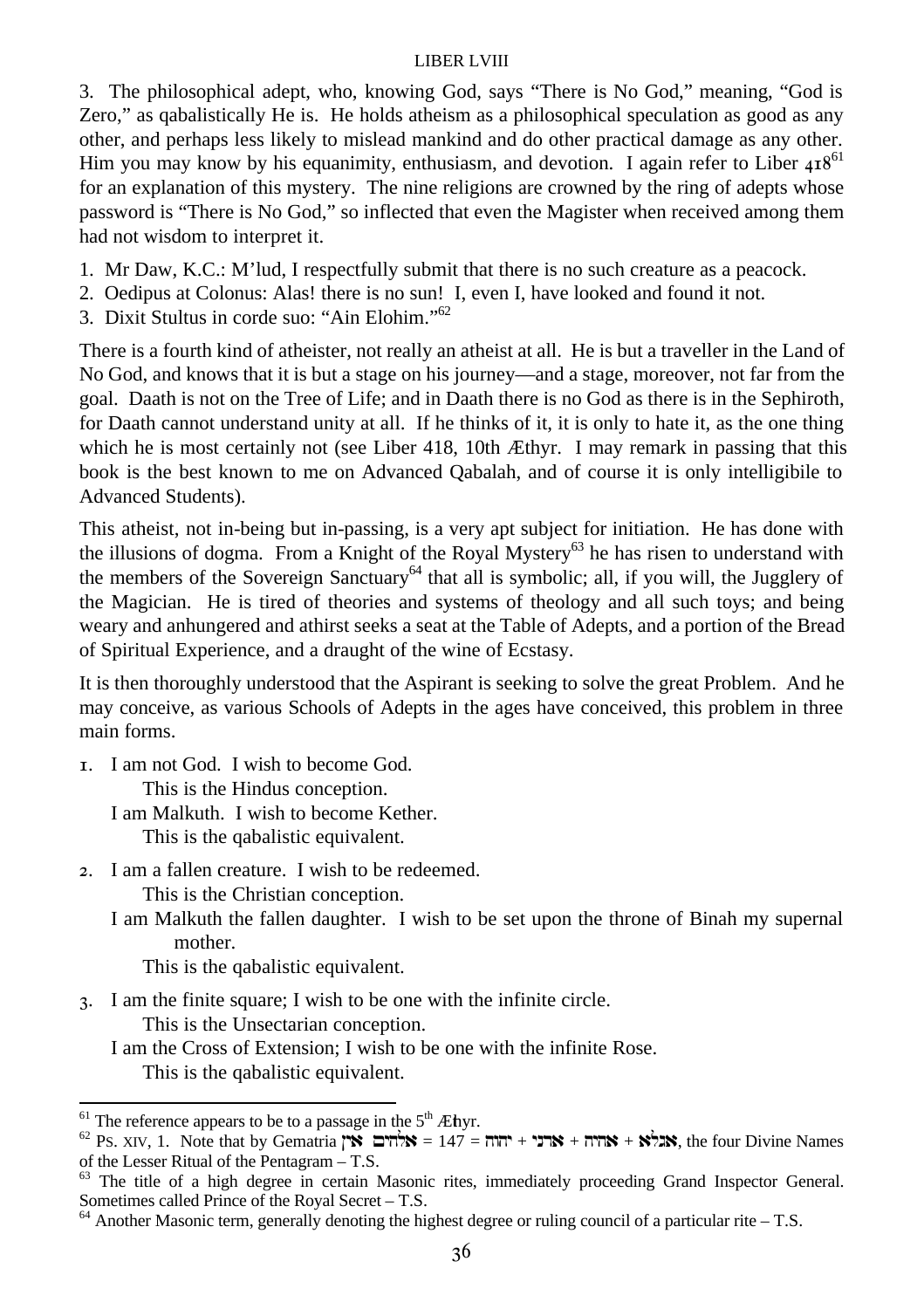The answer of the Adept to the first form of the problem is for the Hindu "Thou art That" (see previous chapter, "The Yogi"); for the Qabalist "Malkuth is in Kether, and Kether is in Malkuth," or "That which is below is like that which is above" or simply "Yod." (The foundation of all letters having the number 10, symbolising Malkuth).

The answer of the Adept to the second form of the problem is for the Christian all the familiar teaching of the Song of Songs and the Apocalypse concerning the Bride of Christ.\*

For the Qabalist it is a long complex dogma which may be studied in the Zohar and elsewhere. Otherwise, he may simply answer "Hé" (the letter alike of mother and daughter in  $\pi$ "). See Liber 418 for lengthy disquisitions on this symbolic basis.

The answer of the Adept to the third form of the problem is given by  $\pi$ , implying that an infinite factor must be employed.

For the Qabalist it is usually symbolised by the Rosy Cross, or by such formulæ as  $5 = 6$ . That they concealed a Word answering this problem is also true. My discovery of this word is the main subject of this article. All the foregoing exposition has been intended to show why I sought a word to fulfil the conditions, and by what standards of truth I could measure things.

But before proceeding to this Word, it is first necessary to explain further in what way one expects a number to assist one in the search for truth, or the redemption of the soul, or the formulation of the Rosy Cross. (I am supposing that the reader is sufficiently acquainted with the method of reading a name by its attributions to understand how, once a message is received, and accredited, it may be interpreted.) Thus if I ask "What is knowledge?" and receive the answer "דער" I read it ¬ the door,  $\mathcal{Y}$  matter,  $\mathcal{Y}$  darkness, by various columns of 777 (To choose the column is a matter of spiritual intuition. Solvitur ambulando). But here I am only dealing with the "trying of the spirits, to know whether they be of God."

Suppose now that a vision purporting to rpceed from God is granted to me. The Angel declares his name. I add it up. It comes to 65. An excellent number! a blessed angel! Not necessarily. Suppose he is of a Mercurial appearance? 65 is a number of Mars.

Then I conclude that, however beautiful and eloquent he may be, he is a false spirit. The Devil does not understand the Qabalah well enough to clothe his symbols in harmony.

But suppose an angel, even lonely in aspect, not only knows the Qabalah—your own researches in the Qabalah—as well as you do, but is able to show you truths, qabalistic truths which you had sought for long and vainly! Then you receive him with honour and his message with obedience.

It is as if a beggar sought audience of a general, and showed beneath his rags the signet of the King. When an Indian servant shows me "chits" signed by Colonel This and Captain That written in ill-spelt Babu English, one knows what to do. On the contrary the Man Who Was Lost rose and broke the stem of his wineglass at the regimental toast, and all knew him for one of their own.

<sup>\*</sup> This Christian teaching (not its qabalistic equivalent) is incomplete. The Bride (the soul) is united, though only by marriage, with the Son, who then presents her to the Father and Mother or Holy Spirit. These four then complete Tetragrammaton. But the Bride is never united to the Father. In this scheme the soul can never do more than touch Tiphareth and so receive the ray from Chokmah. Whereas even St. John makes his Son say "I and my Father are one." And we all agree that in philosophy there can never be (in Truth) more than one; this Christian dogma says "never less than four." Hence its bondage to law and its most imperfect comprehension of any true mystic teaching, and hence the difficulty of using its symbols – A.C.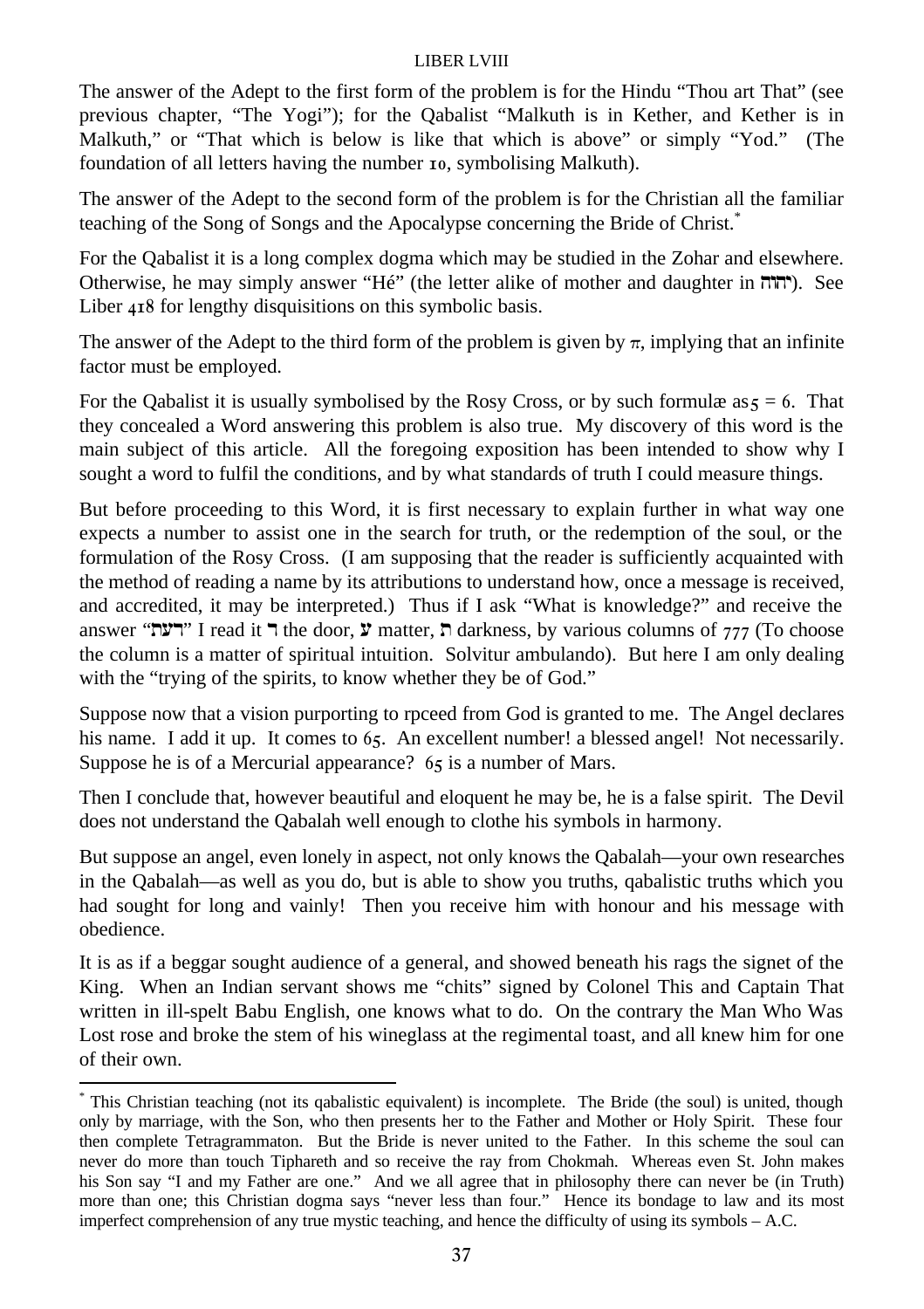In spiritual dealings, the Qabalah, with those secrets discovered by yourself that are known only to yourself and God, forms the grip, sign, token and password that assure you that the Lodge is properly titled.

It is consequently of the very last importance that these final secrets should never be disclosed. And it must be remembered that an obsession, even momentary, might place a lying spirit in possession of the secrets of your grade. Possibly it was in this manner that Dee and Kelly were so often deceived.

A reference to this little dictionary of numbers will show that 1, 3, 5, 7, 12, 13, 17, 21, 22, 26, 32, 37, 45, 52, 65, 67, 73, 78, 91, 111, 120, 207, 231, 270, 300, 326, 358, 361, 370, 401, 306, 434, 474, 666, 671, 741, 913, were for me numbers of peculiar importance and sanctity. Most of them are venerable, referring to or harmonious with the One. Only a few—*e.g.* 120—refer to the means. There are many others—any others—just as good; but not for me. God in dealing with me would show me the signs which I should have intelligence enough to understand. It is a condition of all intellectual intercourse.

Now I preferred to formulate the practical problem in this shape: "How shall I unite the 5 and the 6, the Microcosm and Macrocosm?"

And these are the numbers which seemed to me to bear upon the problem.

- 1. Is the goal not the means. Too simple to serve a magician's purpose.
- 2. *Vide supra.*
- 3. Still too simple to work with, especially as  $3 = 1$  so easily. But, and therefore, a great number to venerate and desire.
- 4. The terrible weapon of Tetragrammaton, the great enemy. The number of the weapons of the Evil Magician. The Dyad made Law.
- 5. The Pentagram, symbol of the squaring of the circle by virtue of  $\Box \times \Box$  = 3.1415, symbol of man's will, of the evil 4 dominated by man's spirit. Also Pentagrammaton, Jeheshua, the Saviour. Hence the Beginning of the Great Work.
- 6. The Hexagram, symbol of the Macrocosm and Microcosm interlaced, and of the End of the Great Work. (Pentagram on breast, Hexagram on back, of Probationer's Robe.) Yes it also symbolises the Ruach, 214, *q.v.*, and so is as evil *in viâ* as it is good *in termino*.
- 7. A most evil number, whose perfection is impossible to attack.
- 8. The great number of redemption, because  $\bar{n} = \pi r = 418$ , q.v. This only develops in importance as my analysis proceeds. A priori it was of no great importance.
- 9. Most Evil, because of its stability. bwa, witchcraft, the false moon of the sorceress.
- 10. Evil, memorial of our sorrow. Yet holy, as hiding in itself the return to the negative.
- 11. The great magical number, as uniting the antitheses of  $5$  and  $6$  *etc.* dwa the magic force itself.
- 12. Useless. Mere symbol of the Goal.
- 13. Helpful, since if we can reduce our formula to 13, it becomes 1 without further trouble.
- 17. Useful, because though it symbolises 1, it does so under the form of a thunderbolt. "Here is a magic disk for me to hurl, and win heaven by violence," says the Aspirant.
- 21. As bad, nearly, as 7.
- 26. Accursed. As bad as 4. Only useful when it is a weapon in your hand; then—"if Satan be divided against Satan," *etc.*
- 28. Attainable; and so, useful. "My victory," "My power," says the Philosophus.
- 30. The Balance—Truth. Most useful.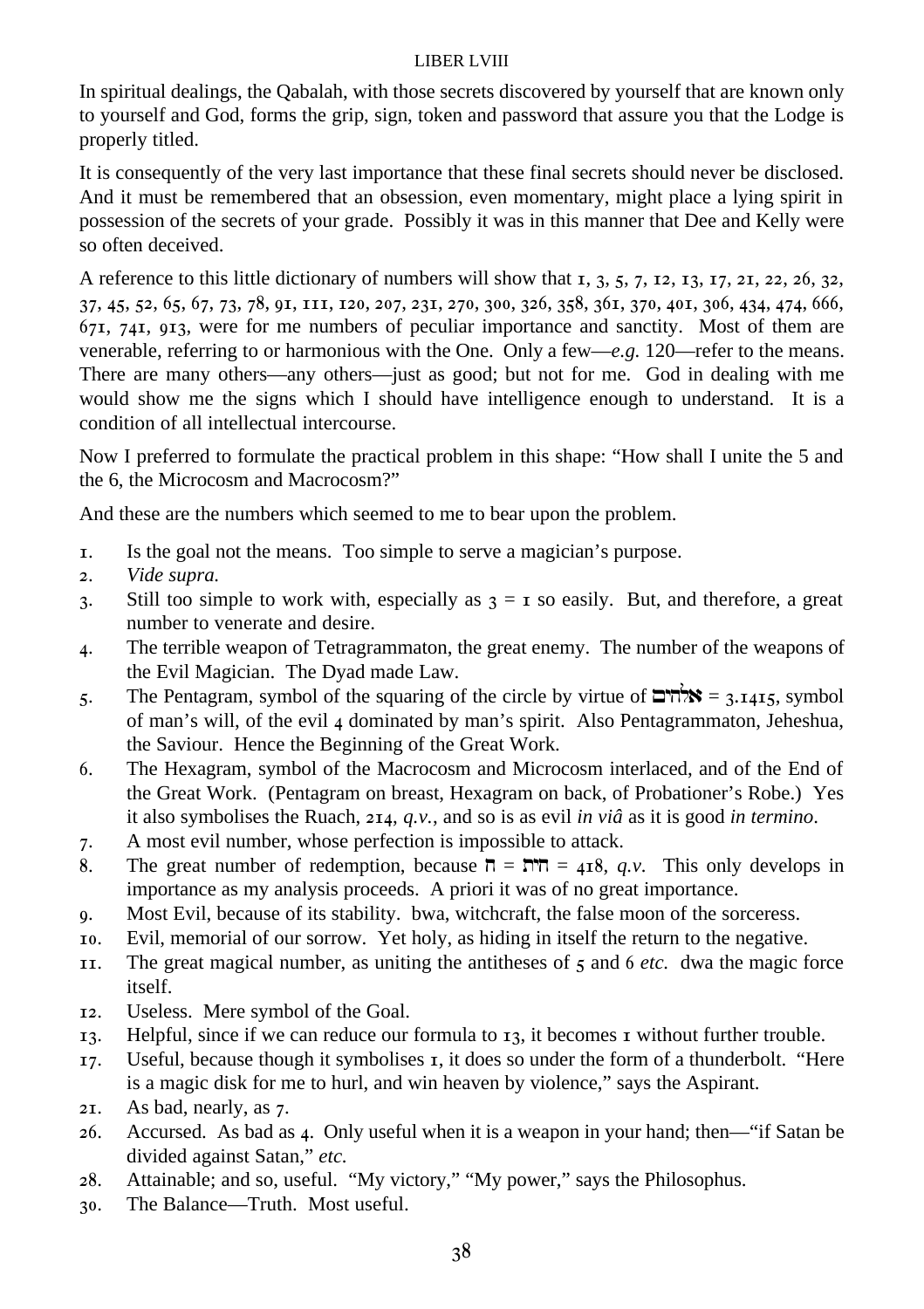- 31.  $\mathbb{S}^2$  the reply to  $\mathbb{S}^2$ , who is the God of Chesed, 4. The passionate denial of God, useful when other methods fail.
- 32. Admirable, in spite of its perfection, because it is the perfection which all from 1 to 10 and Aleph to Tau, share. Also connects with 6, through **אהיהוה**.
- 37. Man's crown.
- 44. Useful to me chiefly because I had never examined it and so had acquiesced in it as accursed. When it was brought by a messenger whose words proved true, I then understood it as an attack on the 4 by the 11. "Without shedding of blood ( $\Box$  = 44) there is no remission." Also since the messenger could teach this, and prophecy, it added credit to the Adept who sent the message.
- 45. Useful as the number of man,  $\Box \mathbb{R}$ , identified with  $\Box$ , Yetzirah, the World of Formation to which man aspires as next above Assiah. Thus 45 baffles the accuser, but only by affirmation of progress. It cannot help that progress.
- $52.$  and  $\sum$  But orthodoxy conceives these as external saviours; therefore they serve no useful purpose.
- 60. Like 30, but weaker. "Temperance" is only an inferior balance. 120, its extension, gives a better force.
- 65. Fully dealt with in "Konx Om Pax," *q.v.* 65
- 72. Almost as bad as 4 and 26; yet being bigger and therefore further from 1 it is more assailable. Also it does spell הבר, Mercy, and this is sometimes useful.
- 73. The two ways to Kether, Gimel and Chokmah. Hence venerable, but not much good to the beginner.
- $74.$   $\overline{74.}$  Lamed, an expansion of 30. Reads "By equilibrium and self-sacrifice, the Gate!" Thus useful. Also  $74 = 37 \times 2$ .
	- So we see  $37 \times 1 = 37$ , Man's crown, Jechidah, the highest Soul—"in termino."
		- $37 \times 2 = 74$ , The Balance, 2 being the symbol "in viâ."
		- $37 \times 3 = 111$ , Aleph, *etc.*, 3 being the Mother, the nurse of the soul.
		- $37 \times 4 = 148$ , "The Balances," and so on.

I have not yet worked out all the numbers of this important scale.

- 77. zu, the Goat, *scil.* of the Sabbath of the Adepts. The Baphomet of the Templars, the idol set up to defy and overthrow the false god—though it is understood that he himself is false, not an end, but a means. Note the  $77 = 7 \times 11$ , magical power in perfection.
- 78. Most venerable because  $\sin \pi x$  is shown as the influence descending from On High, whose key is the Tarot: and we possess the Tarot. The proper number of the name of the Messenger of the Most Exalted One.<sup>66</sup> [The account of AIVAS follows in its proper place.— $Ed.$ ]<sup>67</sup>
- 85. Good, since  $85 = 5 \times 17$ .
- 86. Elohim, the original mischief. But good, since it is a key of the Pentagram,  $5 = 1 + 4 = 14$  $= 8 + 6 = 86.$
- 91. Merely venerable.

 $\overline{a}$ 

111. Priceless, because of its  $37 \times 3$  symbolism, its explanation of Aleph, which we seek, and its comment that the Unity may be found in "Thick darkness" and in "Sudden Death." This is the most clear and definite help we have yet had, showing Samadhi and the Destruction of the Ego as gates of our final victory.

 $65$  Particularly "The Wake World" (Liber XCV) – T.S.

 $66$  But see note to this number in Part I. – T.S.

<sup>67</sup> See *The Equinox of the Gods* – T.S.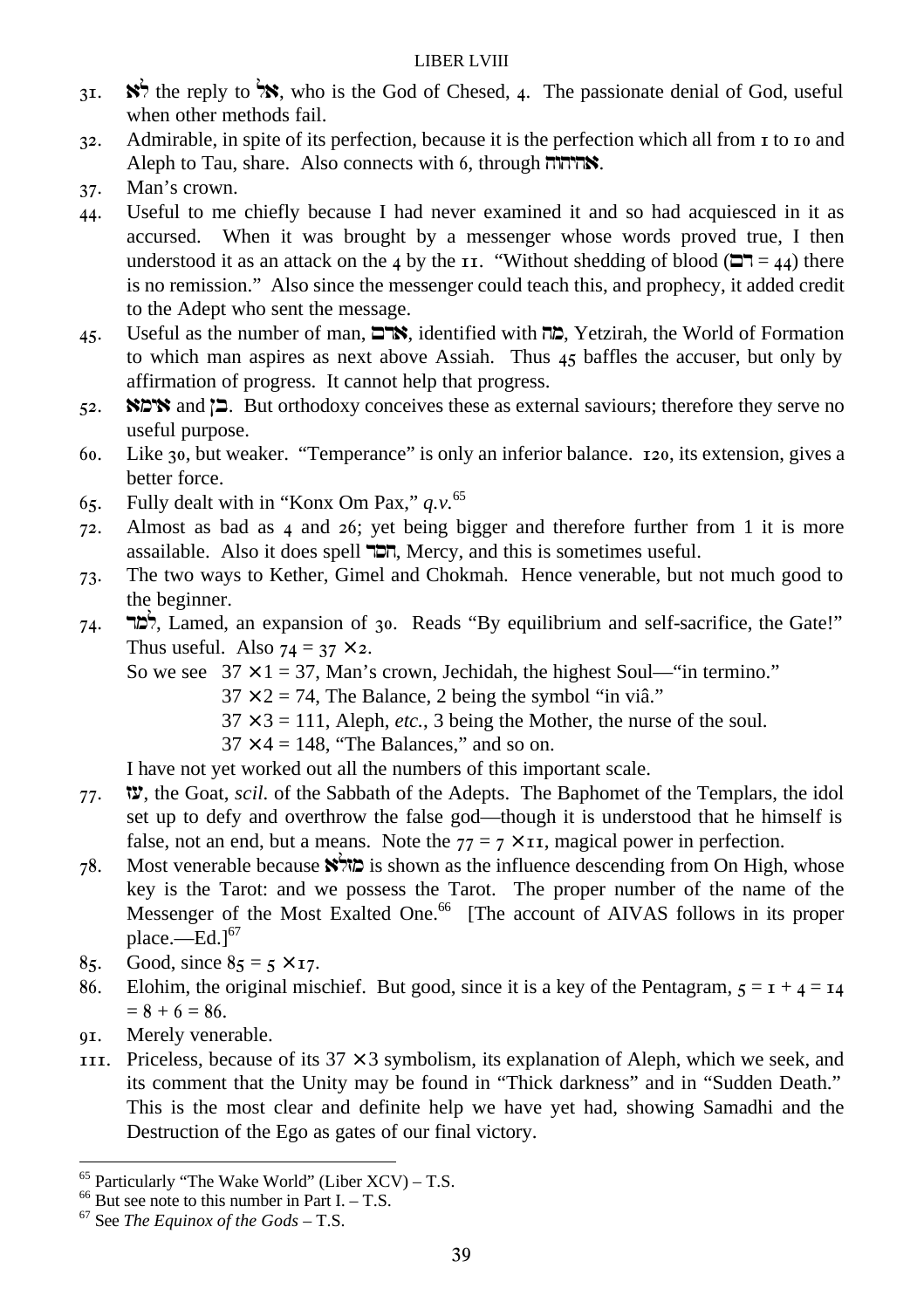120. See Part I. and references.

- $124.$   $\text{V}$ , Eden. The narrow gate or path between Death and the Devil.<sup>68</sup>
- $\text{156.}$   $\text{156.}$   $\text{156.}$  This most holy and precious name is fully dealt with in Liber 418. Notice 156  $= 12 \times 13$ . This was a name given and ratified by Oabalah; 156 is not one of the à priori helpful numbers. It is rather a case of the Qabalah illuminating St. John's intentional obscurity.
- 165.  $II \times XV$  should be a number Capricorni Pneumatici. Not yet fulfilled.
- 201. **R**, Light (Chaldee). Note 201 =  $3 \times 67$ , Binah, as if it were said, "Light is concealed as a child in the womb of its mother." The occult retoret of the Chaldean Magi to the Hebrew sorcerers who affirmed **right**, Light, 207, a multiple of 9. But this is little more than a sectarian squabble. 207 is holy enough.
- 206.  $r = 2$ , the Word of Power. A useful acquisition = "The Gateway of the Word of Light."
- 210. Upon this hoiest number it is not fitting to dilate. We may refer Zelatores to Liber VII. Cap I., Liber Legis Cap. I., and Liber 418.<sup>69</sup> But this was only revealed later. At first I had only **אבראהא**, the Lord of the Adepts. *Cf.* Abraha-Melin.<sup>70</sup>
- $214$ .  $\overline{111}$  is one of the most seductive numbers to the beginner. Yet its crown is Daath, and later one learns to regard it as the great obstacle. Look at its promise 21, ending in the fearful curse of 4! Calamity!
- 216. I once hoped much from this number, as it is the cube of 6. But I fear it only expresses the fixity of mind. Anyhow it all came to no good.

But we have רבר, connected with רבר, adding the Secret Phallic Power.

220. This is the number of verses of Liber Legis. It represents  $10 \times 22$ , *i.e.* the whole of the Law welded into one. Hence we may be sure that the Law shall stand as it is without a syllable of addition.

Note  $10^{22}$ , the modulus of the universe of atoms, men, stars. See "Two new worlds."

- 222. The grand scale of 2; may one day be of value.
- 256. The eighth power of 2; should be useful.
- 280. A grand number; the dyad passing to zero by virtue of the 8, the Charioteer who bears the Cup of Babalon. See Liber 418, 12th Æthyr. See also 280 in Part I.
- 300. Venerable, but only useful as explaining the power of the Trident, and the Flame on the Altar. Too stable to serve a revolutionary, except in so far is it is fire.
- 333. See Part I.
- 340. Connects with 6 through  $\Xi \omega$ , the fire and the water conjoined to make the Name. Thus useful as a hint in ceremonial.
- $36I.$  See Part I. Connects with the Caduceus; as  $3$  is the supernal fire, 6 the Ruach, 1 Malkuth. See illustration of Caduceus in EQUINOX No.  $II.^{71}$
- 370. Most venerable (see Part I.). It delivers the secret of creation into the hand of the Magician. See Liber Capricorni Pneumatici.
- 400. Useful only as a finality or material basis. Being  $20 \times 20$  it shows the fixed universe as a system of rolling wheels ( $20 = 2$ , the Wheel of Fortune).
- 401. See Part I. But Azoth is the Elixir prepared and perfect; the Neophyte has not got it yet.
- 406. See Part I.

<sup>&</sup>lt;sup>68</sup> Because **v** and **1** are referred to the Devil and Death in the Tarot. In the Golden Dawn portal ritual this description refers to the path of Samekh, but putting a gate on the end of said path also gives us  $124 - T.S$ .

 $69$  The reference is to NOX spelt in Hebrew  $72 - T.S$ .

 $^{70}$  Also בפלים, *Nephilim*, = 210.

<sup>&</sup>lt;sup>71</sup> The reference is to one of the Golden Dawn admission badges – T.S.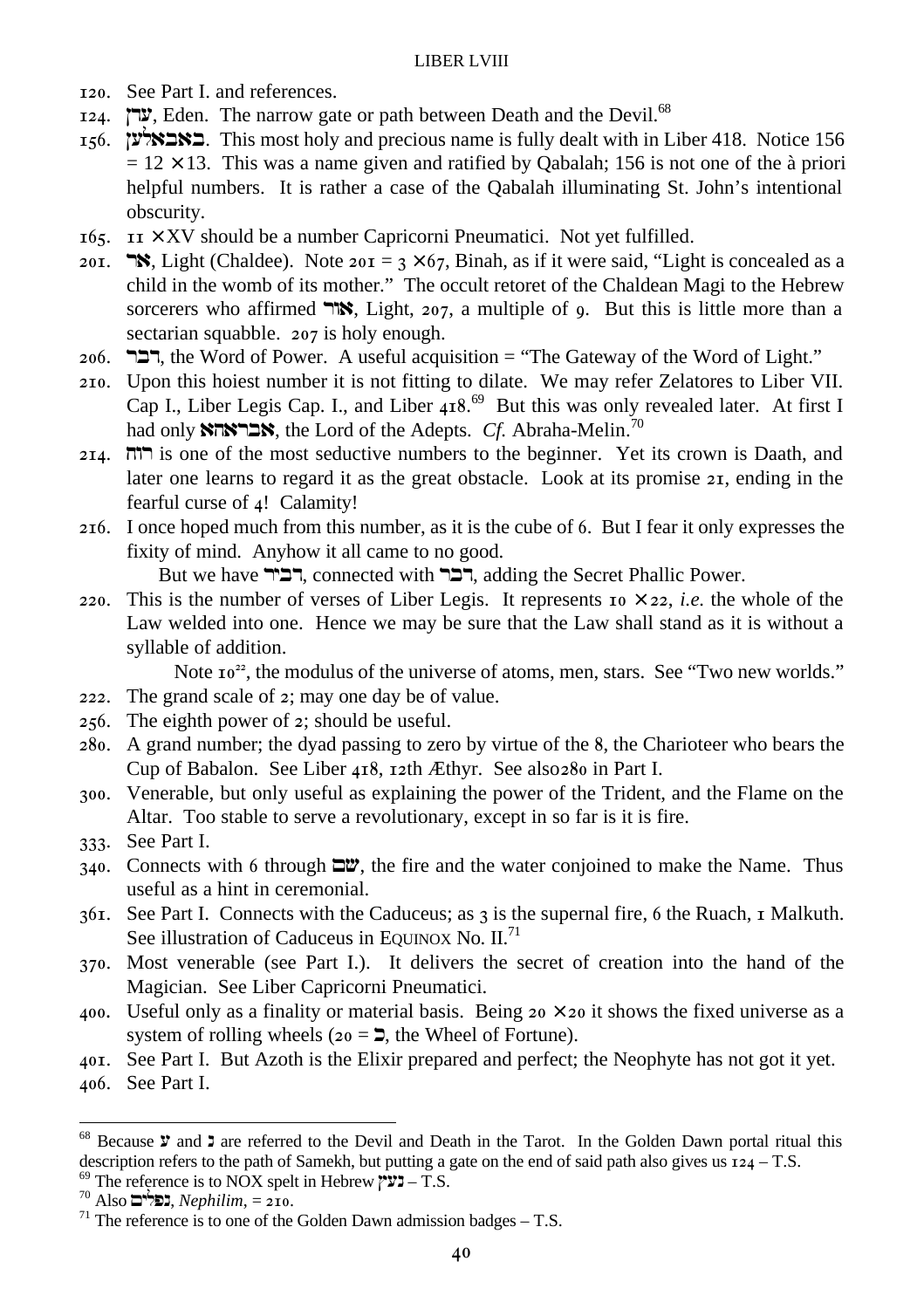$414$ . הגוה Meditation, the 1 dividing the accursed 4. Also האד  $\mathbf{w}$ , the Limitless Light.<sup>72</sup>

418. tyj, Cheth. arbadahabra, the great Magic Word, the Word of the Æon. Note the 11 letters, 5  $\otimes$  identical, and 6 diverse. Thus it interlocks Pentagram and Hexagram.  $\otimes$   $\vdots$ the House of Hé the Pentagram; see Idra Zuta Qadisha, 694. "For  $\overline{n}$  formeth  $\overline{2}$ , but  $\overline{n}$ formeth  $\overline{11}$ ."<sup>73</sup> Both equal 20.

Note  $4 + I + 8 = I_3$ , the 4 reduced to 1 through 8, the redeeming force; and  $4I_3 = \overline{R} = 8$ . By Aig Bkr, ABRAHADABRA =  $1 + 2 + 2 + 1 + 5 + 1 + 4 + 1 + 2 + 2 + 1 = 22$ . Also  $4I8 = 22 \times I9$ , Manifestation. Hence the word manifests the 22 Keys of Rota.

It means by translation Abraha Deber, the Voice of the Chief Seer. It resolves into Pentagram and Hexagram as follows:—

letters).]

 $205 = 72$ , mighty  $213 = 213$ . mighty





[This is by taking the 5 middle letters.]

The pentagram is 12,  $\overline{\mathbf{N}}$ , Macroprosopus.

The hexagram is 406, **אהה**. Microprosopus.

Thus it connotes the Great Work.

Note **אבר**, initials of the Supernals, Ab, Ben, Ruach.



ברה $=$  207, Aur, Light רבר $= 206$ , Deber, Voice

The Vision and the Voice," a phrase which meant much to me at the moment of discovering this Word.



B

 $\overline{a}$ 

R

[By taking each alternate letter.]

This shows Abrahadabra as the Word of Double Power, another phrase that meant much to me at the time.

בן, **אימא, אב**, **אימא, אב**, Father, **ב**ן, Father, Mother, Child.

rdh by Yetzirah gives Horus, Isis, Osiris, again Father, Mother, Child. This Hexagram is again the human Triad.

Dividing into 3 and 8 we get the Triangle of Horus dominating the Stooping Dragon of 8 Heads, the Supernals bursting the Head of Daath.



Now  $8 \times 207 = 1656 = 18 = 7$ , Living, and  $207 = 9 \times 23$ ,  $\overline{177}$ , Life. At this time "Licht, Liebe, Leben" was the mystic name of the Mother-Temple of the G∴D∴.

<sup>&</sup>lt;sup>72</sup> אחות a Hebrew spelling of Azoth, also adds to this number. *Vide* Liber CDXIV – T.S.

<sup>&</sup>lt;sup>73</sup> Comparing this with the Mathers translation, this appears to be a loose paraphrase of von Rosenroth's glosses rather than a direct quote; the relevant paragraphs are 696 and 697 – T.S.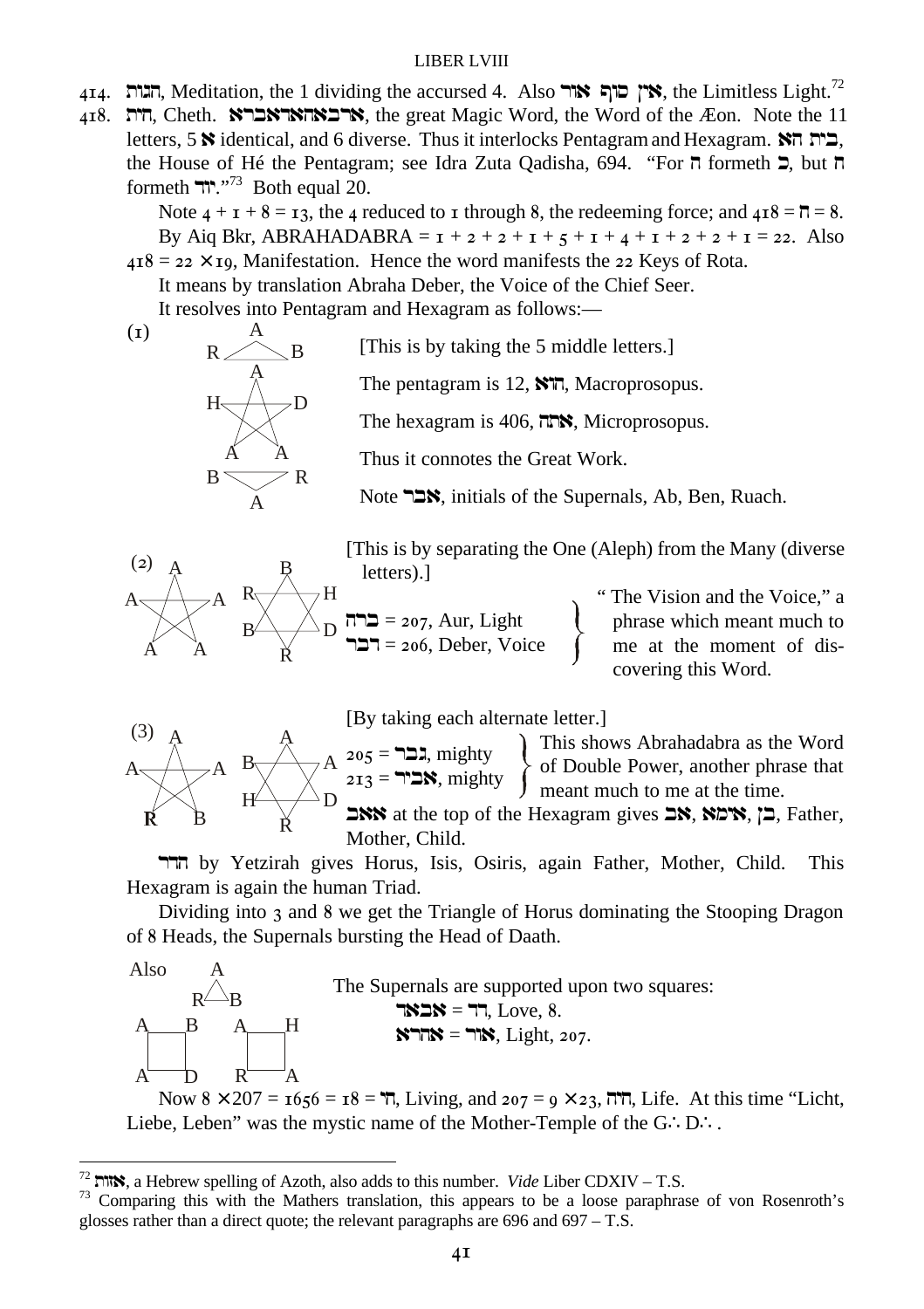The five letters used in the word are **S**, the Crown;  $\Box$ , the Wand,  $\neg$ , the Cup;  $\neg$ , the Sword;  $\neg$ , the Rosy Cross; and refer further to Amoun the Father, Thoth His messenger, and Isis, Horus, Osiris, the divine-human triad.

Also  $418 = W$ **.**  $\mathbb{R}^4$ , the Essence of IAO, *q.v.* 

This short analysis might be indefinitely expanded; but always the symbol will remain the Expression of the Goal and the Exposition of the Path.

- 419. Teth, the number of the "laughing lion" on whom BABALON rideth. See Liber 418. Note  $419 + 156 = 575 = 23 \times 25$ , occultly signifying 24, which again signifies to them that understand the interplay of the 8 and the 3. Blessed be His holy Name, the Interpreter of his own Mystery!
- 434. Daleth, the holy letter of the Mother, in her glory as Queen. She saves the 4 by the  $7(7)$  $4 =$  Venus  $= 7$ ), thus connects with 28, Mystic number of Netzach (Venus), Victory. Note the 3 sundering the two fours. This is the feminine victory; she is in one sense the Delilah to the divine Samson. Hence we adore her from full hearts. It ought to be remembered, by the way, that the 4 is not so evil when it has ceased to oppress us. The square identified with the circle is as good as the circle.
- 441. Truth, the square of 21. Hence it is the nearest that our dualistic consciousness can conceive of  $2I$ , האדה, the God of Kether, I. Thus Truth is our chiefest weapon as a rule. Woe to whosoever is false to himself (or to another, since in 441 that other is himself), and seven times woe to him that swerves from his magical obligation in thought, word, or deed! By my side as I write wallows in exhaustion following an age of torment one who did not understand that it is a thousand times better to die than to break the least tittle of a magical oath.
- 463. Shows what the Wand ought to represent. Not  $364$ <sup>74</sup> so we should hold it by the lower end. The Wand is also Will, straight and inflexible, pertaining to Chokmah (2) as a Wand has two ends.
- 474. See Part I. To the beginner, though, Daath seems very helpful. He is glad that the Stooping Dragon attacks the Sanctuary. He is doing it himself. Hence Buddhists make Ignorance the greatest fetter of all the ten fetters. But in truth Knowledge implies a Knower and a Thing Known, the accursed Dyad which is the prime cause of all misery.<sup>75</sup>
- 480. Lilith. See Liber 418. So the orthodox place the legal 4 before the holy 8 and the sublime zero. "And therefore their breaths stink."
- 543. Good, but only carries us back to the Mother.
- 666. Chosen by myself as my symbol, partly for the reasons given in Part I., partly for the reasons given in the Apocalypse. I took the Beast to be the Lion (Leo my rising sign<sup>76</sup>) and Sol, 6, 666, the Lord of Leo on which Babalon should ride. And there were other more intimate considerations, unnecessary to enter upon in this place. Note however that the Tarot card of Leo, Strength, bears the number XI, the great number of the Magnum Opus, and its interchange with Justice, VIII.; and the key of 8 is  $418$ .<sup>77</sup>

 $\overline{a}$ 

<sup>&</sup>lt;sup>74</sup> 364 = *inter alia*, אער מופלא, the Hidden Light, a title of Kether, and השטן, the Adversary – T.S.

<sup>75</sup> *vide* AL I. 22 – T.S.

<sup>&</sup>lt;sup>76</sup> This may have been wishful thinking on Crowley's part. The time and place of birth accompanying AC's birthchart as printed in *Equinox* I (7) and *Equinox of the Gods* actually give Cancer, not Leo, rising, suggesting the figure had been fudged. The editor of the "Blue Brick" edition of *Magick* obligingly 'corrected' the time of birth to make Leo the ascendent again. Rupert Gleadow (an astrologer friend of Symonds to whom AC had claimed there was "less than one per cent truth in astrology") prepared a hostile horoscope which was printed in *The Great Beast* as a piece of posthumous revenge – T.S

 $\text{Because Cheth, 8, spell 'in full'} = \text{TTI}, 418 - \text{T.S.}.$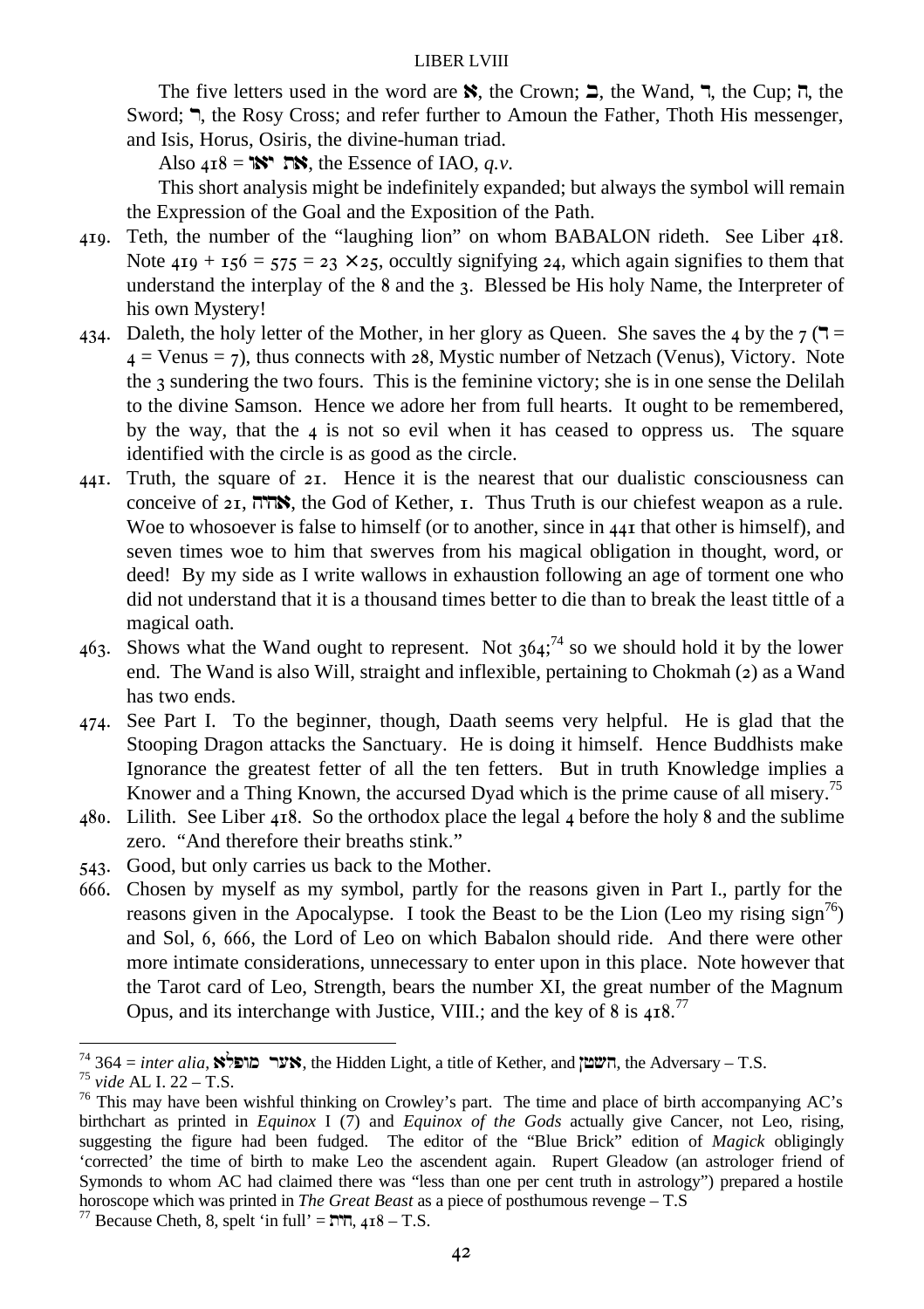This all seemed to me so important that no qabalistic truths were so firmly implanted in my mind at the time when I was ordered to abandon the study of magic and the Qabalah as these: 8,  $I_1$ ,  $I_2$ 18, 666; combined with the profoundest veneration for  $I_1$ ,  $3$ ,  $5$ ,  $7$ , 13, 37, 78, 91, 111. I must insist on this at the risk of tautology and over-emphasis; for it is the key to my standard of Truth, the test-numbers which I applied to the discernment of the Messenger from the Sanctuary.

That such truths may seem trivial I am well aware; let it be remembered that the discovery of such an identity may represent a year's toil. But this is the final test; repeat my researches, obtain your own holy numbers; then, and not before, will you fully understand their Validity, and the infinite wisdom of the Grand Arithmetician of the Universe.

- 671. Useful, as shown in Part I.
- 741. Useful chiefly as a denial of the Unity; sometimes employed in the hope of tempting it from its lair.
- 777. Useful in a similar way, as affirming that the Unity is the Qliphoth. But a dangerous tool, especially as it represents the flaming sword that drove Man out of Eden. A burnt child dreads the fire. "The devils also believe, and tremble." Worse than useless unless you have it by the hilt. Also  $777$  is the grand scale of  $7$ , and this is useless to anyone who has not yet awakened the Kundalin, the female magical soul. Note 7 as the meeting-place of 3, the mother, and 10, the Daughter; whence Netzach is the Woman, married but no more.
- 800. Useful only in  $5 = 6$  symbolism, q.v.
- 888. The grand scale of 8. In Greek numeration therefore IH $\Sigma$ OT $\Sigma$  the Redeemer, connecting with 6 because of its 6 letters. This links Greek and Hebrew symbolism; but remember that the mystic Iesous and Yeheshua have no more to do with the legendary Jesus of the Synoptics and Methodists than the mystic IHVH has to do with the false God who commanded the murder of innocent children. The 13 of the Sun and the Zodiac was perhaps responsible for Buddha and his 12 disciples, Christ and his 12 disciples, Charlemagne and his 12 peers, &c., &c., but to disbelieve in Christ or Charlemagne is not to alter the number of signs in the Zodiac. Veneration for 666 does not commit me to admiration for Napoleon and Gladstone.

I may close this paper by expressing a hope that I may have the indulgence of students. The subject is incomparably difficult; it is almost an unworked vein of thought; and my expression must be limited and thin. It is important that every identity should be most thoroughly understood. No mere perusal will serve. This paper must be studied line by line, and even to a great extent committed to memory. And that memory should already be furnished with a thorough knowledge of the chief correspondences of 777. It is hard to "suffer gladly" the particular type of fool who expects with a twenty-third-rate idle brain to assimilate in an hour the knowledge that it has cost me twelve years to acquire. I may add that nobody will ever understand this method of knowledge without himself undertaking research. Once he has experienced the joy of connecting (say) 131 and 480 through 15, he will understand. Further, it is the work itself, not merely the results, that is of service. We teach Greek and Latin, though nobody speaks either language.

And thus I close: Benedictus sit Dominus Deus Noster qui nobis dedit Scientiam Summam.<sup>78</sup>

<sup>78</sup> [*Lat*. "May the Lord our God, who gave us the Supreme Science, be blessed."]